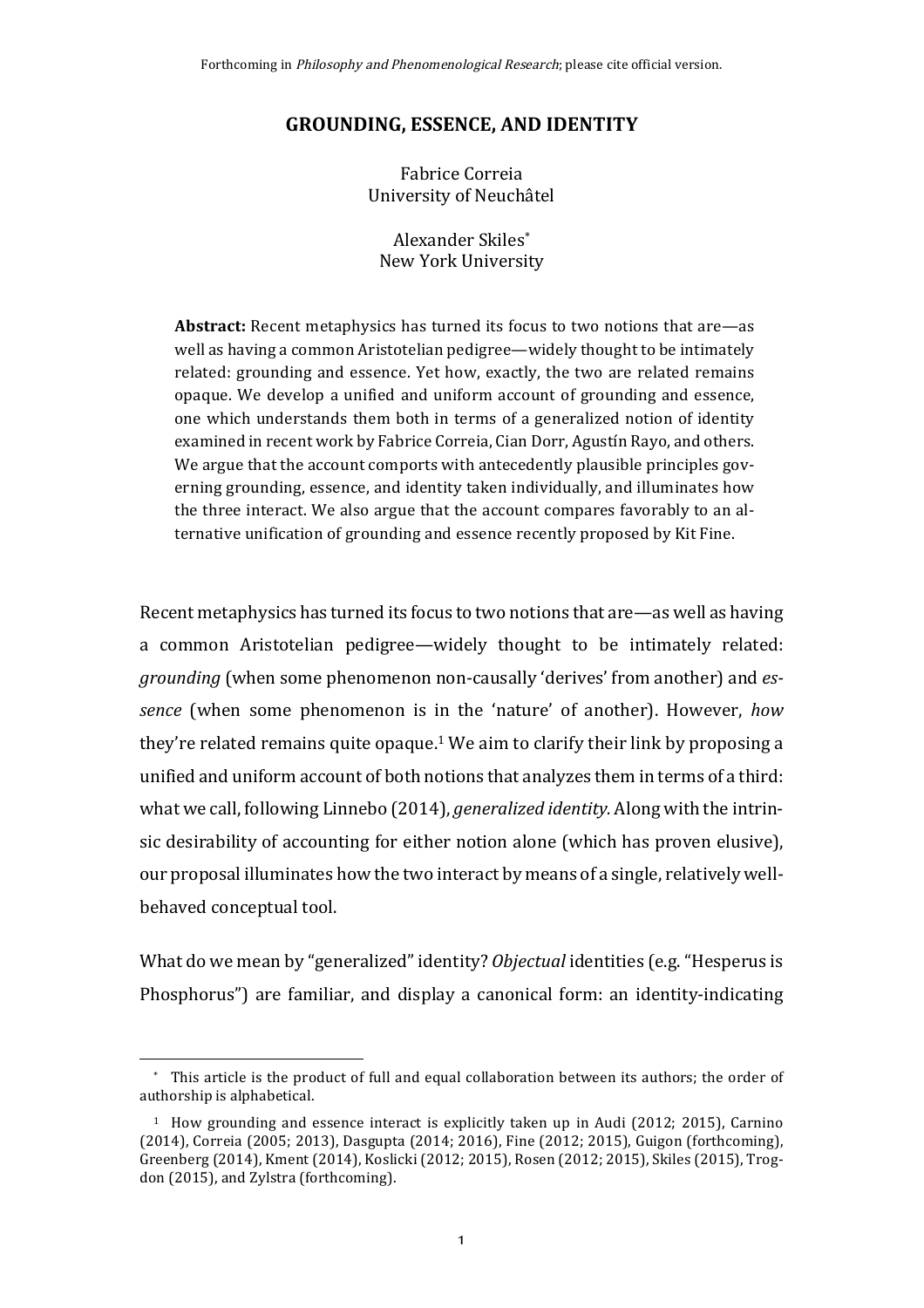phrase like "is" gets treated as a relational predicate, flanked by two designators for entities. Despite the unfamiliar name, generalized identities are no less philosophically commonplace. Consider:

- (1) For a thing to be a bachelor *is* for it to be an unmarried adult male.
- (2) For a thing to know a proposition *is* for it to truly, justifiably believe that proposition.
- (3) For the Atlantic Ocean to be filled with water *is* for it to be filled with  $H<sub>2</sub>O$  molecules.<sup>2</sup>

These statements are clearly *analogous* to objectual identities: one could readily substitute in phrases like "is the same as" or "is no different than", cancelling any implication that the "is" at issue is one of predication or existence. Yet they deviate in logical form, at least at the grammatical surface. "For the Atlantic Ocean to be filled with water" in  $(3)$ , e.g., doesn't seem to be in the designating business, and the truth of  $(3)$  doesn't seem to hinge upon its being so. Surely we should believe (3), a mundane chemical-geological truth, even if metaphysical inquiry reveals no 'fact-shaped' entities with just the right individuation conditions (Cameron 2014, p. 431; Dorr 2016, pp. 40-1; Rayo 2013, pp. 66-8). And certain examples patently resist a straightforward objectual reading. Consider:

 $(4)$  For a thing to be a non-self-instantiator is for it to be a property that doesn't instantiate itself.

Familiar Russellian reasoning demonstrates that there is no such property *being a* non-self-instantiator, raising obvious trouble for the view that (4) expresses an identity involving it (Correia 2006, pp. 761-2; Dorr 2016, p. 40). $^3$ 

<sup>1</sup>  $2$  For additional examples of the idiom, see Correia (2010, pp. 256-7), Dorr (2016, p. 39), King (1998, p. 156), Kment (2014, p. 153), Koslicki (2012, pp. 197-203), and Rayo (2013, p. 3).

<sup>&</sup>lt;sup>3</sup> Those who, like us, deny that that generalized identities are objectual identities in disguise might nonetheless uphold the following, more cautious principles:

<sup>(</sup>i) *If* the property of being  $F$  and the property of being  $G$  both exist, then for a thing to be *F* is for it to be *G* iff the property of being  $F =$  the property of being *G*.

<sup>(</sup>ii) *If* the fact that *p* and the fact that *q* both exist, then for it to be the case that *p* is for it to be the case that  $q$  iff the fact that  $p =$  the fact that  $q$ .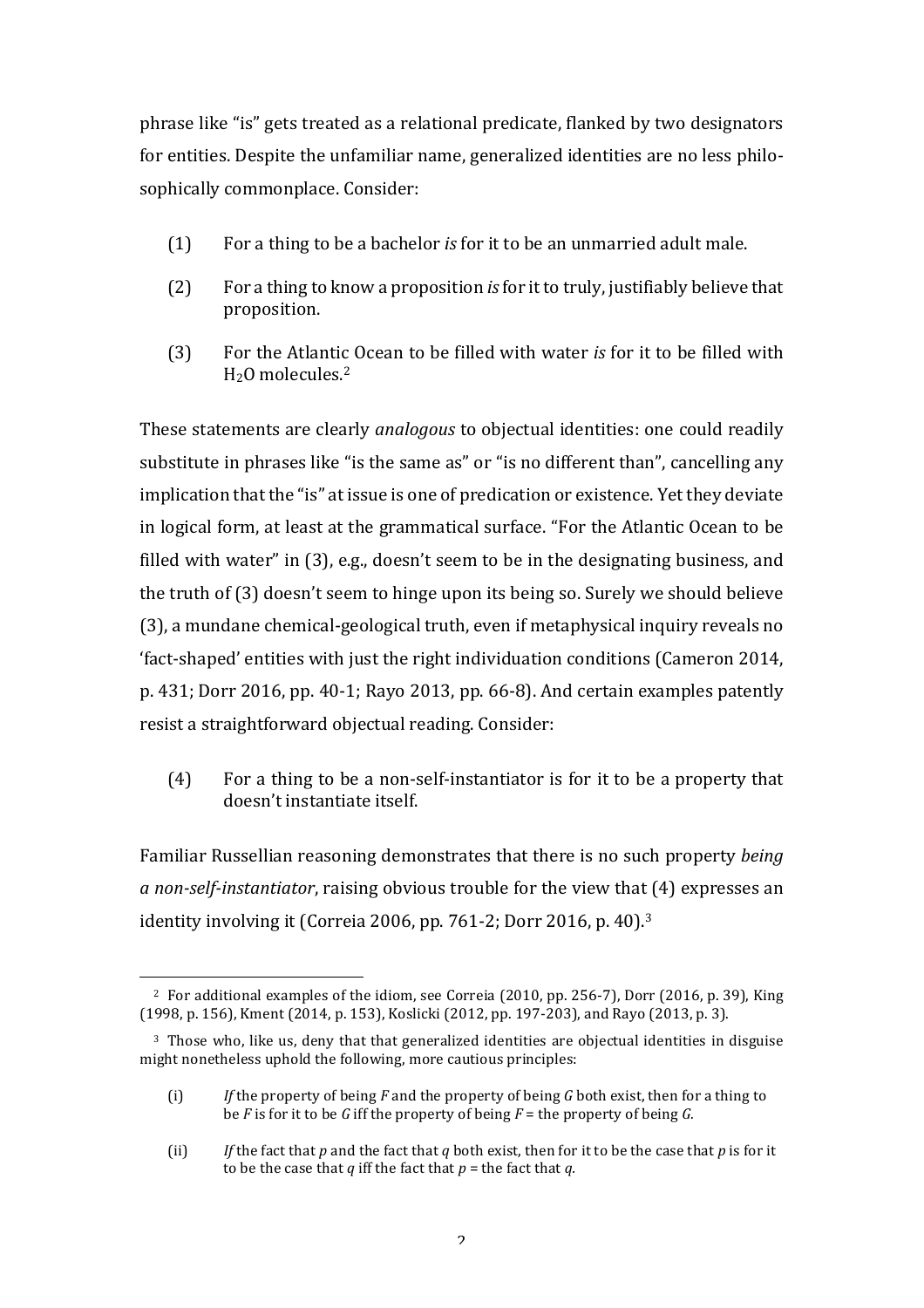Although not themselves objectual identities, recent studies have shed light on the nature, logic, and epistemology of generalized identities by extending principles widely thought to govern objectual identity, to cover the "is" of statements like  $(1)-(4).4$  A common refrain—a crucial one for our purposes—is that generalized identity needn't only be *full*, as in (1)-(4). It can also be *partial*, as when one says that for a proposition to be known is in part for it to be true (but not in full, since it must also be justifiably believed). Current work focuses on partial generalized identities of the *conjunctive* variety, like the one mentioned. Yet it also comes in a disjunctive variety, and both are analyzable in terms of the full. Distilled to its core, our account unifies grounding and essence by analyzing essence in terms of the conjunctive variety, and grounding in terms of the disjunctive variety.

Here's our plan. In section 1, we further introduce the notion of generalized identity. In sections 2 and 3, we develop accounts of essence and grounding in terms of generalized identity, respectively. In section 4, we argue that the framework compares favorably to a unification of grounding and essence recently proposed by Fine (2015). Finally, in section 5 we conclude with several open questions about generalized identity to guide future research on grounding and essence.

### **1. Generalized identity**

1

Our take on generalized identity builds on—yet in certain key respects deviates from—frameworks put forward by Correia (2010; 2016), Rayo (2013), and Dorr (2016). Space limitations preclude a full development and comparison, so we concentrate only on those elements of the resulting theory most relevant for later purposes.

We (the authors) disagree over these principles, due to certain background disagreements regarding the nature and existence of properties and facts. Fortunately, for present purposes we can let these disagreements lie: neither (i) nor (ii) is assumed in the course of what follows. (But see the end of section 3.2 for some remarks on views which endorse (i) or (ii).)

 $4$  See Correia (2010; 2016), Dorr (2016), Linnebo (2014), and Rayo (2013). Also pertinent is the critical discussion of Rayo's distinctive theory and applications of the notion in his *The Construc*tion of Logical Space: see Cameron (2014), Eklund (2014), Greco (2015), Hofweber (2014), Russell  $(2014)$ , Sider  $(2014)$  and Turner  $(2015)$ , and see Ravo  $(2014; 2015b)$  for replies.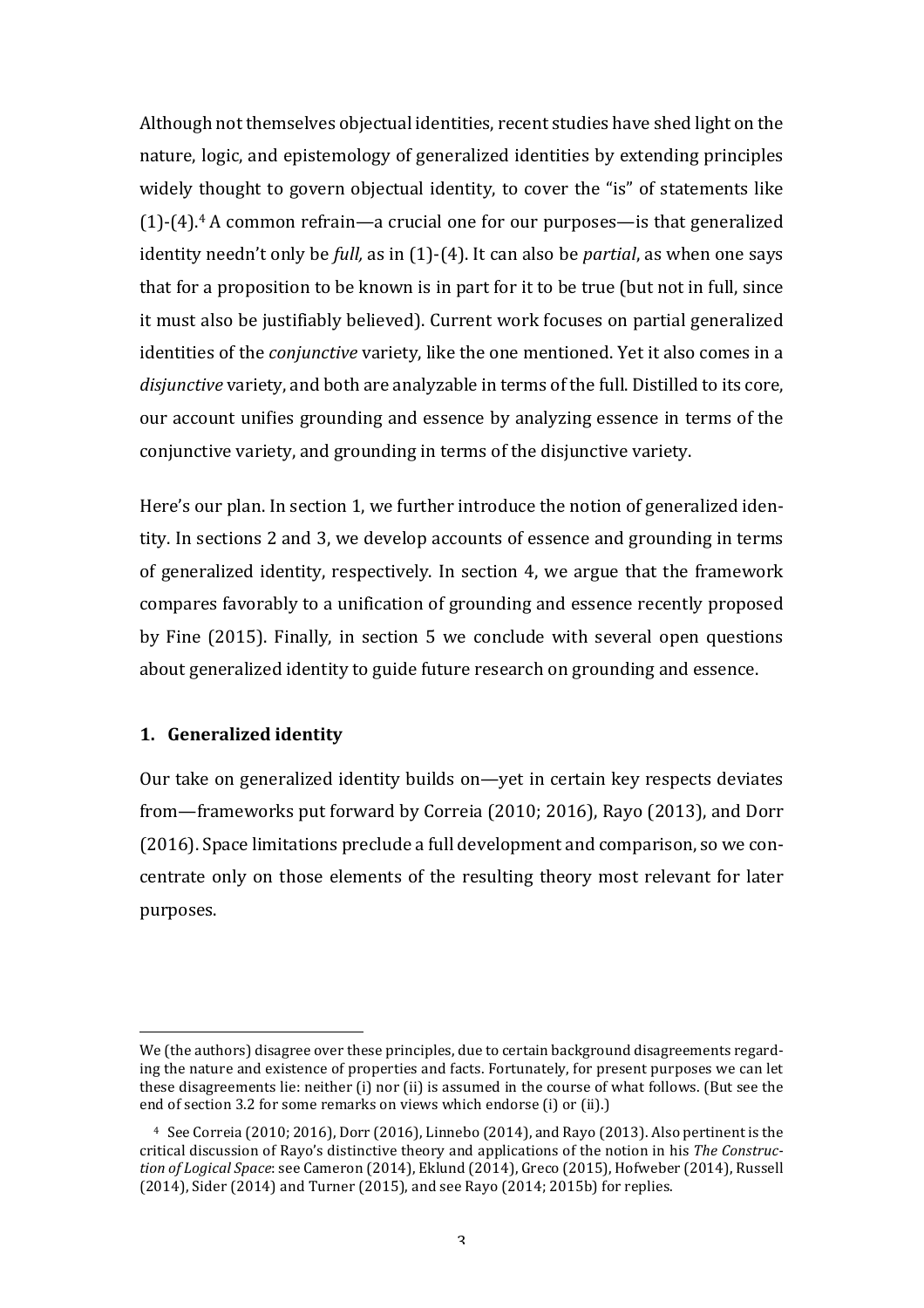Following Rayo, we express generalized identity with an operator,  $\equiv$ , indexed by zero or more variables, which takes two open or closed sentences and yields another. Where *p* and *q* are open or closed sentences,

$$
(5) \qquad p \equiv q
$$

should be read as "For it to be the case that *p* is for it to be the case that  $q$ "; and where *F* and *G* are monadic predicates,

$$
(6) \qquad Fx \equiv_x Gx
$$

should be read as "For a thing to be  $F$  is for it to be  $G$ ".<sup>5</sup> More generally, a statement of the form

$$
(7) \qquad p \equiv_{x,y,\ldots} q
$$

1

should be read as "For some things  $x, y, ...$  to be such that  $p$  is for them to be such that  $q$ ".<sup>6</sup> We read such statements as not requiring that the flanking expressions be true/satisfied: for instance, it is intuitively no objection to  $(1)$  that there aren't any bachelors. For short, we read them *non-factively*. We call type-(5) statements *factual* identities, and call type-(7)—and therefore type-(6)—statements *generic* identities.

Although it's tempting to read "For  $\ldots$  is for  $\ldots$ " statements as indicating a type of *priority* of one side to the other,  $\equiv$  is instead to be read as what Rayo evocatively calls a "no-difference operator" (2014, pp. 518). Accordingly, we take it to behave

<sup>&</sup>lt;sup>5</sup> Here and elsewhere, we fudge typical use-mention conventions when no confusion should result, and allow context to sort out whether we use "identities" to refer to statements about what is identical to what vs. the identities out there in the world (so to speak).

 $6$  Note that in such a statement, the variables *x*, *y*, ... need not bind *all* free variables in *p* and *q*: to use an example of Dorr's (2016, p. 48), to assume otherwise precludes quantified generalized identity statement like " $\exists y(x)$  is German  $\equiv_x x$  is from y)", which are surely sensible. Also note that we focus on cases in which  $\equiv$  binds *first-order* and *singular* variables to simplify. In fact there are examples plausibly regimented with  $\equiv$  instead binding *higher-order* variables (as in "For it to be possible that *p* is<sub>*p*</sub> for there to be a spatiotemporally isolated universe in which *p*"; cf. Lewis 1986) or *plural* variables (as in "For xx to be countably infinite  $is_{xx}$  for xx to one-one correspond to the natural numbers"); cf. Rayo (2013, p. 146) and Dorr (2016, pp. 49 ff.). Working with this broader class of generalized identities would allow us to extend our accounts of grounding and essence in correspondingly broader ways, but doing so would complicate matters too much here.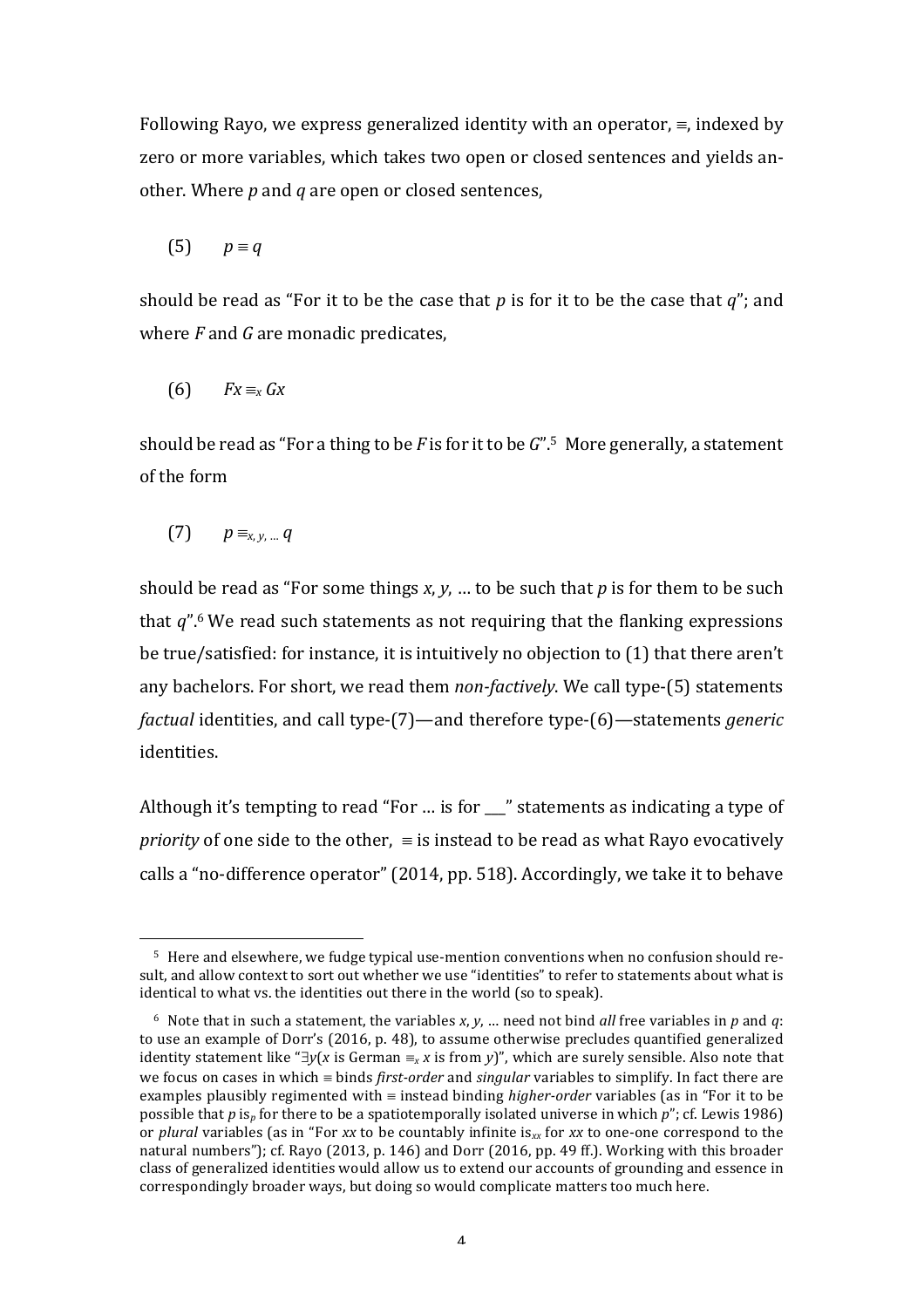like the familiar no-difference predicate for what we've called objectual identity (a.k.a.  $=$ ). As such, we take  $\equiv$  to be reflexive, symmetric, and transitive, i.e. that the following hold for any  $p$ ,  $q$ , and  $r$ , and any sequence **v** of zero or more variables:

| Reflexivity:  | $p \equiv_{\mathbf{v}} p$                                                                   |
|---------------|---------------------------------------------------------------------------------------------|
| Symmetry:     | If $p \equiv_{\mathbf{v}} q$ , then $q \equiv_{\mathbf{v}} p$                               |
| Transitivity: | If $p \equiv_{\mathbf{v}} q$ and $q \equiv_{\mathbf{v}} r$ , then $p \equiv_{\mathbf{v}} r$ |

The truth of  $p \equiv_{\mathbf{v}} q$  also allows for *representational* differences between p and q. Except in the trivial reflexive cases, there is a syntactic difference between them, and perhaps further differences in their semantic values or cognitive uptake (e.g. the 'guise' their contents are presented under). But such differences no more undermine a generalized identity than those between "Hesperus" and "Phosphorus" undermine the truth of "Hesperus = Phosphorus" (cf. Dorr 2016, pp. 42-6; Rayo 2013, pp. 52-4).

We also take it that some (interesting) restriction of Leibniz's Law for  $\equiv$  must be correct:

LL: If  $p \equiv_{\mathbf{v}} q$  and  $\Phi$ , then  $\Phi[q]/p$ ]

where  $\Phi[q]/p$  results from sentence  $\Phi$  by replacing one or more occurrences of *p* by *q*, with the condition that no variable that is free in  $p \equiv_{\mathbf{v}} q$ is bound in  $\Phi$  or  $\Phi[q]/p$  (see Dorr 2016, p. 49)

We say "some restriction", because, just like its objectual counterpart, the law fails if understood unrestrictedly. Belief ascription contexts provide clear counterexamples: granted that for a thing to be a water molecule is for it to be an  $H_2O$  molecule, we cannot infer that John believes that his glass is filled with  $H_2O$  molecules from the assumption that he believes that his glass is filled with water molecules. Other clear examples of 'opaque' linguistic contexts are quotation contexts, and contexts like "the proposition that  $\ldots$  is distinct from the proposition that  $\ldots$ " and "the concept of being  $\ldots$  is distinct from the concept of being  $\ldots$ " on a sufficiently fine-grained conception of propositions and concepts, respectively (see Dorr 2016, pp. 43-46 and 53-54). Determining exactly which linguistic contexts are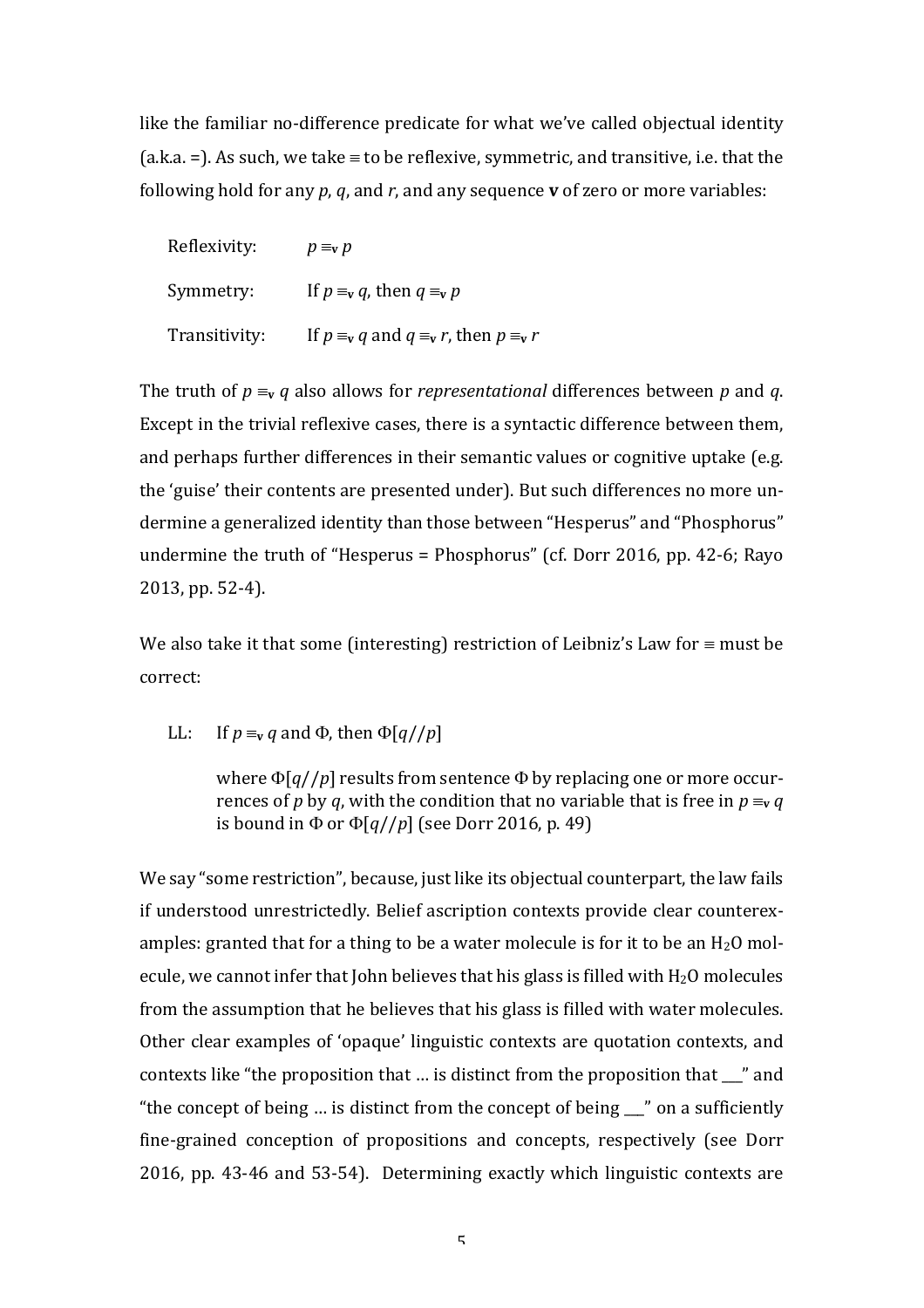opaque for *objectual* identity is no easy task, and the situation is no different in the case of generalized identity. Fortunately, we won't need to provide a detailed discussion of the issue, and we trust the reader will agree with us that our applications of LL will always involve contexts that are clear candidates to be transparent (or at least not clear candidates to be opaque).<sup>7</sup>

As with objectual identity, generalized identity is tightly linked to metaphysical necessity. Specifically (and ignoring non-monadic cases):

- (8) If  $Fx \equiv_x Gx$  then  $\Box \forall x \Box (Fx \text{ iff } Gx)$
- (9) If  $p \equiv q$ , then  $\Box(p \text{ iff } q)$

We are indeed happy to hold that the contexts " $\Box \forall x \Box (Fx \text{ iff } ... )$ " and " $\Box (p \text{ iff } ... )$ " are transparent for generalized identity, and hence to derive these principles from LL. But we reject the *converses* of (8) and (9):

- (10) If  $\Box \forall x \Box (Fx \text{ iff } Gx)$ , then  $Fx \equiv_x Gx$
- (11) If  $\Box(p \text{ iff } q)$ , then  $p \equiv q$

1

We strain to hear an intuitive reading of  $\equiv$  (that treats it as a no-difference operator akin to  $=$ , anyway) that verifies all instances of  $(10)$  and  $(11)$ . Given how Goodman (1955) defines "grue" and "bleen", (10) has the seemingly false consequence that to be green is to be either grue-if-observed-no-later-than-3000-A.D. or bleenif-observed-afterward (see Dorr 2016, pp. 70-1 for discussion of this example in a related context). Given the standard assumption that mathematical and logical truths hold necessarily,  $(11)$  has the seemingly false consequence that for to  $2+2$ to equal 4 is for everything to be self-identical. $8$ 

 $\frac{7}{1}$  Thanks to a referee for pressing us to clarify here. We should add that we also believe that the context " $\ldots \equiv v$  is an archetypical example of a transparent context (cf. Dorr ibid.), and hence we are happy to derive the symmetry and transitivity of  $\equiv$  from its reflexivity using LL, in the same way that the symmetry and transitivity of = is standardly derived from its reflexivity using Leibniz's Law for  $=$ .

<sup>&</sup>lt;sup>8</sup> For another counterexample, see Cameron (2014, p. 431). Though Rayo (2013) endorses (10) and (11), we lack the space to evaluate his motivation and defense of these principles here, which relies on some highly contentious stances that Rayo takes about e.g. the nature of modality, which those who theorize with generalized identity *per se* needn't adopt (cf. Linnebo 2014, fn. 26).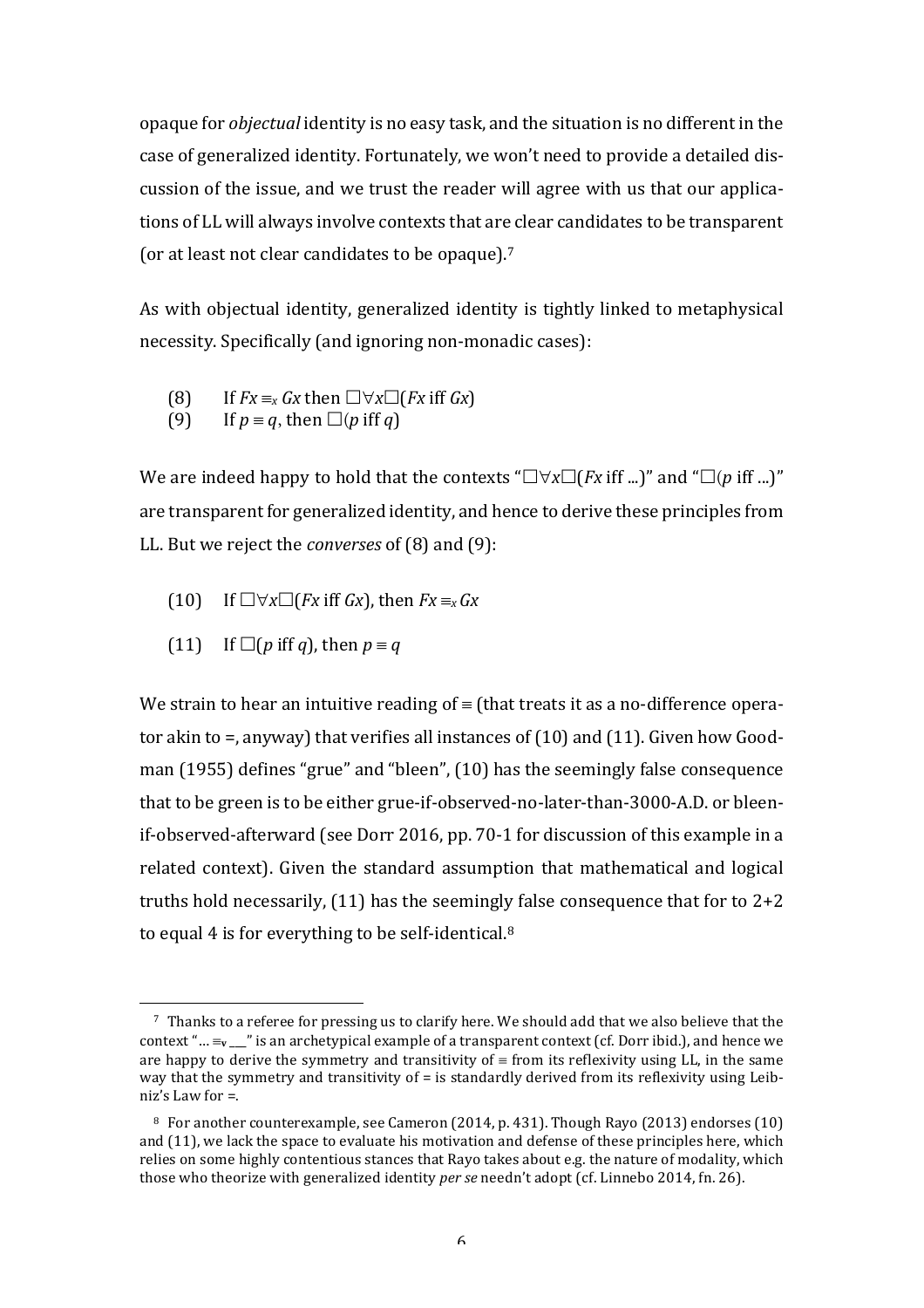Here's *one* advantage of treating  $(8)-(11)$  as logically valid, though: a logic for  $\equiv$ follows from one's preferred modal logic for  $\Box$  automatically. Since we reject (10) and  $(11)$ , things aren't so easy for us. Luckily, we can focus on a narrower question where progress has been made: which truths of type  $p \equiv v q$  hold as a matter of the *logical form* of *p* and *q*?

Correia (2016) provides what we take to be a correct partial answer for the case of *factual* identity.<sup>9</sup> Start with a standard propositional language with negation  $(\neg)$ , conjunction  $(\land)$ , and disjunction  $(\lor)$  left primitive, and define the formulas as usual. Correia argues from semantic considerations that the logical truths of the form  $p \equiv q$ , where p and q are formulas in the language defined, are just the theorems of the system we call "GI", defined by the following axioms and rules (structurally analogous principles are listed horizontally):

Axioms of GI:

1

| A1. $p \equiv \neg p$                                            |     |                                              |
|------------------------------------------------------------------|-----|----------------------------------------------|
| A2. $p \equiv p \wedge p$                                        | A3. | $p \equiv p \vee p$                          |
| A4. $p \wedge q \equiv q \wedge p$                               | A5. | $p \vee q \equiv q \vee p$                   |
| A6. $p \wedge (q \wedge r) \equiv (p \wedge q) \wedge r$         | A7. | $p \vee (q \vee r) \equiv (p \vee q) \vee r$ |
| $A8. \qquad \neg (p \land q) \equiv \neg p \lor \neg q$          | A9. | $\neg(p \lor q) \equiv \neg p \land \neg q$  |
| A10. $p \wedge (q \vee r) \equiv (p \wedge q) \vee (p \wedge r)$ |     |                                              |
|                                                                  |     |                                              |
| <u>Rules of GI:</u>                                              |     |                                              |
| R1. $p \equiv q / q \equiv p$                                    |     |                                              |
| R2. $p \equiv q, q \equiv r / p \equiv r$                        |     |                                              |
|                                                                  |     |                                              |

R3.  $p \equiv q / p \wedge r \equiv q \wedge r$  R4.  $p \equiv q / p \vee r \equiv q \vee r$ 

 $9\text{ }$  We are aware that the correct logic of generalized identity remains a matter of controversy; cf. Dorr's (2016) detailed discussion in sections 6, 7 and 8 for some key points of dispute. However, we believe that our account of grounding and essence in terms of generalized identity is compatible with a range of different views about the logic of the notion. Given the popularity of the theory of structured propositions and its virtues for the purpose of semantic theorizing, it is both natural and appropriate to wonder whether this range of views includes the view that factual identities are equivalent to objectual identities between such propositions. In line with a previous remark (see fn. 3), we want to remain neutral on whether factual identities are equivalent to objectual identities between structured propositions when the latter are available. But we want to stress that for a view of that kind to be viable, it should not involve a *too* fine-grained conception of propositions. Similar considerations apply to theories of structured properties.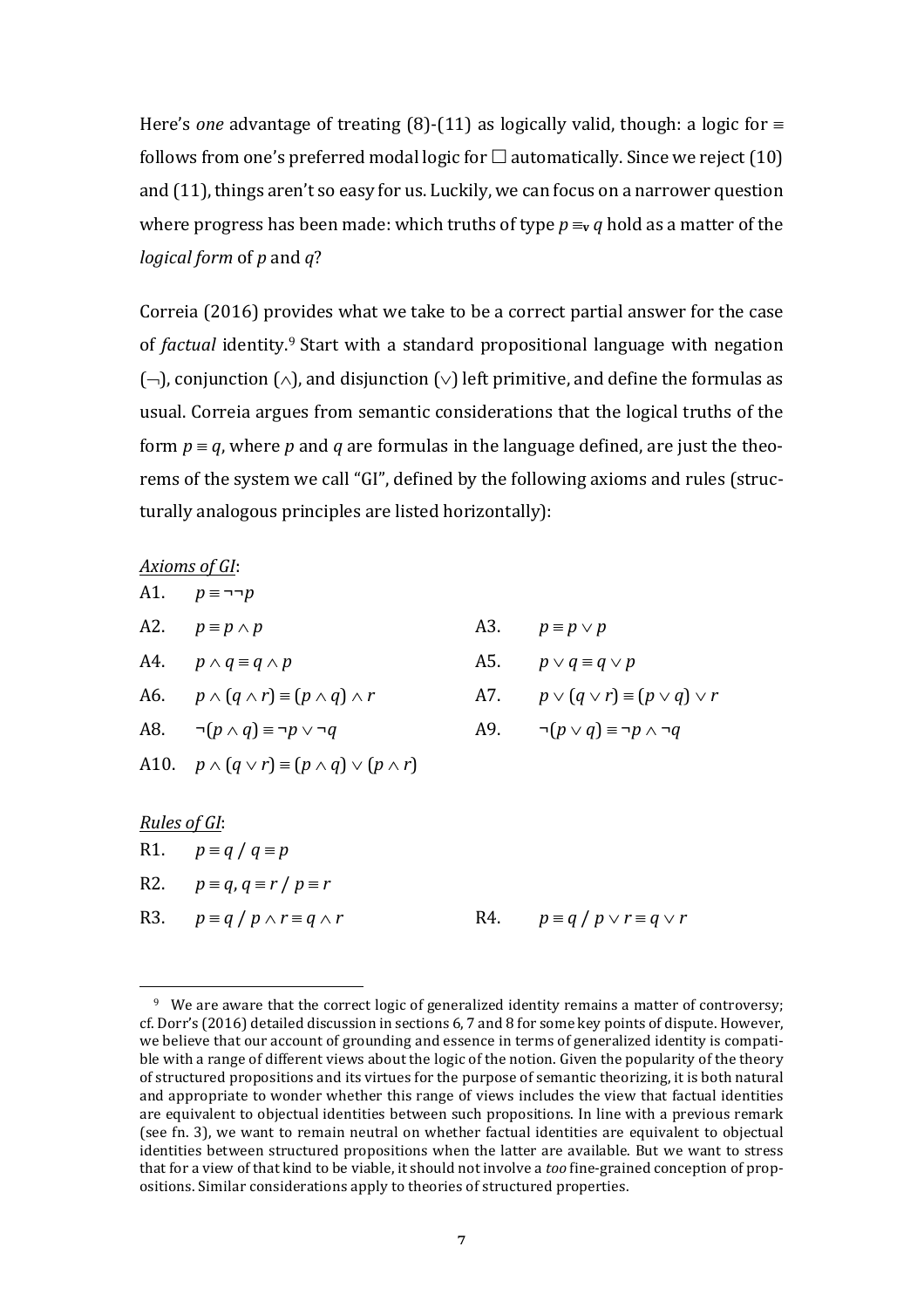Importantly, the dual of A10,

A11. 
$$
p \lor (q \land r) \equiv (p \lor q) \land (p \lor r)
$$
,

*isn't* a theorem of GI, and a rule for negation corresponding to R3 and R4,

R5. 
$$
p \equiv q / \neg p \equiv \neg q
$$
,

*doesn't* preserve theoremhood in GI. (Given A1-10 and R1-4, adding A11 turns out equivalent to adding R5: see Fine 2016, pp. 204.)

GI is neatly related to systems characterizing notions of equivalence more coarsely grained than factual identity. Adding A11 or R5 yields Angell's (1989) first-degree system for analytic equivalence (adding A11 actually yields Fine's 2016a axiomatization of that system). For another comparison, consider:

A12. 
$$
p \equiv p \land (p \lor q)
$$
  
A13.  $p \equiv p \lor (p \land q)$ 

As Angell (1977) stresses, adding either A12 or A13 as axioms to the (1989) system—which are provably equivalent in GI, which this system contains as a fragment—yields the logic of mutual first-degree entailment of Anderson & Belnap (1962; 1963). Adding either A14 or A15 to Anderson & Belnap's logic makes  $\equiv$ behave like classical logical equivalence:

A14. 
$$
p \equiv p \land (q \lor \neg q)
$$
  
A15.  $p \equiv p \lor (q \land \neg q)$ 

(A14 and A15 are already equivalent in Angell's system.)

Since our main interest here are applications of generalized identity—leaving only so much space to investigate its theory—we'll make some (we think reasonable) assumptions. We assume that GI specifies which factual identities hold as a matter of the truth-functional logical form of their flanking expressions, and that R1-R4 aren't only validity- (i.e. logical truth-) preserving, but also truth-preserving. We also assume that the generic operators  $\equiv_{x,y,\dots}$  logically behave in much the same way as the factual operator  $\equiv$  (which is not to say that extra principles, specific to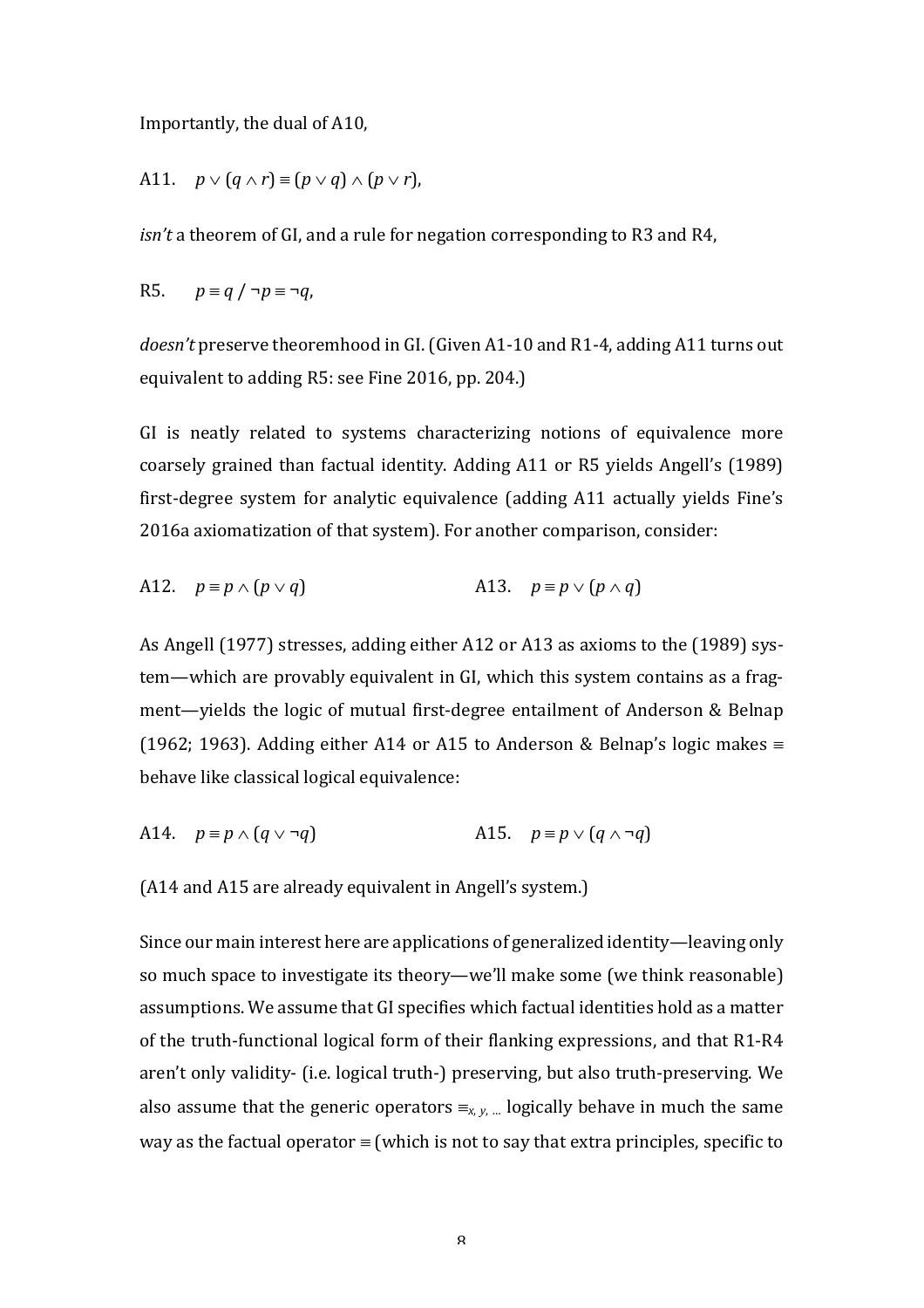these operators, are not required; see e.g. Dorr's (2016, p. 49) principle of *Alphabetic Variation*). Finally, we grant ourselves the resources to quantify into nonnominal positions occupied by predicational and sentential expressions, and that doing so needn't be read as covertly ranging over a domain of entities.<sup>10</sup> Yet we won't need the full strength of all these claims in what follows. We will indicate exactly which postulates for generalized identity we take for granted and why, and why we reject certain principles validated by logics for coarser notions of equivalence.

Finally, we adopt the working hypothesis that generic and factual identity are pieces of primitive ideology. Cowling  $(2013)$  argues—convincingly, we think that when determining how ideologically committed a theory is, one should count the *kinds* of primitive ideology it employs, not each piece individually. Though we find it intuitively natural to group  $=$ ,  $\equiv$ <sub>v</sub>, and  $\equiv$  together, and thus that taking the latter two as primitive is no more ideologically profligate than taking the first as primitive alone, we needn't press the case further here.<sup>11</sup> Our primary goal is to analyze two *other* notions that many take as distinct kinds of primitive ideology: grounding and essence. Given that *all* these notions must be accounted for somehow, our account leaves one no more ideologically loaded than before: either one starts with at most four kinds (grounding and essence; objectual and non-objectual identity) and ends with at most two, or one decreases instances of primitive ideology (grounding and essence; objectual, generic, and factual identity) by at least two.<sup>12</sup>

 $\ddot{ }$ 

 $10$  For defense and applications of the non-substitutional take on this apparatus that we prefer. see e.g. Dunaway (2013), Prior (1971, ch. 3), Rayo & Yablo (2001), Williamson (2003), and Wright  $(2007)$ ; also cf. Dorr  $(2016, pp. 49-50)$  for discussion of these resources in the context of generalized identity.

 $11$  There's also a more theoretical case to be made (but to reiterate, its prospects do not affect our main aim). Suppose that interanalyzability among a cluster of primitives is strong evidence they fall under the same kind (cf. Cowling 2013, p. 3900 for a somewhat similar view). Then one may reasonably argue the condition is met by analyzing the objectual " $a = b$ " with " $a$ " and " $b$ " proper names as the generic "*x* is  $a \equiv_{x} x$  is *b*" (cf. Rayo 2013, p. 69), analyzing the generic " $p \equiv_{x,y,\dots}$ *q*" as the factual " $\Box \forall x \forall y$ ...( $p \equiv q$ )", and analyzing the factual " $p \equiv q$ " as the generic "*x* is such that *p*  $\equiv_{x}$ *x* is such that *q*".

 $12$  Modulo the issue of whether the higher-order quantificational resources we help ourselves to must be treated as primitive ideology as well. Our own view is that one ought to do so regardless, but lack the space to defend that view here (but see the work cited in fn. 10).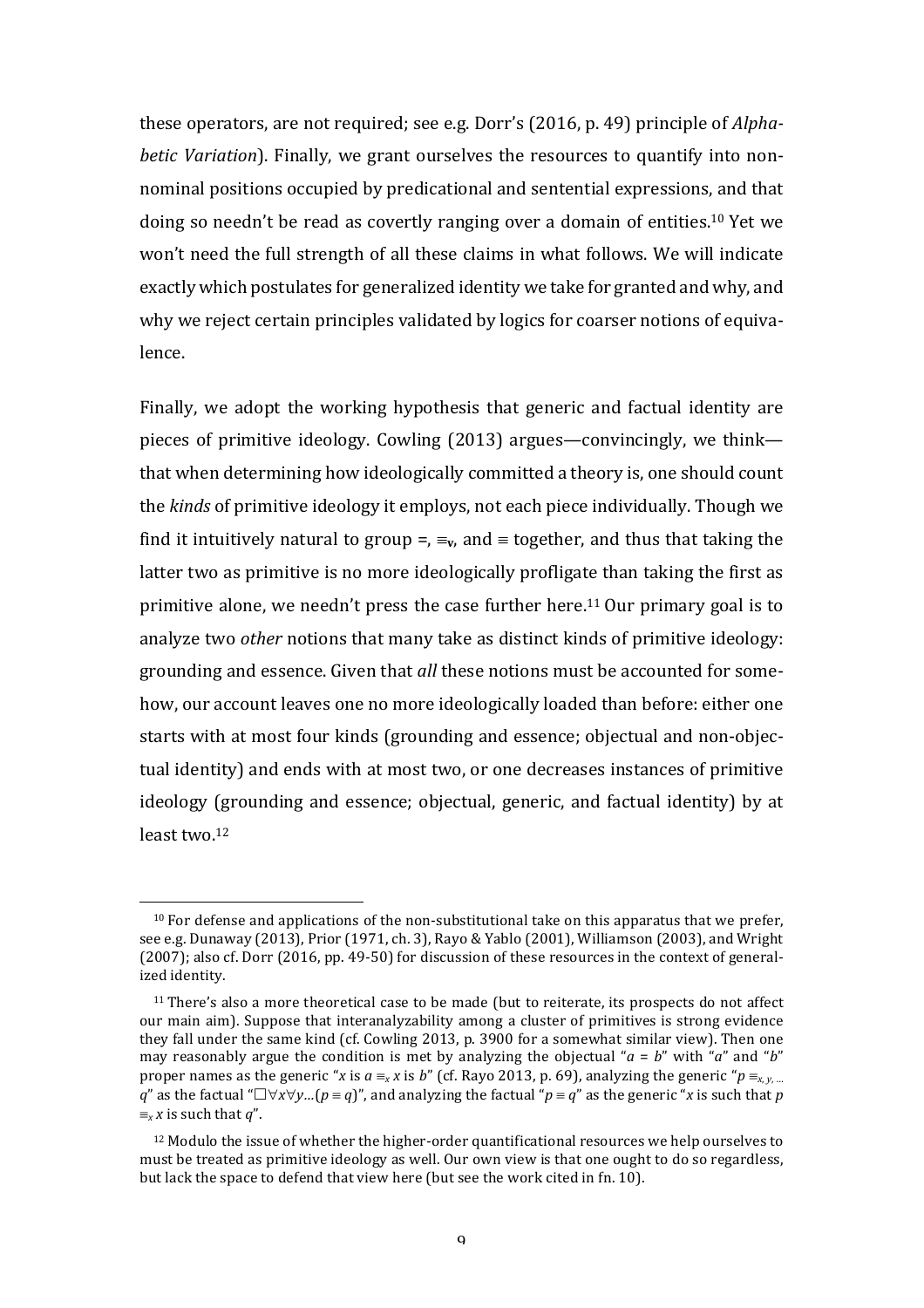# **2.** Essence in terms of generalized identity

Philosophers traditionally speak of essence when speaking of the very 'nature' of some phenomenon (or 'what it is') rather than how that phenomenon 'incidentally' happens to be. Like Fine (1994) and many others, we deny that what's essential to phenomenon is merely what holds of it necessarily; and more generally, we deny that the broadly Aristotelian notion of essence at issue here is analyzable in purely modal terms (see e.g. Robertson & Atkins 2016 for a general overview). Yet essence is said in many ways; to properly set up our account, a couple preliminaries about its varieties need introduction.

We concentrate on essentialist statements falling under three broad categories: *objectual, generic,* and *factual* (cf. Correia 2006; 2013, who uses "alethic" instead of "factual"). Examples include  $(12)$ ,  $(13)$ , and  $(14)$  respectively:

 $(12)$  It's essential to Socrates to be a human.

1

- $(13)$  It's essential to being a human to be a rational animal.
- $(14)$  It's essential to Socrates's being a human that he be a rational animal.

To keep matters manageable, among the generic statements, we focus on monadic cases like (13) (the extension to relational cases is obvious), and in this section we leave aside other essentialist statements that don't fit neatly into these three classes. Importantly, in section 4 we will broaden the perspective and consider *collective* essentialist statements, which will allow us to highlight a pleasing symmetry between the concept of essence and the concept of grounding.<sup>13</sup>

It will also be important to distinguish between describing what such-and-such is *in full* vs. *at least in part* (cf. Dasgupta 2015, pp. 18-20). A truth of full essence must at least specify a necessary *and* sufficient condition for such-and-such. As it is sometimes put, such truths 'individuate' their target, and in the case of objectual

<sup>&</sup>lt;sup>13</sup> We concentrate on essentialist statements (in English) for sake of perspicuity and ease, though strictly speaking our concern is with whatever it is out there in the world (so to speak) these statements are equipped to report. To avoid distractions regarding how this more metaphysically loaded way of speaking is to be understood (e.g. does it require commitment to entities of some sort, or would a more deflationary approach suffice?), we prefer to speak in the first way, but one is free to translate our discussion if one wishes.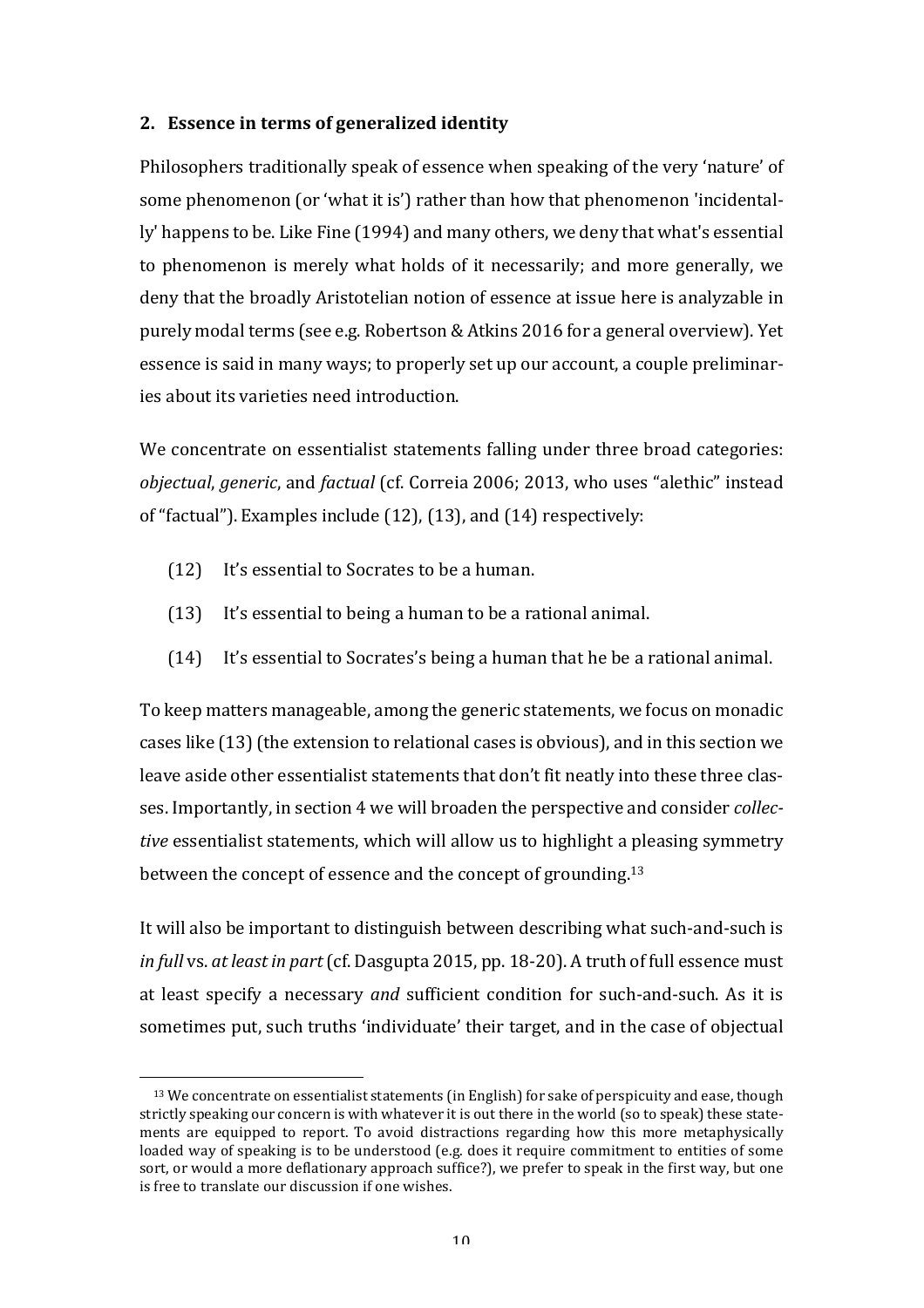essence must specify an 'individual essence' of the object in question. So understood, our use of "full" is tolerant of multiple truths of full essence: (13), for instance, might state the full essence of being a human even if it's also fully essential to being human to have a certain genetic makeup/evolutionary lineage. Truths of partial essence need only specify what's *necessary* for such-and-such. So while every truth of full essence is (trivially) a truth of partial essence, given that there can be humans besides Socrates, (12) is charitably read as a truth of the second sort but not the first.

Preliminaries in tow, again consider (13). We claim that (13) just *is* a statement of generalized identity: it truly characterizes *what* being human is in full (generic essence) iff this is, in fact, what being human *is* (generic identity). More generally (again, we stick to the monadic case):

$$
\text{FULL-GENERALC-ESSENCE} \qquad \qquad \text{Being } F \text{ is what it is to be } G \text{ in full iff: for a thing to} \\ \text{be } G \text{ is for it to be } F \text{ (in symbols: } Gx \equiv_{x} Fx \text{)}.
$$

We offer FULL-GENERIC-ESSENCE as *itself* a generalized identity, and use "iff:" for the sake of readability. We make no commitment, however, on whether the right-hand side of FULL-GENERIC-ESSENCE expresses what philosophers 'meant all along' when speaking of full essence (recall, generalized identity tolerates representational differences between the flanking expressions). That said, we offer it not merely as a stipulative definition of some special-purpose technical notion. After all, FULL-GE-NERIC-ESSENCE self-applies: its truth requires that it *itself* state what full essence is in full (in the tolerant sense of "full"). We take it that philosophers grasp at least *some* essential truths about full essence, and on this basis can grasp certain core applications of the notion about which there's widespread (albeit imperfect) agreement. We thus accept the burden of showing that FULL-GENERIC-ESSENCE comports with these core applications to a high degree (and similarly for further components of the account to come).

Statements of partial essence are, in contrast, statements of generalized identity that are partial in a certain sense: being an animal is *part of what* being human is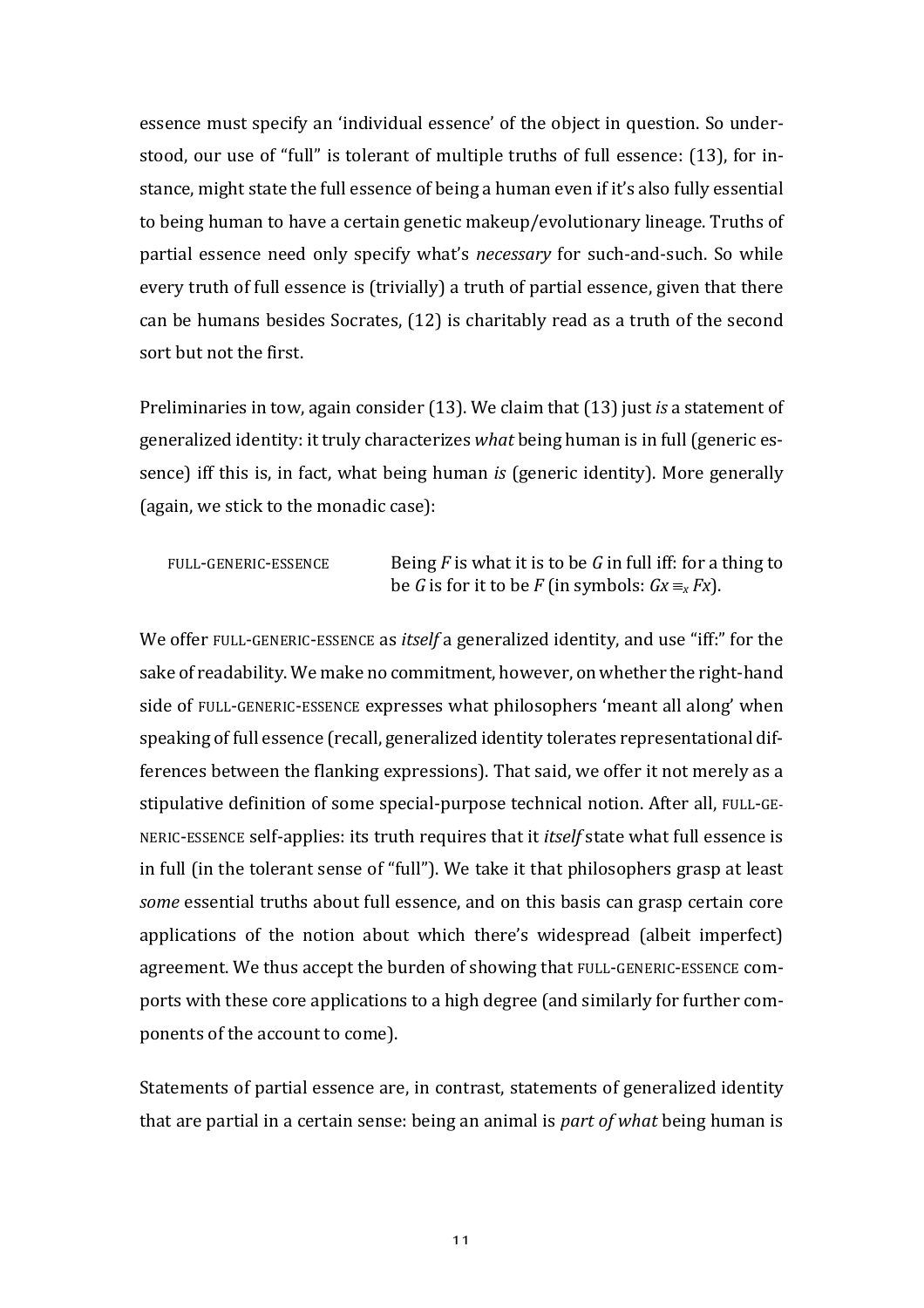(generic essence) iff this is, in fact, what being a human *partially is* (generic identity). More generally:

PARTIAL-GENERIC-ESSENCE Being  $F$  is partially what it is to be  $G$  iff: there is some *H* such that for a thing to be *G* is for it to be both *F* and *H* (in symbols:  $Gx \equiv_{x} Fx \wedge Hx$ ).

The relevant sense of partial identity is tied to *conjunction*. Suppose (13) is true; then being rational, and being an animal, are what we'll call *conjunctive parts* of being a human. (Talk of conjunctive parthood shouldn't be read as concerning a proper *relation* of part to whole, though we'll continue to talk loosely.)

Why believe that FULL/PARTIAL-GENERIC-ESSENCE are *true*? In part because treating them as such sheds light on how grounding and essence relate in ways illustrated later. Yet there are also considerations speaking favor of them in their own right.

One is that philosophers routinely characterize essence *as if* it's intimately linked to non-objectual identity, in at least two ways. First, "To be *F* ..." statements are often introduced as generic essence statements, then assumed to at least entail an objectual identity involving the property *being F* (see e.g. King 1998, p. 157 and fn. 26; Kment 2014, p. 153-5; Koslicki 2012, pp. 197-201; Wedgwood 2007, pp. 138-9). But this runs into difficulties like those we raised at the onset. What is it to be a non-self-instantiator? It's, in part, to be something that doesn't instantiate itself. Yet there's no property *being a non-self-instantiator* (cf. Correia 2006, pp. 760-3 for this and further arguments). Treating essence as also linked to non-objectual identity via PARTIAL-GENERIC-ESSENCE evades the problem while still linking "To be *F* ..." to statements of identity.

Second, when discussing objectual essence, philosophers routinely use phrases like "a thing's essence" interchangeably with phrases like "the identity of a thing" (see e.g. Fine 1994, p. 3; Lowe 2008, p. 37; Shalkowski 2008, p. 37). However, an objectual reading renders this link mysterious. To speak of a thing's identity in the sense of essence isn't merely to report the triviality that it's self-identical (Lowe ibid.), nor that there are non-trivial necessary and sufficient conditions for being identical to it: only some such conditions describe what's essential to the thing at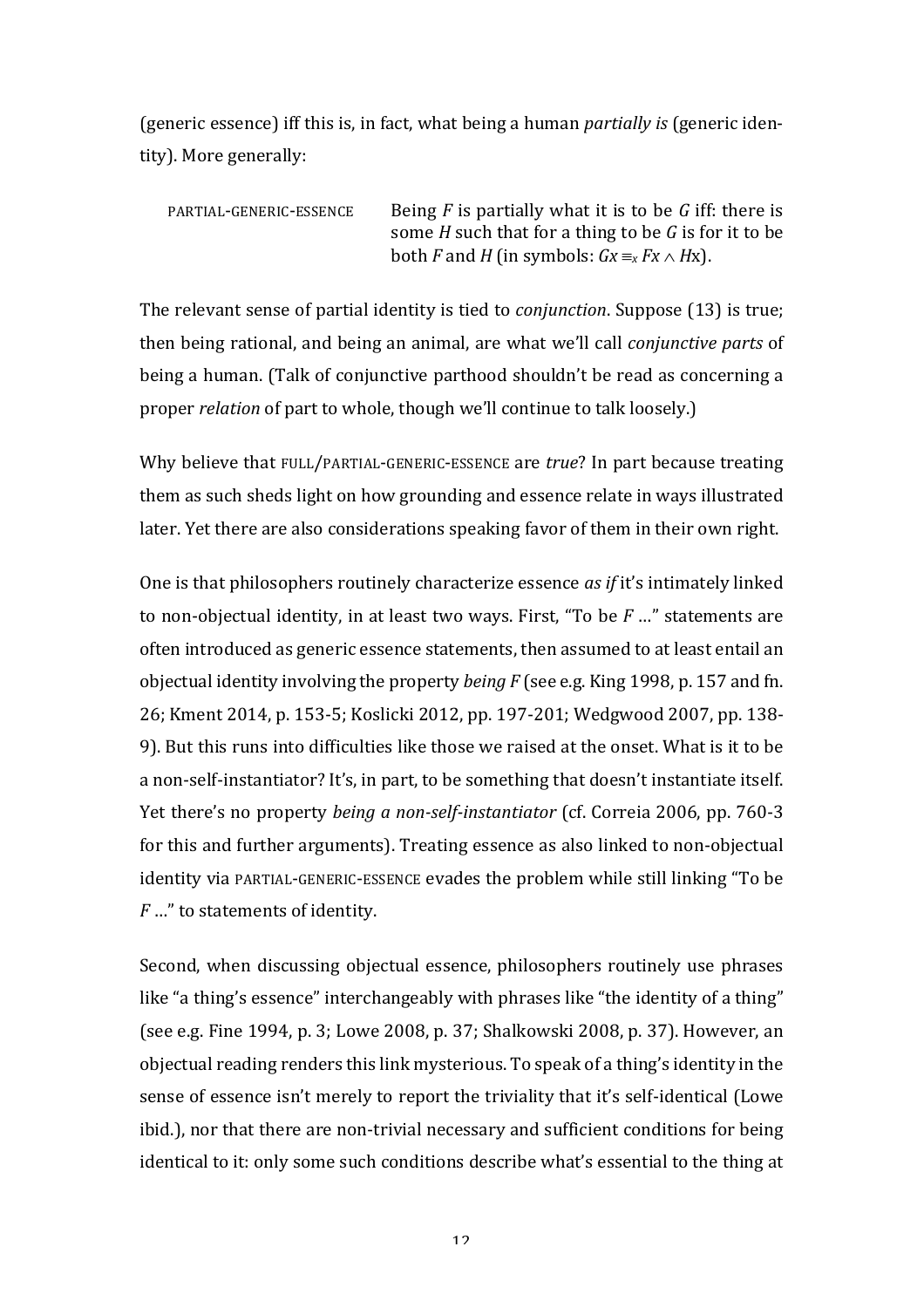issue (as straightforward modifications of Fine's famous examples have taught us: 1994, pp. 4-5). Essence and identity link together perfectly, though, if one brings in non-objectual notions of both. Following Correia  $(2006, pp. 764-5)$  we account for objectual essence in terms of generic essence:

| FULL-OBJECTUAL-ESSENCE    | Being $F$ is what x is in full iff: being $F$ is what it is<br>to be $x$ .      |
|---------------------------|---------------------------------------------------------------------------------|
| PARTIAL-OBJECTUAL-ESSENCE | Being $F$ is what x is in part iff: being $F$ is part of<br>what it is to be x. |

PARTIAL-OBJECTUAL-ESSENCE and PARTIAL-GENERIC-ESSENCE together yield an account of partial objectual essence in terms of generalized identity: a statement like  $(12)$ truly describes *part of what* Socrates is (objectual essence) just in case it truly describes what being Socrates *partially* is (generic identity). And similarly for FULL-GENERIC-ESSENCE and FULL-OBJECTUAL-ESSENCE.

The account can also be extended to factual essence:

| <b>FULL-FACTUAL-ESSENCE</b> | Its being the case that $p$ is what it is for it to be the<br>case that $q$ in full iff: for it to be the case that $q$ is<br>for it to be the case that p (in symbols: $q \equiv p$ ).                                           |
|-----------------------------|-----------------------------------------------------------------------------------------------------------------------------------------------------------------------------------------------------------------------------------|
| PARTIAL-FACTUAL-ESSENCE     | Its being the case that $p$ is in part what it is for it<br>to be the case that $q$ iff: there is some $r$ such that<br>for a thing to be $q$ is for it to be the case that both<br>p and r (in symbols: $q \equiv p \wedge r$ ). |

We've noted a few core applications of essence our account accommodates, but the case for extensional adequacy extends well beyond these (we continue to focus on monadic generic essence, but what we say below generalizes).

To illustrate, compare our account with one proposed by Rayo (2013, pp. 122-3), which takes roughly the form of the above, yet takes mutual necessitation to be necessary *and sufficient* for generalized identity. Since being *F* is necessary for being a particular thing,  $a$ , iff being  $a$  mutually necessitates being  $a$  and being  $F$ , Rayo's account entails that it is essential to  $a$  that it is  $F$  iff being  $F$  is necessary for being *a*. Rayo's account is thus ill-suited to capture the broadly Aristotelian notion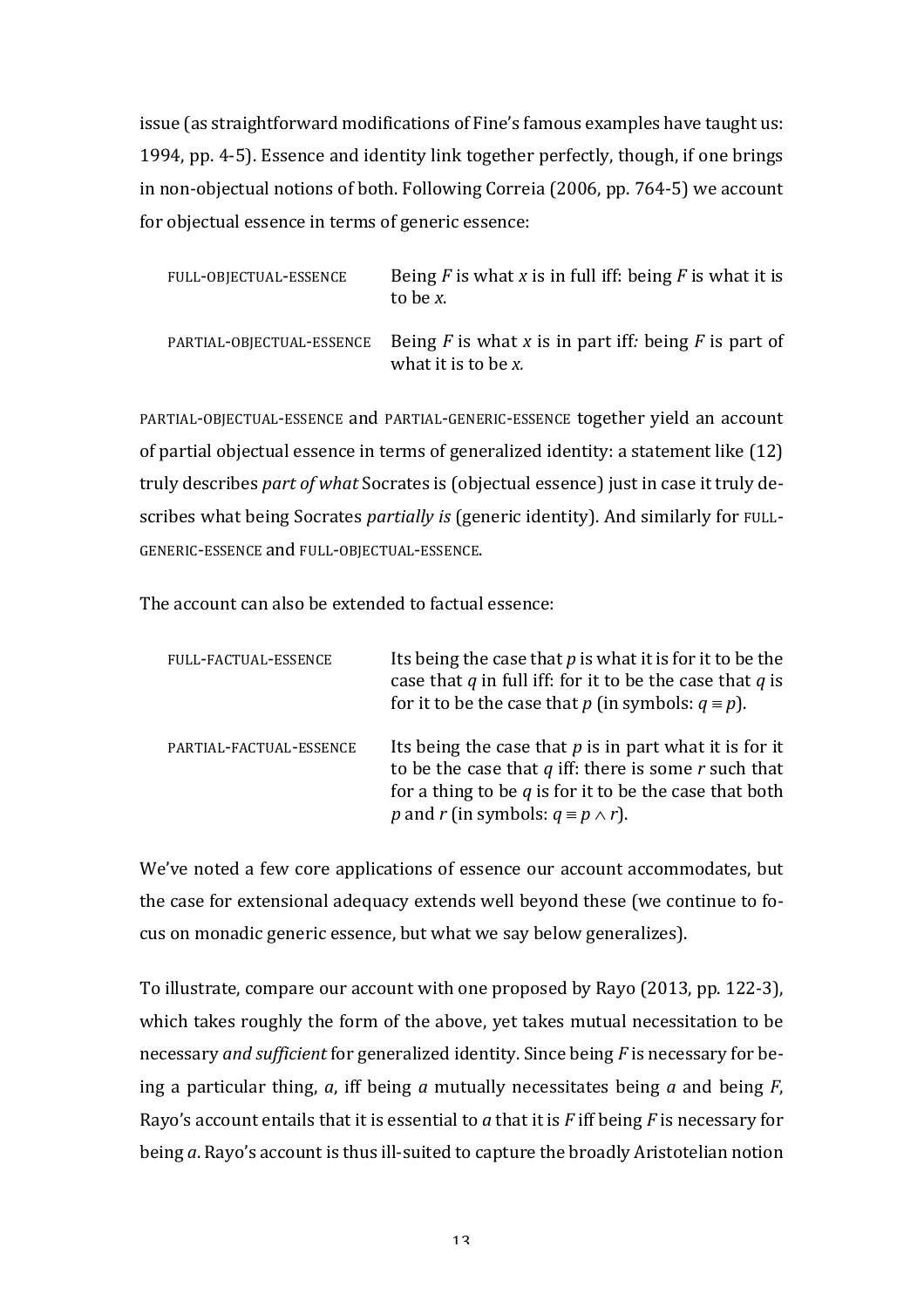of objectual essence we aim to capture (as, again, Fine's famous cases have taught us).<sup>14</sup> Moreover, if mutual necessitation sufficed for generic identity, the following would universally hold:

- (15)  $Fx \equiv_x Fx \wedge (Fx \vee Gx)$
- $(16)$   $Fx \equiv_{x} Fx \wedge (Gx \vee \neg Gx)$

1

These are generic versions of principles A12 and A14, respectively, mentioned in section 1. We denied A12 and A14 the status of logical validities, and do the same with  $(15)$  and  $(16)$ : clearly, to be a number *isn't* the same as being a number and either-a-number-or-blue, *nor* is it the same as being a number and either-blue-ornot-blue (recall our earlier discussion of "grue" and "bleen"). We reject that mutual necessitation suffices for generic identity, evading seemingly false consequences that  $(15)$ – $(16)$  would have if fed through PARTIAL-GENERIC-ESSENCE: that being a number is essentially linked to being blue.<sup>15</sup>

PARTIAL-GENERIC-ESSENCE also looks extensionally adequate in cases where being *F* is a genus (i.e. being an animal), with being  $G$  a species of that genus (i.e. being human). In these cases, a differentia of the genus (i.e. being rational) serves as the 'supplementary' *H* in PARTIAL-GENERIC-ESSENCE, and genus and differentia turn out essential to the species, as desired. But other cases may raise doubts. For instance, if having a mass is part of what it is to be an apple, it's hard to see which supplementary *H* could be such that to be an apple is to have a mass and to be *H*.

Though this objection is natural, we can offer a remarkably simple *proof* that the biconditional corresponding to PARTIAL-GENERIC-ESSENCE is correct. Let " $Fx \subseteq_x Gx$ " abbreviate "Being  $F$  is part of what it is to be  $G$ " (to preview notation introduced later). The proof relies on the following general principles about generic identity, partial generic essence, and their interaction:

 $14$  Rayo is well aware of this (2013, p. 122). But like we said in fn. 8, certain contentious theses serve as backdrop for his discussion that we cannot evaluate here (but cf. Rayo 2016, pp. 17-21 for further discussion of his views on essence, which differs somewhat from his 2013).

 $15$  The account of grounding that emerges in section 3 provides a further way to argue that our account evades these consequences of Rayo's account: see the end of section 4.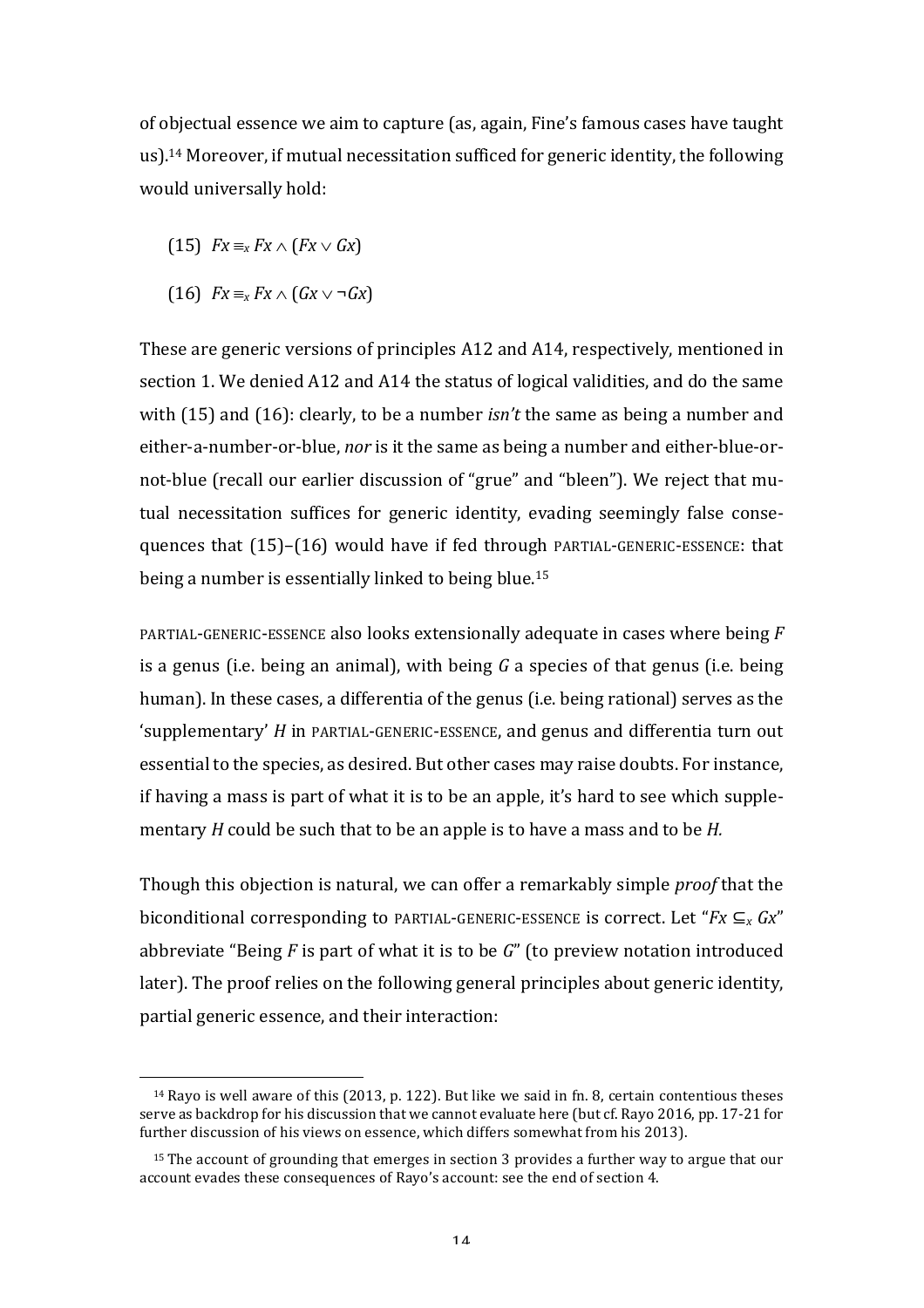| (i) | $\equiv_{x}$ is symmetric |
|-----|---------------------------|
|-----|---------------------------|

| (ii)  | $Fx \equiv_{x} Fx \wedge Fx$                                             | idempotence of $\wedge$             |
|-------|--------------------------------------------------------------------------|-------------------------------------|
| (iii) | $Fx \subseteq_x Gx \wedge Fx$                                            | $\wedge$ -intro I                   |
| (iv)  | $Fx \subseteq_x Fx \wedge Gx$                                            | $\wedge$ -intro II                  |
| (v)   | If $Fx \subseteq_x Gx$ , then $Fx \wedge Hx \subseteq_x Gx \wedge Hx$    | $\land$ -adjunction for $\subseteq$ |
| (vi)  | If $Fx \subseteq_x Gx$ and $Gx \equiv_x Hx$ , then $Fx \subseteq_x Hx$   | substitution                        |
| (vii) | If $Fx \subseteq_x Gx$ , and $Gx \subseteq_x Fx$ , then $Fx \equiv_x Gx$ | antisymmetry                        |

And here's the proof:

*Left-to-right.* Suppose  $Fx \subseteq_{x} Gx$ . Then by (v),  $Fx \wedge Gx \subseteq_{x} Gx \wedge Gx$ . By (i), (ii) and (vi), it follows that  $Fx \wedge Gx \subseteq_x Gx$ . From this, plus (iii) and (vii), infer that  $Gx \equiv_{x} Fx \wedge Gx$ . Hence, for some *H*,  $Gx \equiv_{x} Fx \wedge Hx$ .

*Right-to-left.* Suppose for a given *H* that  $Gx \equiv_{x} Fx \wedge Hx$ . Then by (i), it follows that  $Fx \wedge Hx \equiv_x Gx$ . By (iv) and (vi), infer  $Fx \subseteq_x Gx$ .

The proof is remarkable in its simplicity, but also (we take it) by the plausibility of the principles it assumes. (i) and (ii) are compulsory principles about generic identity, and counterparts of principles about factual identity advocated earlier.  $(iii)$ - $(v)$  are analytic-sounding principles about partial generic essence.  $(vi)$  is an instance of Leibniz's Law for  $\equiv$  (see section 1). We assume in effect that the context " $Fx \subseteq x$  ..." is transparent for generic identity (surely, for instance, if being an animal is part of what it is to be a human being, then given that to be a human being is to be a *Homo sapiens*, being an animal is part of what it is to be a *Homo sapiens*). And (vii) looks compelling provided that "partial" in "partial essence" is understood in the liberal sense discussed before.

The above reasoning also gives a direct reply to the objection put forward above. The objection was that there appears to be no  $H$  such that to be an apple is to have a mass and to have *H* (although of course the worry generalizes). The left-to-right direction of the proof above provides us with such a feature: being an apple. The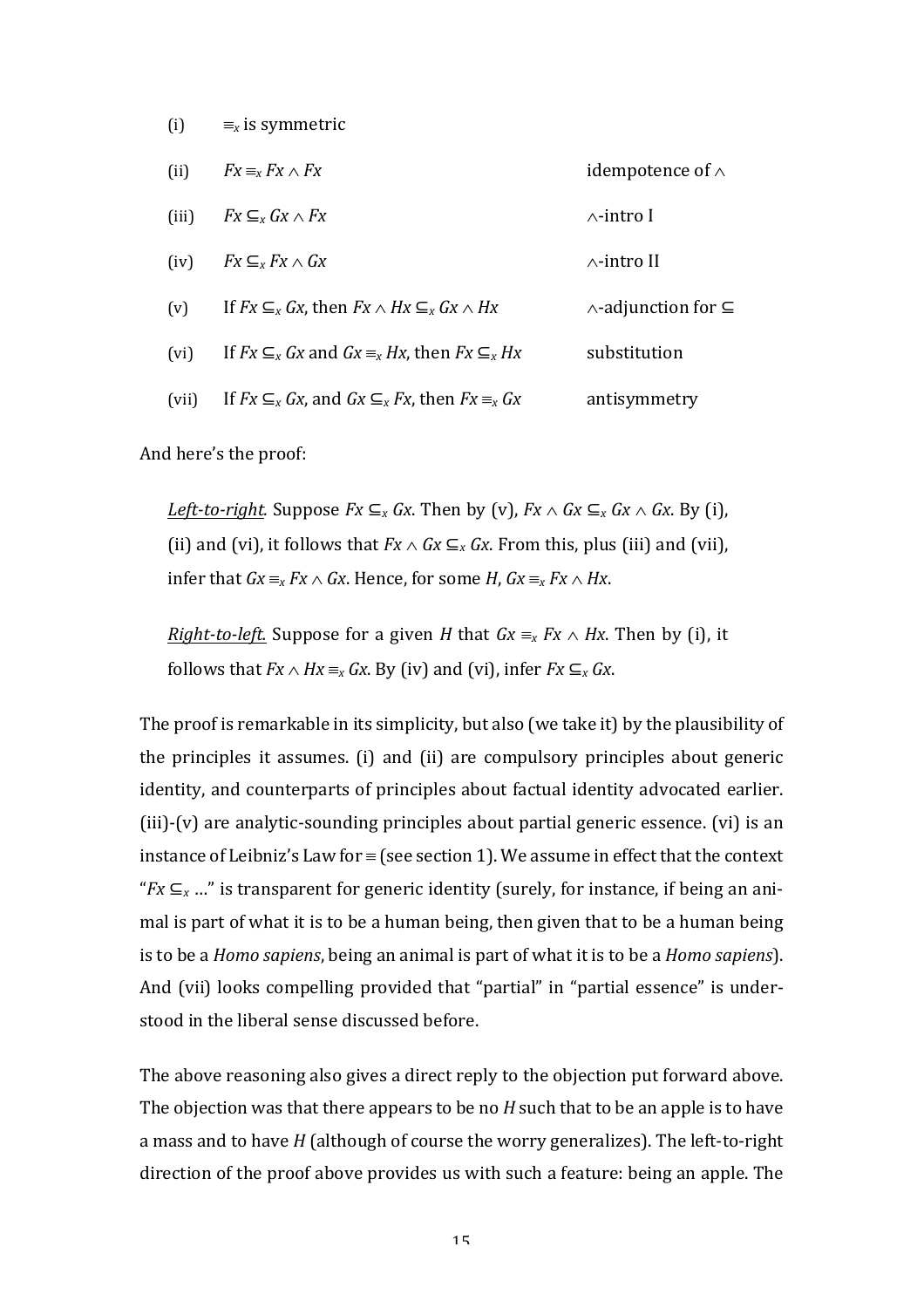objection initially looked compelling, we think, due to assuming that *H* must be *proper* conjunctive part of being an apple. As should be plain at this point, no such reading of PARTIAL-GENERIC-ESSENCE is intended.<sup>16</sup>

But what of the intimate link widely thought to hold between essence and 'real definition'? Our account entails that partial generic essence is reflexive (since for a thing to be *F* is for it to be  $F \wedge F$  by (ii) from the proof above), and that full generic essence is reflexive and symmetric (since  $\equiv_{x}$  is reflexive and symmetric). On one hand, these consequences seem undeniable. If anything is essential to being human, it is *being human*; and we find it hard to fathom why being human would *fail* to be what it is to be a rational animal, if one accepts the reverse. On the other hand, one might complain that essentialist statements no longer supply real definitions, since real definitions—at least given a traditional conception that models them after *reductive analyses*—cannot be circular in either way.

There are in fact *two* objections to consider: one turns on a merely verbal matter, while the other is substantive. But first of all, what *is* a real definition? We adopt the more or less standard view that takes it to be a *truth* of a certain sort, one that—in the case of  $(13)$ —characterizes not what the word "human" happens to mean in English (which is the purview of a *nominal* definition), but rather what being a human is 'in itself' (see e.g. Fine 1994; Kment 2014, pp. 158-9; Koslicki 2012, pp. 190, 197-201; Lowe 2012, pp. 104-5; Rosen 2010, p. 122; 2015). On our view, only *some* true "To be *F* is ..." statements express real definitions. And distinguishing those that *do* arguably only requires appealing to notions that are analyzable in terms of generalized identity, or that are plainly not essentialist (e.g. the truth-functional connectives). Since real definitions are expressed by a *proper* subset of true essentialist statements, we handle the more substantive challenge: to link essence and real definition in an intimate way.<sup>17</sup> But suppose one insists on

<sup>&</sup>lt;sup>16</sup> To be clear: we are not *denying* that conjunctive parthood obeys something like the classical mereological principle of weak supplementation (thanks to a referee for pressing us to clarify here). Rather, what we say here is that it is *hard to see* what the supplemental conjunctive part would be in cases like the one at hand, which is of course compatible with there in fact being one. Whether conjunctive parthood obeys this (or some other) supplementation principle is a substantive question that we hope to address in future work.

 $17$  We're not denying that philosophers can (and do) communicate real definitions using statements making no explicit mention of essence (e.g. necessitated universal biconditionals), nor that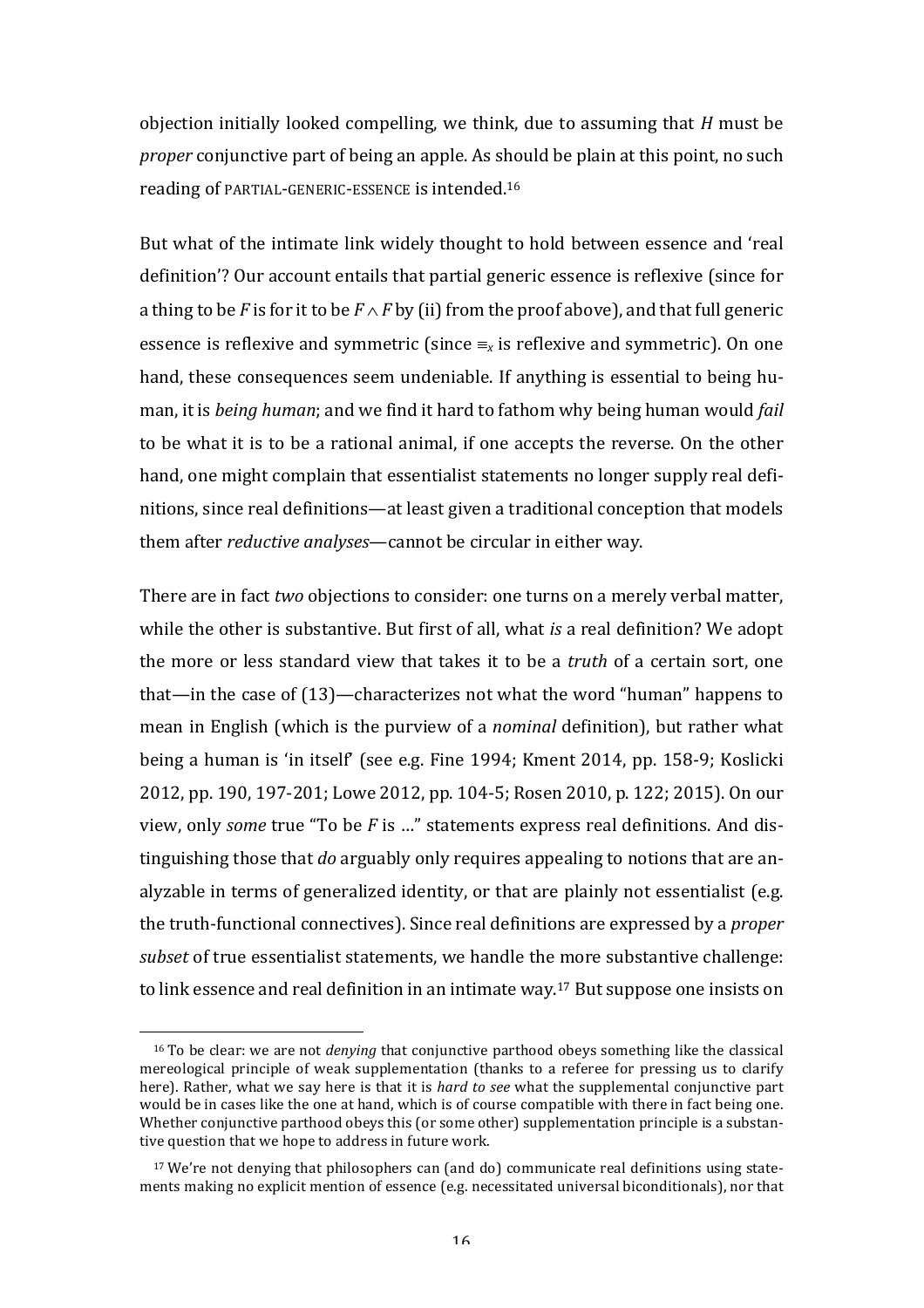a more intimate link: i.e. that *every* truth of essence must express a real definition, if only a partial one. We demur, but the 'dispute' here strikes us as merely verbal. Those who insist on using "real definition" in this fashion could read our account as implicitly defining the notion of *proto*-essence, and then let us analyze (what they call) the notion of essence in a fashion exactly analogous to what we suggest below. 

Now, there is no consensus—and considerable imprecision—about what kind of truth a real definition is, and specifically over whether a 'reductive analysis' type model is the only viable one (e.g. Rosen argues that *recursive* definitions can be real definitions: 2015, pp. 196-7). We certainly don't wish to take a stance on the matter here. Nor will we attempt to survey how our account stacks up to certain more precise proposals in the literature (though we hope to do so in the future). Our goal here is modest: to challenge the impression that there is some obstacle *in principle*, and *on the assumption* that real definitions must be non-circular.

Start with *merely partial* real definition and let (12) be our stock example. If our account is correct, the truth of  $(12)$  requires that being human is a conjunctive part of being Socrates. One obvious way to go is to further require of (12) that being Socrates isn't *itself* a conjunctive part of being human. Since conjunctive parthood is antisymmetric, this amounts to requiring that being Socrates and being human not be generically identical—and they clearly aren't. More generally, requiring that conjunctive parthood hold asymmetrically in a case of merely partial real definition gives substance to the idea that the definiens cannot itself be 'built up' from the definiendum; and to the idea that the latter cannot be a part of the essence of the former, given that not being a conjunctive part of such-and-such entails not being part of its essence. (An even more demanding condition along these lines uses the notion of *disjunctive* parthood that we analyze in terms of gen-

philosophers use "real definition" to refer to whatever the definiens phrase contributes to the truth of the relevant sort of essentialist statement, rather than to the truth as a whole. The conditions we consider for an essentialist statement to express (what we call) a real definition can be tweaked in obvious ways to comport with these broader uses of the phrase.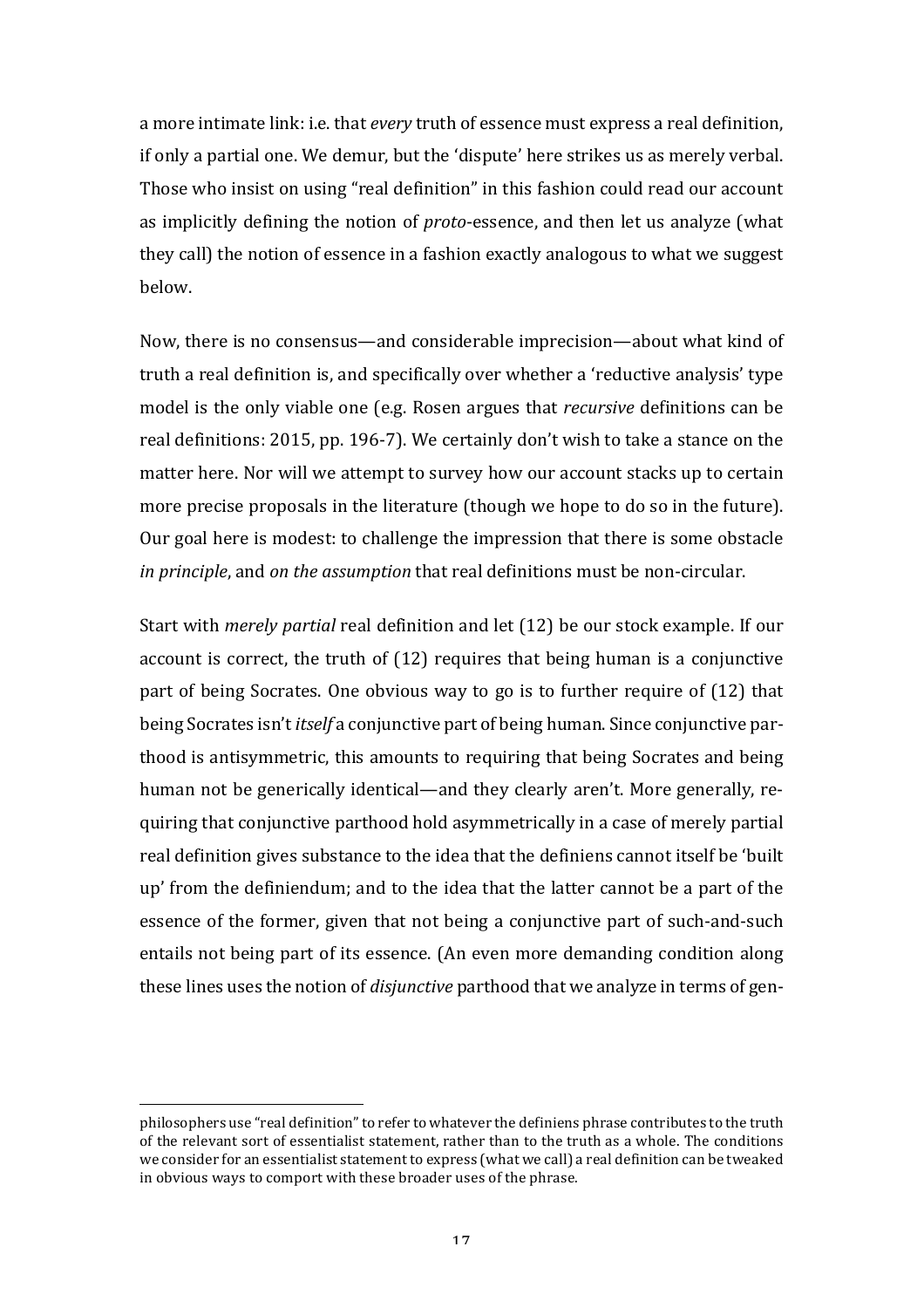eralized identity in section 3, and requires that the definiendum be neither a conjunctive part, nor a disjunctive part, nor either a conjunctive or disjunctive part of any conjunctive or disjunctive part, or ... of the definiens).

*Full* real definition—let (13) be the stock example—requires separate treatment. The first option will not do, of course, since (13) *is* a generic identity, and thus being human is a conjunctive part of being a rational animal and *vice versa*. Nor can we say that (13) expresses a real definition only if being human is grounded in being a rational animal, given the standard assumption that nothing grounds itself. This observation has led some to doubt that generic identity could be used to state what a full real definition is, given that the latter has a built-in priorityindicating directionality (cf. Cameron 2014, pp. 429; Fine 2015, pp. 308). But even if the two notions should not be *identified* (which we readily concede), it may well be that the second can be *analyzed partially in terms of* the first, perhaps with the aid of further non-essentialist notions.

One approach—a fairly traditional one—stems from the thought that a "To be *F* is to be G" statement expresses a real definition only if it takes a certain *form*. At minimum, the definiendum phrase must be different from the one expressing the definiens; but since this would not rule out pathological cases like "To be *F* is to be both *F* and *F*", more must be said. Often, further constraints are placed on the *constituent expressions* from which the definiens expression is built. We cannot appraise every such constraint that has been suggested here (see e.g. King 1998 and Koslicki 2012 for just a couple). But one can imagine various constraints of this sort that are amenable to our account. One is to require that whatever is expressed by some proper constituent of the definiens phrase not have what is expressed by the definiendum phrase as a conjunctive part. Not only does (13) seem to meet this test, but as before this proposal gives substance to idea that the definiens cannot itself be 'built up' from the definiendum, and that the latter cannot be part of the essence of the former. (Although again, perhaps the more demanding condition we mentioned before is preferable.)

In floating these tentative proposals about how to sift out essentialist statements that express real definitions from those that do not, let us be clear: we have not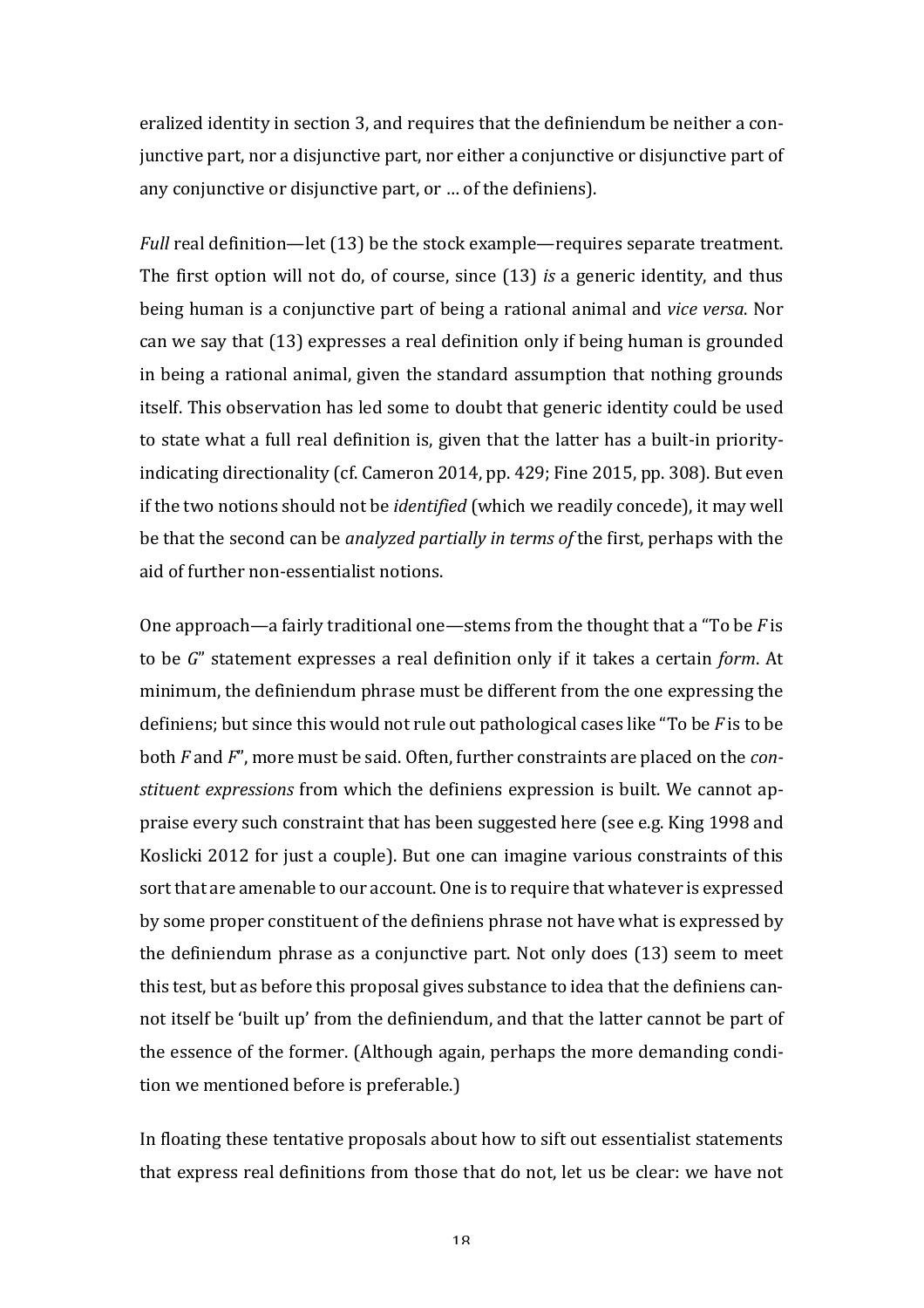surveyed whether they comport with *all* the nebulous ways "real definition" gets used in philosophical parlance, and there are no doubt other viable proposals to explore than the two offered.<sup>18</sup> What we *have* shown is that our critic must explain why these proposals (or some extension thereof) are not up to the task.

If one agrees that the account of essence we've offered is extensionally adequate, one might finally wonder whether it is suitably 'reductive'. The case is mixed. On one hand, some who partake in "To be *F* is ..." talk are skeptical of broadly Aristotelian notions of essence  $(cf.$  Rayo 2013, p. 5; 2015a). On the other, others attempting to communicate the relevant notions of essence treat "To be *F* is *...*" talk as a representative form of expression. Our own opinions diverge on the issue; but the important point is that even a non-reductive approach is faithful to our aims. Ideological economy is preserved, as we ultimately analyze grounding with "To be F is ..." talk: if such talk is essentialist, one still trades two primitive ideological kinds (grounding and essence) for one. And even then, analyzing grounding in terms of such talk is a noteworthy way to unify the two indeed. So let's set aside whether such talk is essentialist, and turn to the fruits of unification we can gain from it.

#### **3.** Grounding in terms of generalized identity

Philosophers traditionally speak of grounding when they say that such-and-such in some sense 'makes' or 'brings about' so-and-so, in a constitutive rather than a causal sense that is unanalyzable in purely modal terms (see e.g. Bliss & Trogdon 2014 for a general overview). Begin with *factual* grounding, as it's more familiar (*generic* grounding, which is less familiar, is left for later). We express the notion with statements like

Its being the case that  $p_1$ ,  $p_2$ , ... makes it the case that  $q$ ;

we write them with Fine's (2012) familiar '<' symbol for *strict full* grounding as:

 $p_1, p_2, ... < q.$ 

 $\ddot{ }$ 

 $18$  Correia (forthcoming) and Skiles (2014, pp. 225-230) sketch accounts of full real definition on the model of reductive analysis utilizing notions of grounding.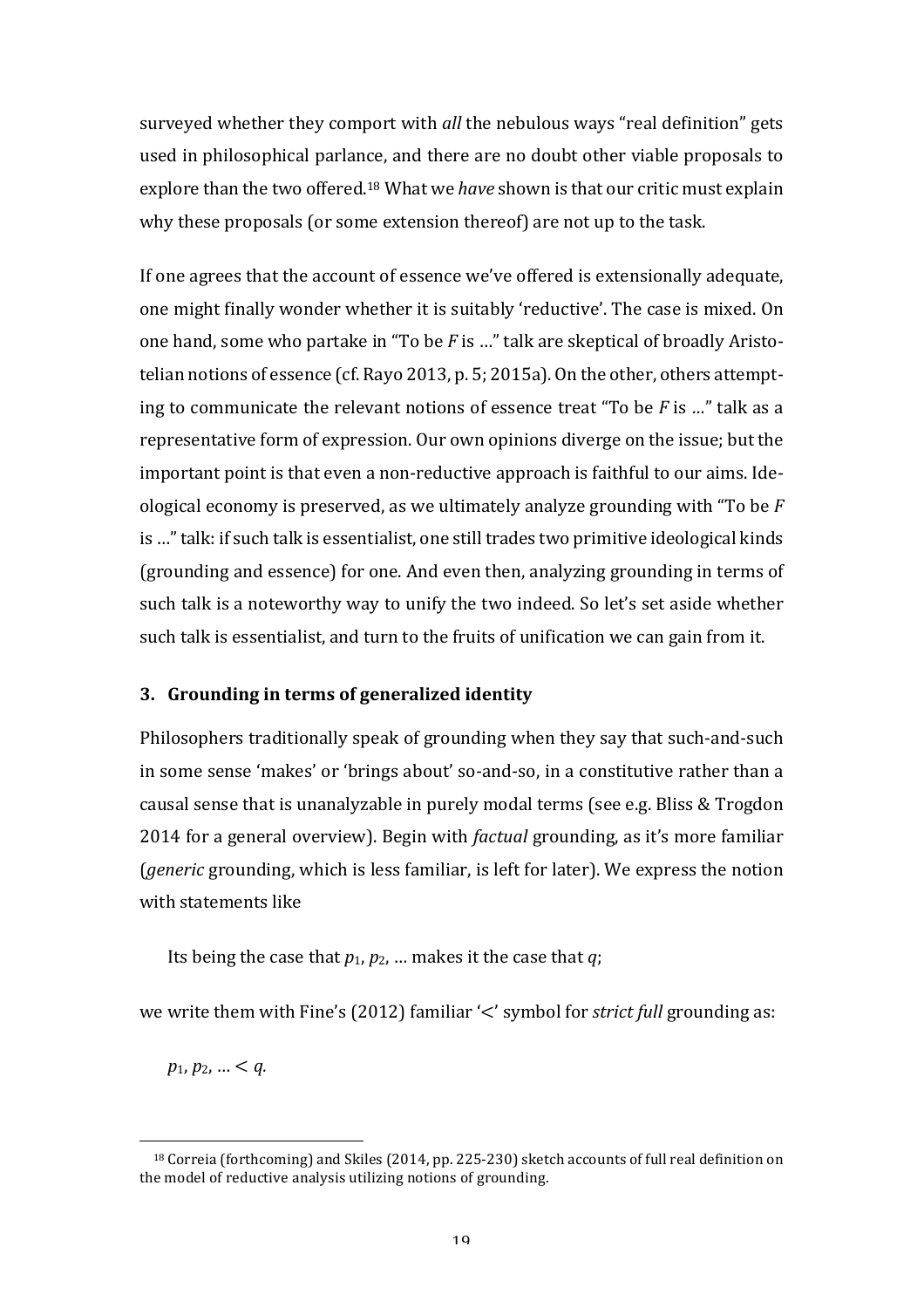For sake of ease, we will often speak in 'predicationalist' terms as if grounding were a relation between facts referred to by these Greek letters, but merely as shorthand for the 'operationalist' reading above (cf. Correia 2010, pp. 253-254).

We analyzed partial essence, recall, in terms of *conjunctive* parthood, which was defined in terms of generalized identity. We now propose to analyze grounding in terms of another parthood relation—*disjunctive* parthood—which we analyze in an analogous fashion, invoking disjunction instead of conjunction. Say that  $p$  is a *disjunctive part* of *q* (in symbols:  $p \subseteq V$  *q*) iff: for some *r*, for *q* to hold is for  $p \vee r$  to hold. (So, for instance, the ball's being red is a disjunctive part of its being eitherred-or-round.) Strictly speaking, we analyze grounding in terms of disjunctive parthood, together with a 'hybrid' notion which is itself defined in terms of disjunctive parthood. Say that *p* is a *conjunctive part of a disjunctive part* of *q* (in symbols:  $p ⊆^{\wedge\vee} q$  iff: there's some *r* such that  $p \wedge r ⊆^{\vee} q$ . (So, for instance, the ball's being red stands in this hybrid relation to being *either* both-red-and-round *or* blue.) 

We claim that a collection of facts  $p_1$ ,  $p_2$ , ... grounds another fact *q* iff conjoining  $p_1$ ,  $p_2$ , ... gives you a disjunctive part of *q* (thus each of  $p_1$ ,  $p_2$ , ... is a conjunctive part of a disjunctive part of  $q$ ), yet there's *no* way of conjoining facts with  $q$  that gives you a disjunctive part of *any* of  $p_1$ ,  $p_2$ , ... (thus *q* is *not* a conjunctive part of *any* disjunctive part of the facts in that collection). In symbols:

FACTUAL-GROUNDING 
$$
p_1, p_2, \ldots < q
$$
 iff: (i)  $p_1 \wedge p_2 \wedge \ldots \sqsubseteq^{\vee} q$ ; and (ii) neither  $q \sqsubseteq^{\wedge\vee} p_1$ , nor  $q \sqsubseteq^{\wedge\vee} p_2$ , nor ...

A concrete example to illustrate: take the highly plausible claim that  $a$ 's being red ( $p_1$ ) and *a*'s being round ( $p_2$ ) jointly ground their conjunction (*q*). Since for *q* to hold is for  $q \vee q$  to hold (by axiom A3 of the system GI from section 1), the first condition is met, as desired. And so long as  $q$  is not itself a conjunctive part of a disjunctive part of either  $p_1$  and  $p_2$  in turn—an assumption that's eminently reasonable, but that we put on firmer footing shortly—the second condition is met. Hence, FACTUAL-GROUNDING gets the right result.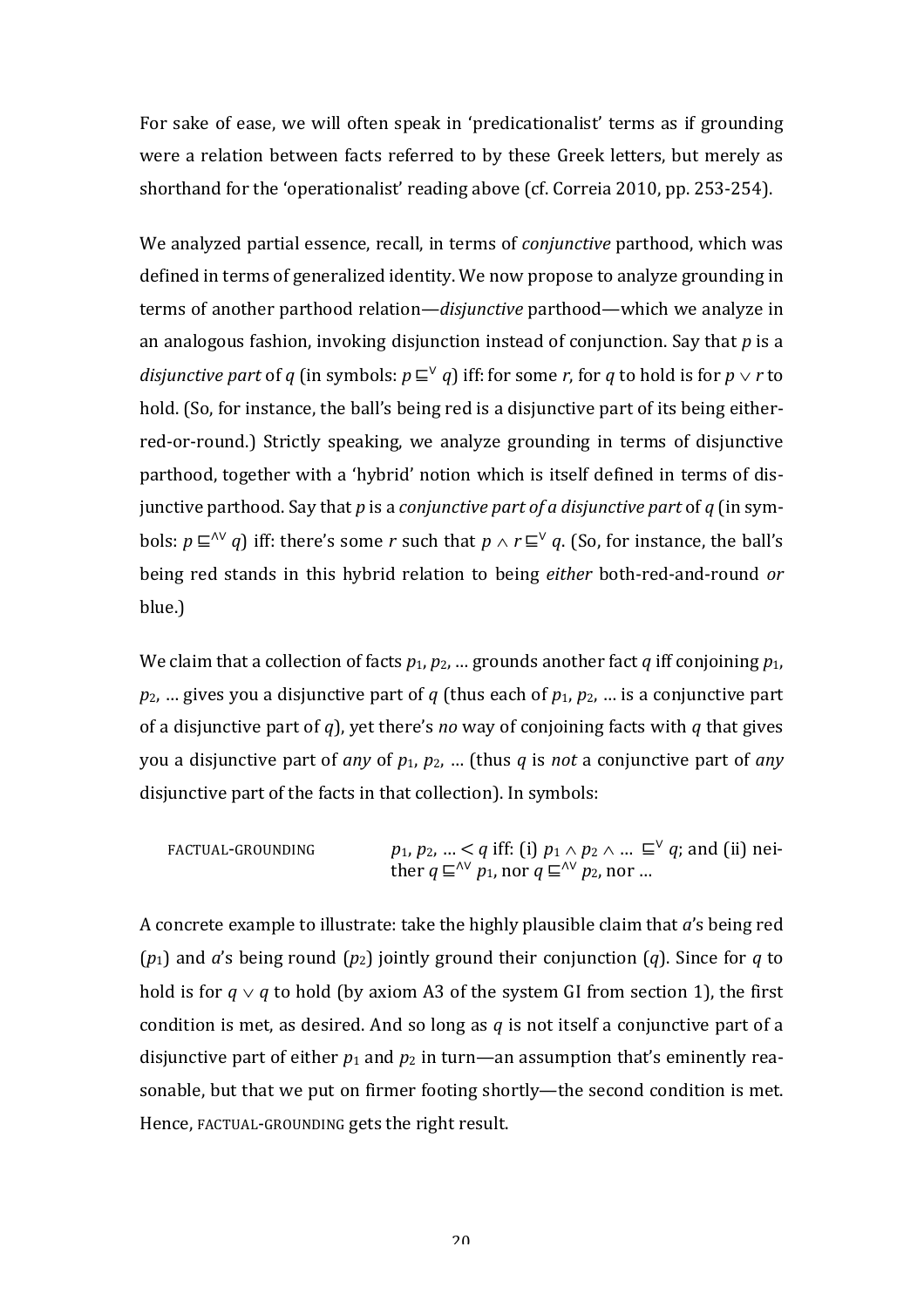It's not surprising that FACTUAL-GROUNDING handles this 'tailor-made' example. What's surprising is that there's good reason to believe it handles even the less obvious cases. But first, a couple clarifications.

First clarification: note that FACTUAL-GROUNDING employs the *non-factive* notion of generalized identity. Thus it characterizes a non-factive notion of grounding: it's not required that  $p_1$ ,  $p_2$ , ..., and *q* all hold for  $p_1$ ,  $p_2$ , ... to ground *q* (cf. Fine 2012, pp. 48-50). A factive analogue can be wrought by adding a factivity condition: i.e., that  $p_1$ ,  $p_2$ , ... all hold. (We'll continue to work with the simpler non-factive account above, although the following discussion won't turn on it.)

Second clarification: given that generalized identity is symmetric and transitive, and that the rules R3 and R4 are truth-preserving, FACTUAL-GROUNDING entails that ground-theoretic status is preserved under factual identity. More precisely:

- (17) *a.* If *p*,  $p_1$ ,  $p_2$  ... ground *q* and  $p \equiv p^*$ , then  $p^*$ ,  $p_1$ ,  $p_2$ , ... ground *q*.
	- *b*. If  $p_1$ ,  $p_2$ , ... ground *q* and  $q \equiv q^*$ , then  $p_1$ ,  $p_2$ , ... ground  $q^*$ .

FACTUAL-GROUNDING thus captures a *worldly* conception of grounding in the sense of Correia (2010, pp. 256-259)—albeit with the merely cosmetic difference that Correia there uses the term "factual equivalence", and the more substantive difference that we have adopted the successor logic of Correia (2016), i.e. the system GI. This substantially impacts how FACTUAL-GROUNDING should be understood, which is clearly visible in logical cases. *p* is arguably factually identical to  $p \vee p$ , to  $p \wedge p$ , and to  $\neg\neg p$ , differing not in the way the world is represented as being, but rather *how* they represent the world as being that way (as Fine puts it: forthcoming, pp. 10-1). Yet if grounding is irreflexive,  $FACTUAL-GROUNDING$  entails that  $p$ doesn't ground these 'other' facts. In contrast, a conception of grounding that's *representational* ("conceptual" is the term used in Correia 2010) requires that ground-theoretic status only be preserved under some more representation-sensitive notion of equivalence, which may distinguish *p* from  $p \vee p$ ,  $p \wedge p$ , and  $\neg\neg p$ . That FACTUAL-GROUNDING applies only to worldly grounding doesn't diminish its interest, we think, as the primary *metaphysical* interest in grounding concerns how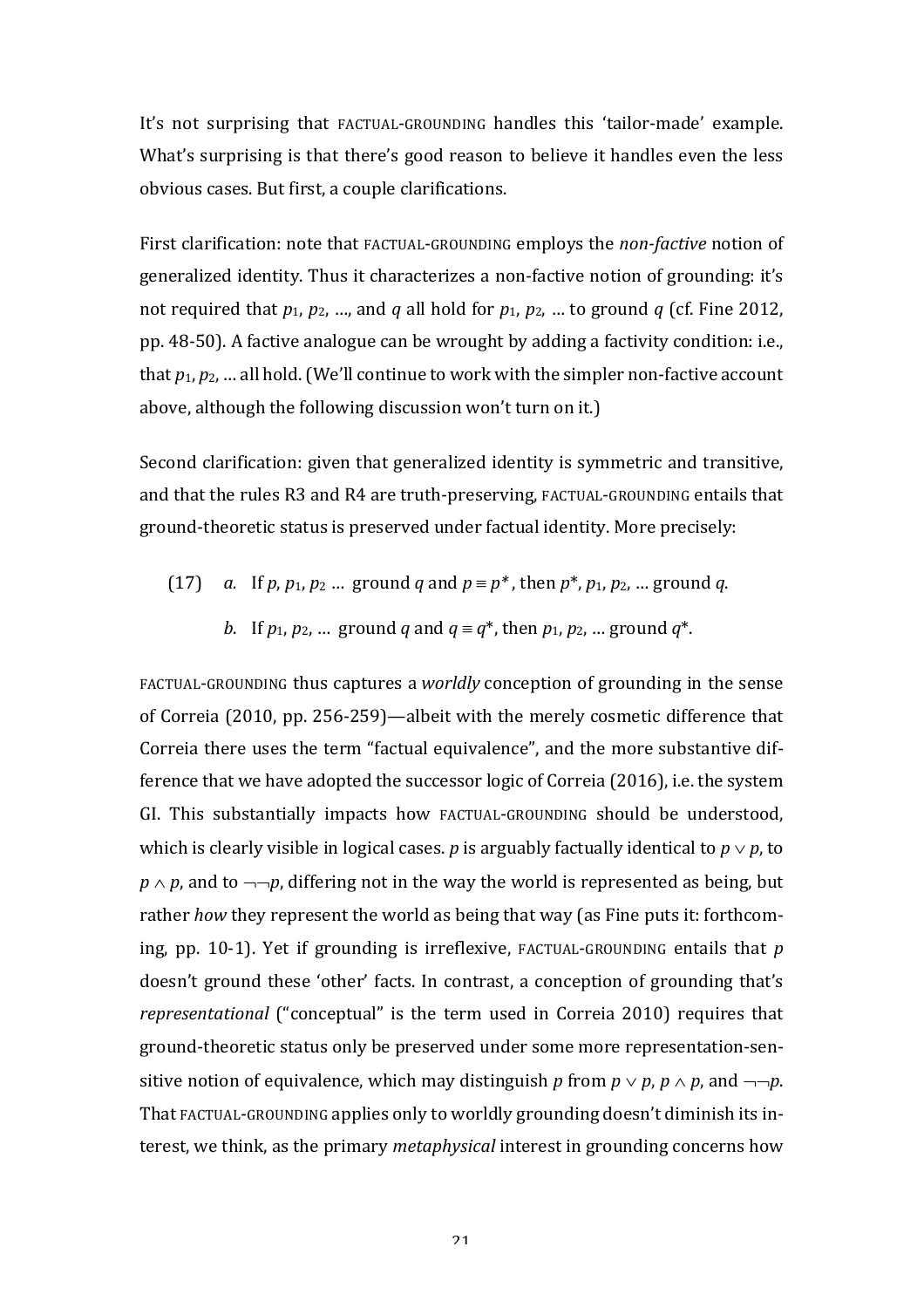it structures the world itself, independently of how we think or talk about it (cf. Correia 2010, pp. 258-9; Krämer & Roski 2015, pp. 60-1).

Seen in this light, FACTUAL-GROUNDING is in a sense not completely new: the system for the logic of worldly grounding that Correia (2010) develops has a theorem he calls it *the Reduction Theorem*—that is just a factivity-requiring analogue of the biconditional corresponding to FACTUAL-GROUNDING. Yet he isn't happy with this result. Correia worries that the first necessary condition imposed on grounding by FACTUAL-GROUNDING—embodied in what he calls *the Reduction Axiom*—entails that whatever is grounded "has a disjunctive nature", and that "grounding always arises via disjunction", which he takes to be implausible in general: "although one can maintain [...] that the fact that {Socrates} exists is grounded in the fact that Socrates exists, the view that the former fact is the disjunction of the latter fact and another fact is implausible" (ibid., p. 272).

There are a number of worries that could be lurking in the background here. And even setting those aside, to the extent one has intuitions about what is (and isn't) a 'disjunctive part' or a 'conjunctive part of a disjunctive part' of what, they're weak indeed; thus it's hard to see how to motivate our account. Let's change tack by taking an *indirect* route from grounding to generalized identity: by analyzing the first in terms of the second by means of a more intuitive notion we call *sub*sumption. By making use of subsumption—which many will find easier to grasp, and already plays a notable role in recent literature on grounding—we can more easily fend off worries with our account, and also provide reasons to accept it.

## 3.1 The notion of subsumption

Subsumption comes in a *generic* as well as in a *factual* variant—the latter will be used for factual grounding, and the former for a *generic* notion of grounding that we introduce later. Although generic grounding is less familiar, generic subsumption is intuitively easier to grasp and so we focus on it first.

To start with, consider a broader notion that subsumes (in the ordinary sense of the term) subsumption. Suppose that to be a human is be a rational animal. Then we take it that there's an intuitively natural sense in which one could then infer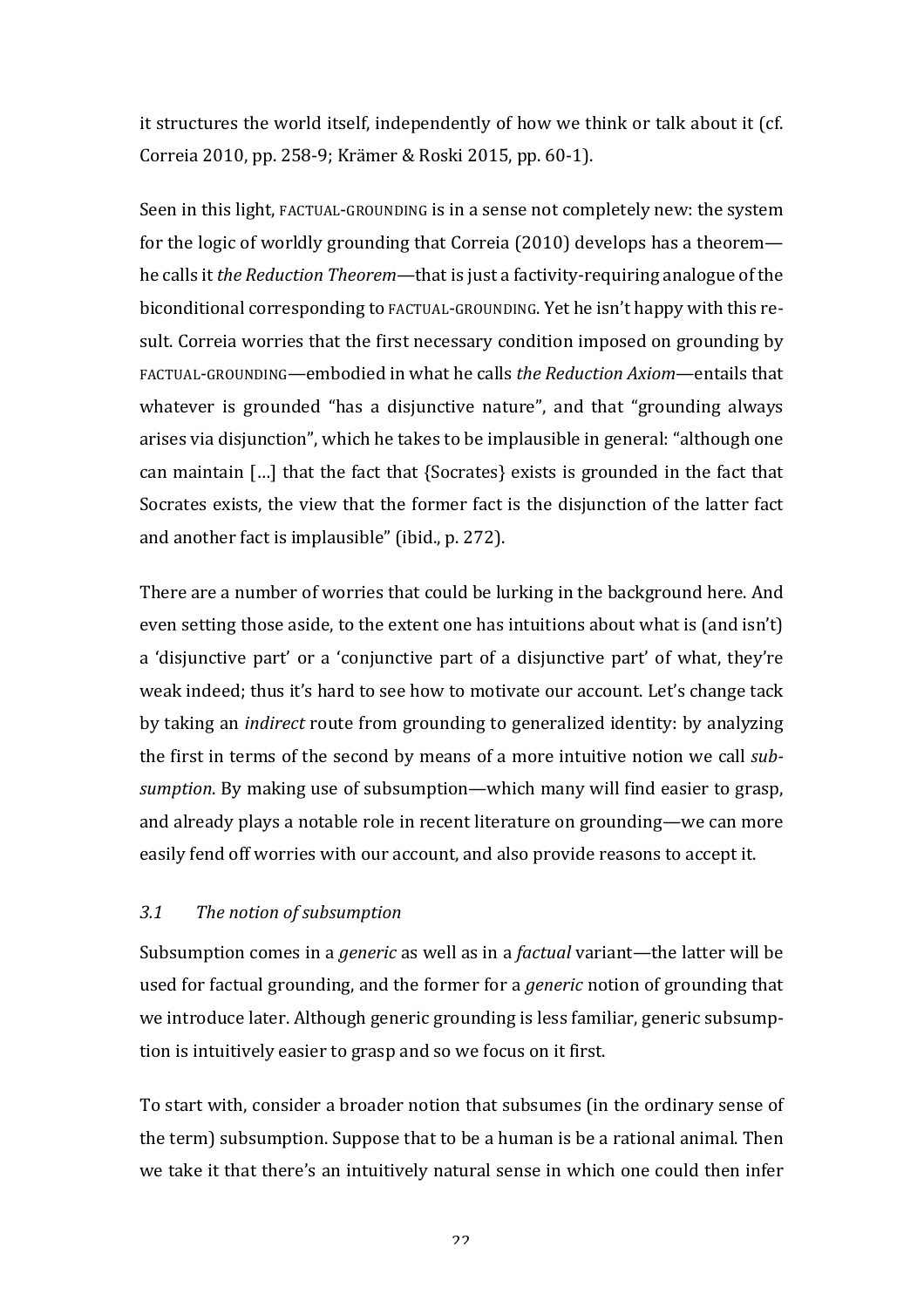that being human is a *way* (or *manner*) of being an animal—a different way than, say, being a cat. This link between conjunctive parthood and "is a way of" talk is not incidental, as it readily generalizes beyond species-genus cases: one can say, for instance, that being Socrates is a way of being a human (if being human is a conjunctive part of being Socrates), that being red and round is a way of being red, and so on.

Importantly, this use of "is a way of" talk readily contrasts with *causal* readings of this idiom—expressed when one says, for instance, that traveling westward on the Hume Highway is a way of getting to Melbourne. Traveling westward on the Hume Highway could—in the metaphysical sense—have failed to be a way of getting to Melbourne, while being red and round could not—in this sense—have failed to be a way of being red.

We take any case of subsumption, like any case of conjunctive parthood, to be a case of being-a-way-of in the non-causal sense intended here. Instances of the determinate-determinable relation yield archetypical cases of subsumption: if being  $F$  (e.g. being red) is a determinate of being  $G$  (e.g. being colored), then we take  $F$  to be subsumed by *G*, and (thus) take being *F* to be a way for a thing to be *G*. Nonetheless, what holds for the determinate-determinable relation need not hold for subsumption more generally. First, a determinable property is always *distinct* from each determinate (by "distinct", we mean non-identical in the sense of generalized identity): being colored, e.g., is distinct from being red. Yet one should not take this as evidence that subsumption is irreflexive, since being  $F$  (trivially) subsumes being *F*. Second, the determinates of a determinable property are typically *many* in number, and some of them may well be *mutually incompatible*: thus being red and being blue are both subsumed by being colored, and no single thing could be both. Yet, again, one should not take this as evidence that there will always be several incompatible ways subsumed by being so-and-so, provided that there is at least one. For instance, we take it that being Socrates is subsumed by being a member of {Socrates}, yet presumably there is no further, incompatible way of being a member of {Socrates} than being Socrates.

We also don't identify subsumption with being-a-way-of itself, as the former is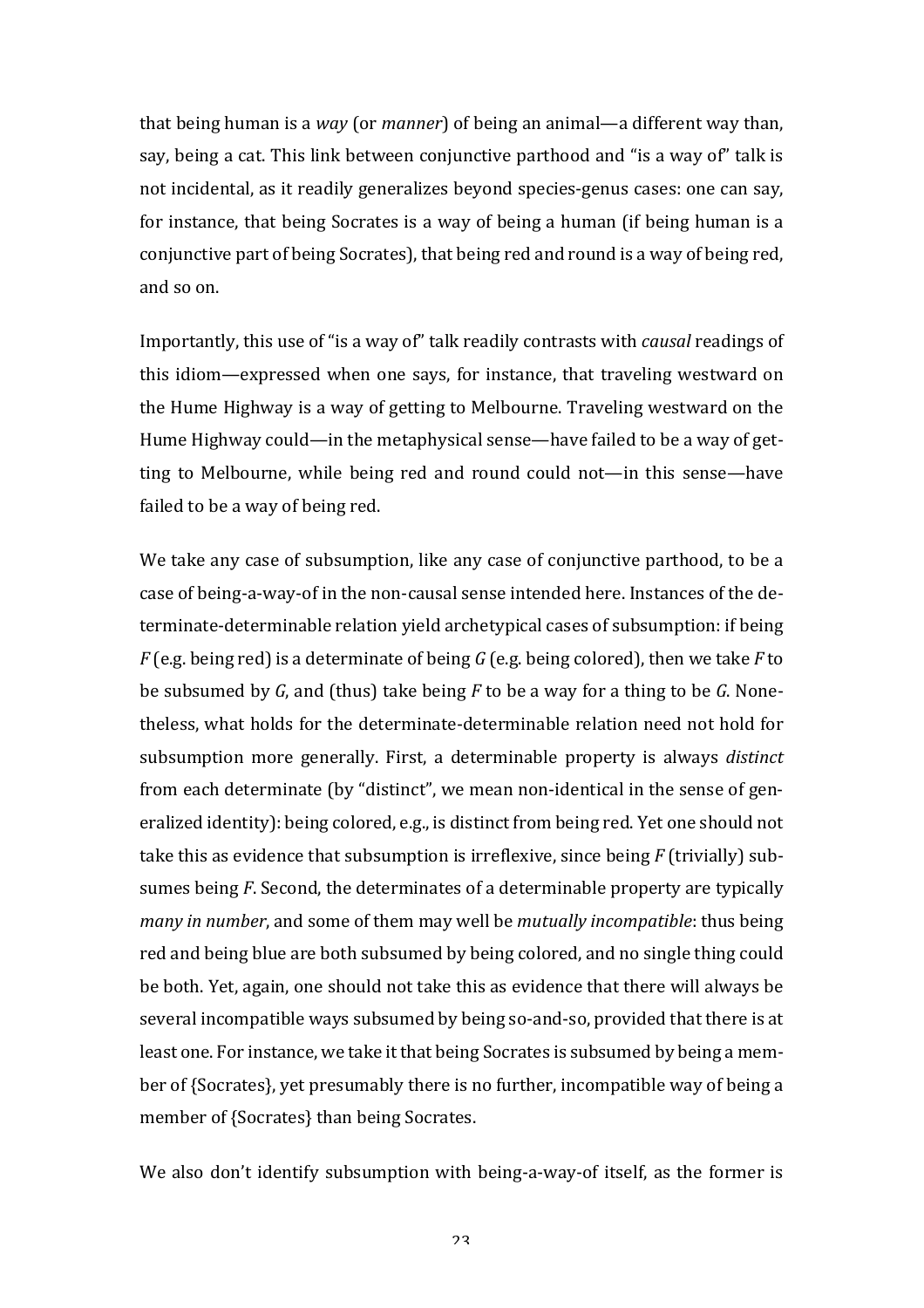systematically connected to grounding in ways that the latter isn't. It is natural, and standard, to assume that what serves as a ground must be wholly relevant (or *contain no part that is irrelevant*) to what it grounds (cf. Dasgupta 2014, pp. 4-5; Litland 2016, p. 534). This is not always the case for being- a-way-of: it is clear enough that being red and round is *not* wholly relevant to being red. Yet determinate-determinable connections satisfy this constraint: a thing's being red is not only a way of being colored, but also wholly relevant to being colored. As we understand it, "subsumption" stands for links of being-a-way-of that meet this relevance constraint.

What we said about generic subsumption we also want to say, mutatis mutandis, about the factual variety. Examples of link of factual subsumption are easily seen on a case-by-case basis (e.g. via the plausible thought that the ball's being either red or blue subsumes its being red), and thanks to the plausible principle that if being *G* subsumes being *F*, then for any *x*, *x*'s being *G* subsumes *x*'s being *F*.

For reasons that will soon become clear, we regiment statements of subsumption with Fine's (2012) "≤" notation for *weak full* grounding, and embellish it with a subscript when the statement is generic. Thus we write the generic subsumption statement "Being red is subsumed by being colored" as "*x* is red  $\leq$ <sub>*x*</sub> *x* is colored" (and similarly for non-monadic cases), and write statements of factual subsumption of the form

Its being the case that  $p$  is subsumed by its being the case that  $q$ 

as 

 $p \leq q$ .

# 3.2 *Grounding in terms of generalized identity via subsumption*

So what, exactly, *is* subsumption? And what bearing does it have on our account of what grounding is? To the first question, we will argue that subsumption is the *converse* of disjunctive parthood: such-and-such's being a wholly relevant way of being thus-and-so is nothing more than the former being a disjunctive part of the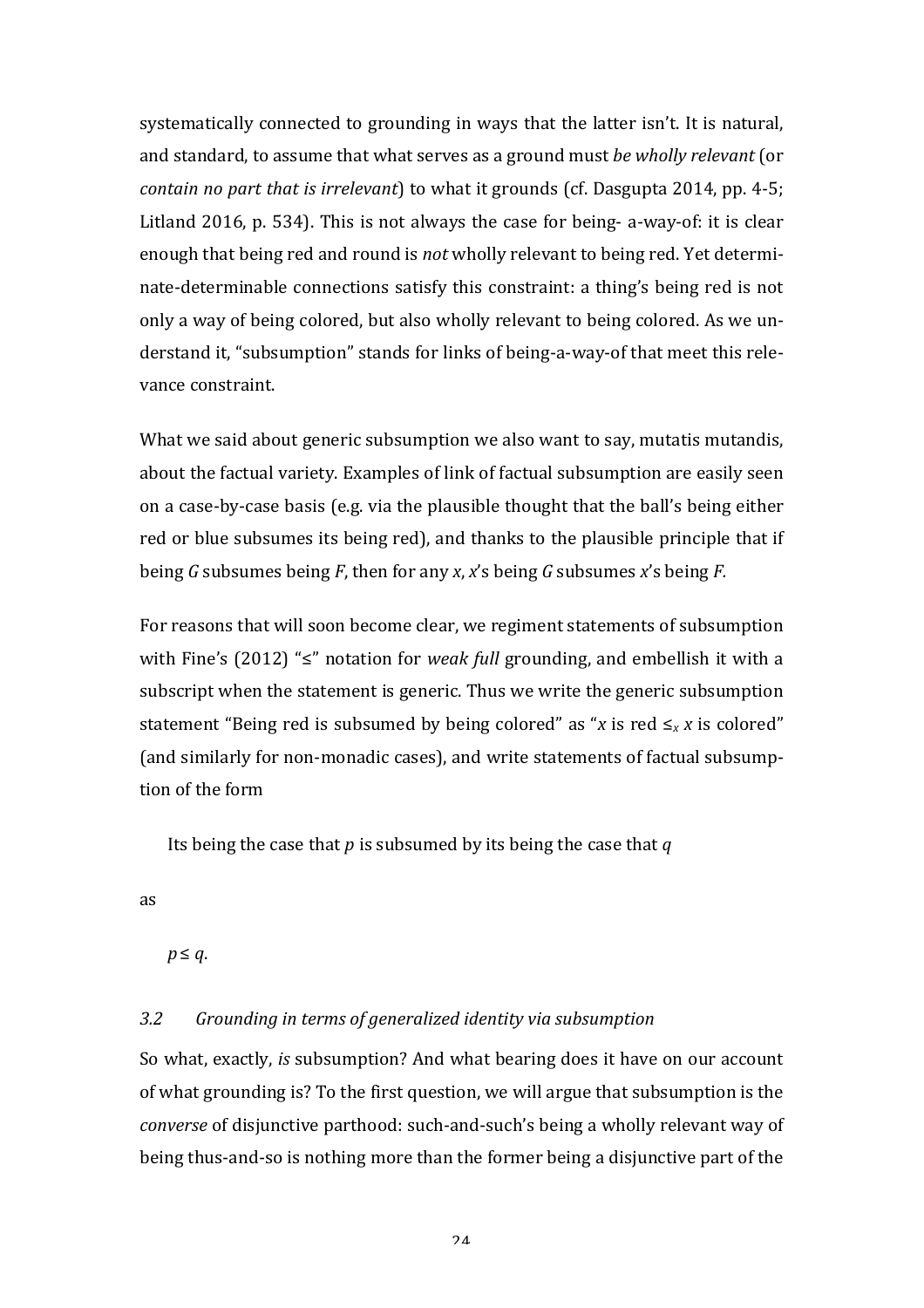latter. And to the second question, we will argue that grounding can be analyzed in terms of subsumption in a manner exactly analogous to how we proposed to analyze grounding in terms of disjunctive parthood. Let's take these claims in reverse order, and as before focus on factual grounding (we will introduce and analyze the generic notion in due course).

We spoke earlier of conjunctive parts of a *disjunctive part* of such-and-such. In analogous way, it is natural to speak of conjunctive parts of what's *subsumed* by such-and-such. For example: given that being an animal is a conjunctive part of being a human, which is subsumed by being a living organism, being an animal bears this relation to being a living organism. Say that *p* is *quasi-subsumed* by *q* (in symbols:  $p \leq q$ ) iff there is some *r* such that  $p \wedge r \leq q$ . Replacing  $\sqsubseteq^{\vee}$  with  $\leq$  in our original account of grounding, and  $\sqsubseteq^N v$  with  $\leq$ , delivers the following subsumption-theoretic analogue:

(18) 
$$
p_1, p_2, \ldots < q
$$
 iff: \n(i)  $p_1 \wedge p_2 \wedge \ldots \leq q$ ; and \n(ii) neither  $q \leq p_1$ , nor  $q \leq p_2$ , nor ...

We are not the first to offer something akin to  $(i)$  as a requirement on factual grounding: Litland (2013, pp. 23-25) similarly takes  $p_1$ ,  $p_2$ , ... to ground q only when  $p_1$ ,  $p_2$ , ... "collectively constitute a way for [q] to be the case", and in that sense "[make] a difference to *how* [q] obtains", and uses this condition to address putative counterexamples to the transitivity of grounding due to Schaffer (2012). The idea that (ii) is a further requirement can be supported as follows. Suppose for reductio that  $p < q$ , and yet  $q \leq p$  (cases with several grounds can be treated in the same way). Then  $q \wedge r \leq p$  for some given *r*, and therefore  $q \wedge r < q$  (we here appeal to a plausible principle: if  $s_1 \leq s_2$  and  $s_2 \leq s_3$ , then  $s_1 \leq s_3$ ). Which—we take it—could never be: conjunctions don't ground any of their conjuncts.

Moreover, there are striking similarities between (18) and principles defended in the literature that link grounding to notions in the vicinity of subsumption. For instance, when Fine (2012, pp. 51-54) introduces the *weak full* grounds of a fact, he characterizes them with a "For  $\ldots$  is for  $\ldots$ " idiom that allows " $\ldots$ " to be plural, and that differ from the fact's strict full grounds as they "may also move us sideways in the explanatory hierarchy". With this notion, Fine tentatively proposes a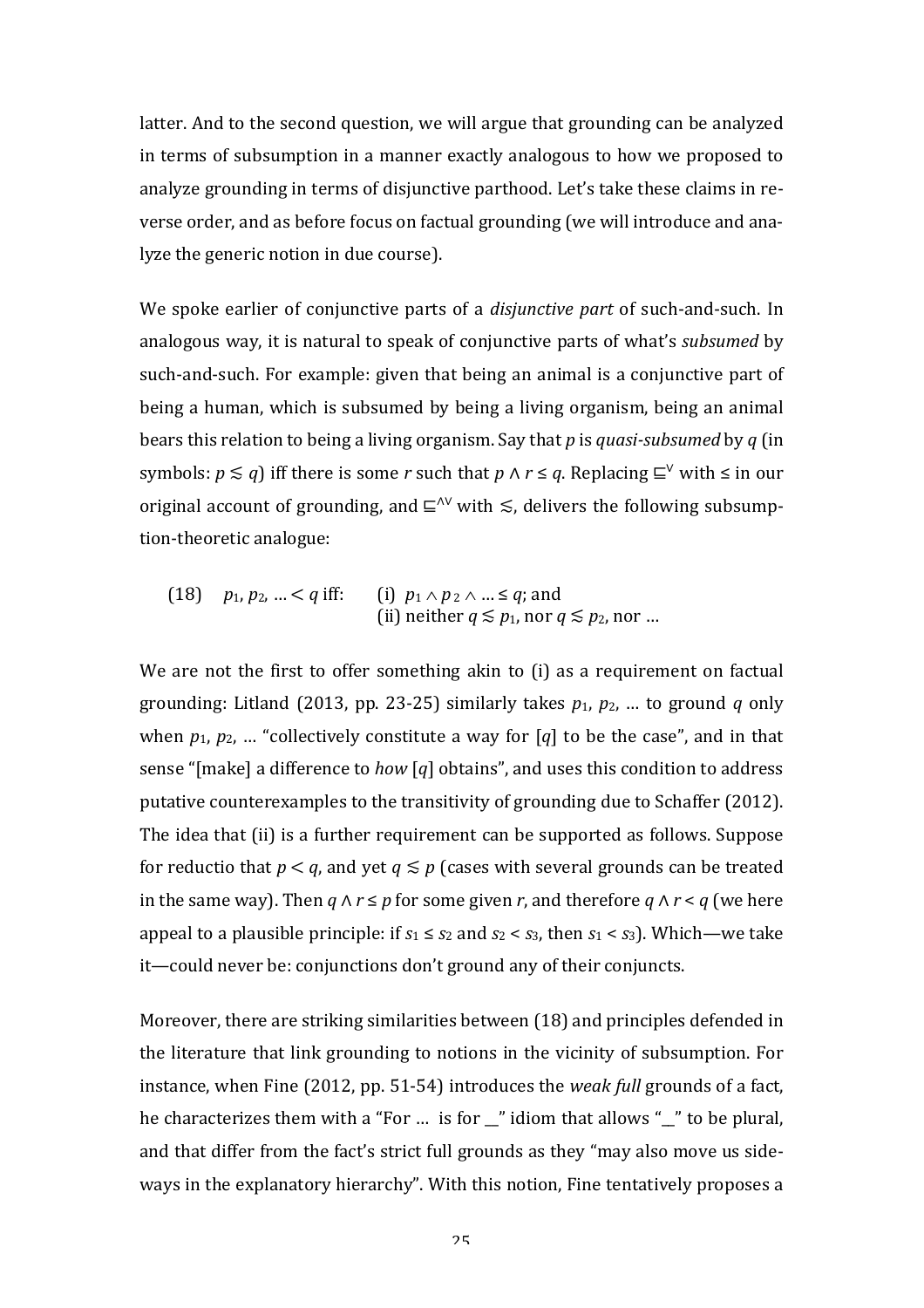definition of strict full grounding that is analogous to our  $(18)$ :

(19) 
$$
p_1, p_2, \ldots <_{\text{KF}} q
$$
 iff (i)  $p_1 \wedge p_2 \wedge \ldots \leq_{\text{KF}} q$ ; and  
(ii) neither  $q \leq_{\text{KF}} p_1$ , nor  $q \leq_{\text{KF}} p_2$ , nor ...,

where  $\leq_{KF}$  is used for strict full grounding,  $\leq_{KF}$  for weak full grounding, and  $\leq_{KF}$  for weak partial grounding (where  $p \leq_{KF} q$  iff there is some  $p_1$ ,  $p_2$ , ..., *r* such that  $p$ ,  $p_1$ ,  $p_2$ , ...,  $r \leq_{KF} q$ ). The analogy is inexact, since Fine's ground-theoretic notions are representational (he accepts that  $p \lt_{KF} p \wedge p$ , and that it's never the case that p  $\lt_{KF} p$ ), while our subsumption-theoretic notions are meant to be worldly (from which one can argue that that  $p < p \wedge p$  never holds).<sup>19</sup> Nonetheless, the analogy is apt: given difficulties with explicating what, exactly, Fine has in mind by weak grounding (cf. deRosset 2013), one could reasonably adopt our  $(18)$  as a way of explicating the worldly analogue of Fine's (19).

Litland  $(2013, pp. 23-25)$  also offers an analogue of  $(18)$ , instead employing the notion of (metaphysical) explanation-how mentioned above (which he takes as primitive). Say that  $p_1$ ,  $p_2$ , ... are *downward-subsumed* by *q* iff, as Litland phrases it, "any ways for  $p_1$ ,  $p_2$ , ... to obtain collectively constitute a way for q to obtain". Litland's principle can then be formulated thus:

(20) 
$$
p_1, p_2, \ldots <_{JL} q
$$
 iff \t(i)  $p_1, p_2, \ldots$  are downward-subsumed by  $q$ ; and \t(ii) there are no  $r_1, r_2, \ldots$  such that  $r_1, r_2, \ldots, q$  are downward-subsumed by some  $p_i$  ( $i = 1, 2, \ldots$ )

Though Litland has a representational notion of grounding in mind, suppose we treat  $(20)$  as concerning a worldly notion. Then the similarity to  $(18)$  isn't merely formal. For it's natural to take " $p_1$ ,  $p_2$ , ... are downward-subsumed by  $q$ " as equivalent to "for all  $r_1$ ,  $r_2$ , ... such that  $r_i$  is subsumed by  $p_i$  ( $i = 1, 2, ...$ ),  $r_1 \wedge r_2 \wedge ...$  is subsumed by  $q$ ". If so, then (20), together with plausible principles about subsumption, yields exactly the biconditional corresponding to our (18).

Thus we think this subsumption-theoretic account of grounding given by  $(18)$  is

<sup>&</sup>lt;sup>19</sup> Take any *p*. By GI,  $((p \wedge p) \wedge p) = p$ . Given that subsumption is reflexive (i.e. that for *p* to hold is always a wholly relevant way for  $p$  to hold) and the further principle that subsumption, if worldly, is closed under factual identity,  $((p \wedge p) \wedge p) \leq p$  and so  $(p \wedge p) \leq p$ . So then by the 'irreversibility' condition (ii) of (18),  $p < (p \wedge p)$  doesn't hold.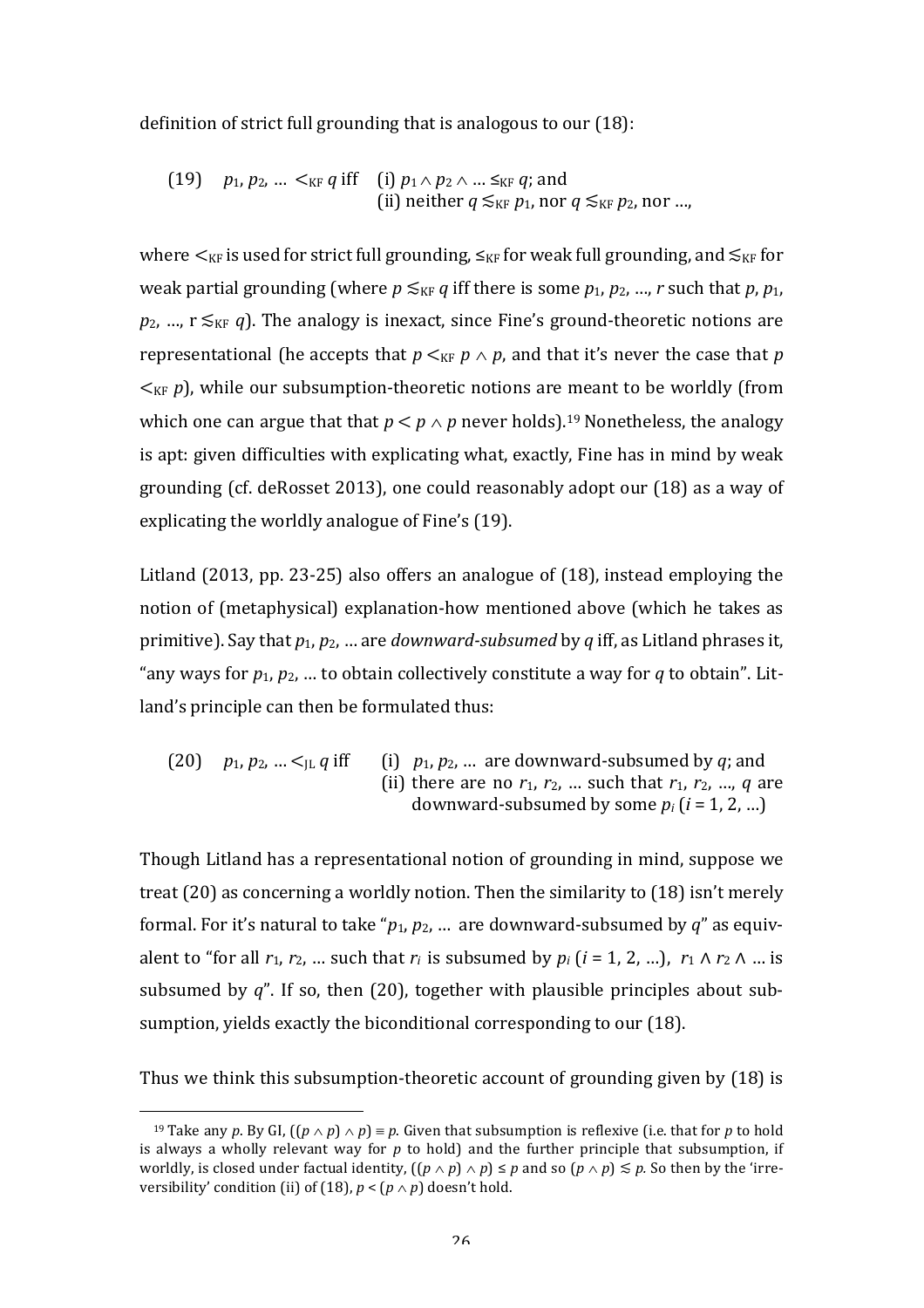worth taking seriously. So return now to the first question: what *is* subsumption? Our proposal is that it's simply the *converse* of disjunctive parthood. If so, then (18) delivers exactly the account of grounding in terms of disjunctive parthood that we started with. Moreover, one can motivate its extensional adequacy by reflecting on intuitions about what subsumes what (and what doesn't). Recall our example of *a*'s being red  $(p_1)$  and *a*'s being round  $(p_2)$ , which ground their conjunction  $(q)$ . Earlier, we simply asserted that it is 'eminently reasonable' to say that *q* is a conjunctive part of a disjunctive part of neither  $p_1$  nor  $p_2$ , but now we can give it intuitively firmer backing: for *q* and something else to hold isn't a *wholly relevant* way for  $p_1$  to hold (since a part of q, namely q's being round, is intuitively irrelevant to *a*'s being red), and similarly for *p*<sub>2</sub>.

But why accept that subsumption *is* the converse of disjunctive parthood? Since disjunctions plausibly subsume their disjuncts, it seems safe to say that if  $p$  is a disjunctive part of *q*, then *q* subsumes *p*. But why accept the reverse? It turns out that a compelling *proof* for this biconditional can be given—one strikingly similar to the proof provided in section 2 that partial essence is coextensive with conjunctive parthood. It relies on general principles about factual identity, subsumption, and their interaction which are structurally analogous to those used in the earlier proof and just as plausible:

| (i)   | $\equiv$ is symmetric                            |                            |
|-------|--------------------------------------------------|----------------------------|
| (ii)  | $p \equiv p \vee p$                              | idempotence of V           |
| (iii) | $p \leq q \vee p$                                | V-intro I                  |
| (iv)  | $p \leq p \vee q$                                | V-intro II                 |
| (v)   | If $p \le q$ , then $p \vee r \le q \vee r$      | $V$ -adjunction for $\leq$ |
| (vi)  | If $p \leq q$ and $q \equiv r$ , then $p \leq r$ | substitution               |
| (vii) | If $p \leq q$ and $q \leq p$ , then $p \equiv q$ | antisymmetry               |
|       |                                                  |                            |

And here's the proof: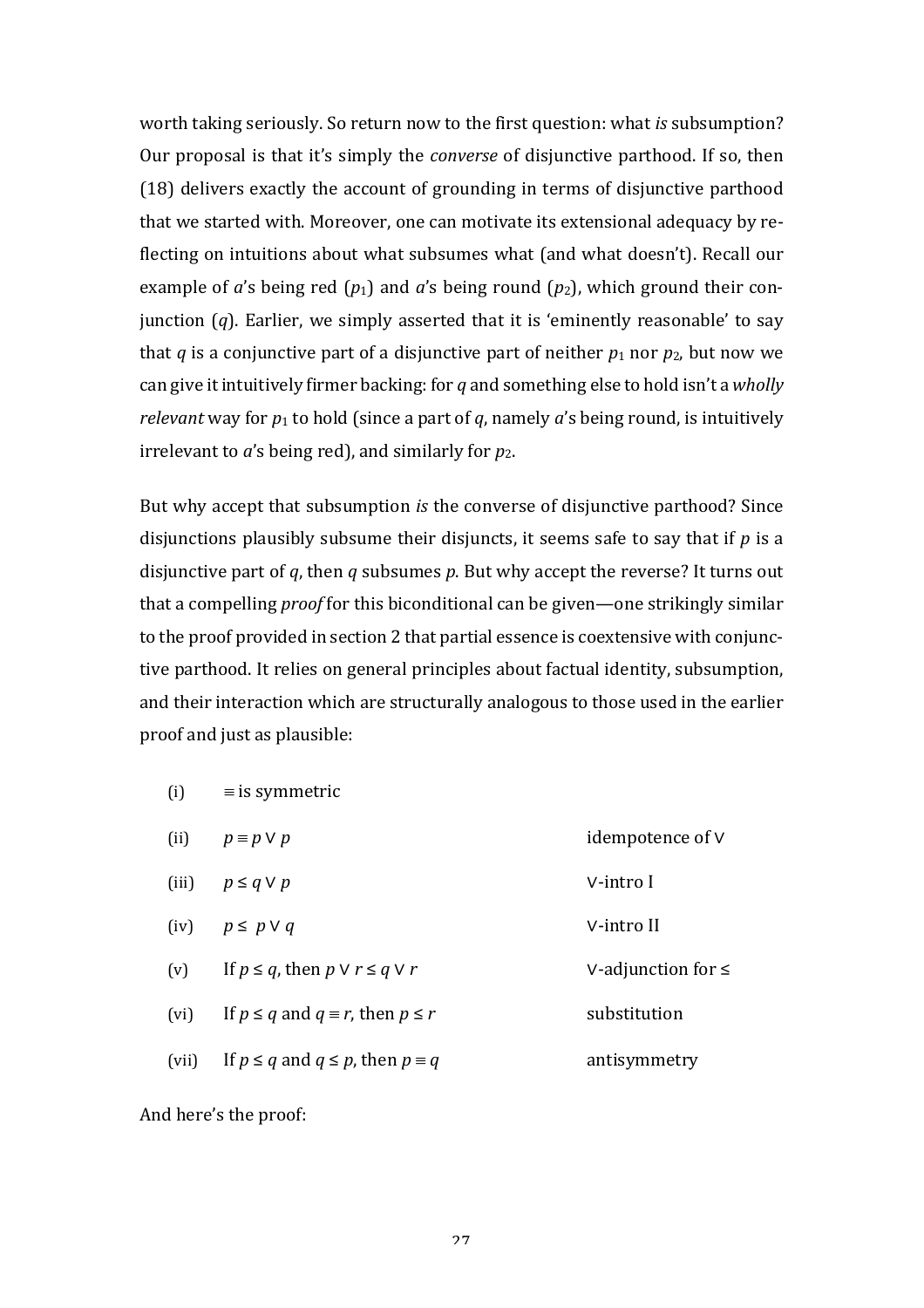*Left-to-right.* Suppose  $p \leq q$ . Then by (v),  $p \vee q \leq q \vee q$ . By (i), (ii), and (vi), it follows that  $p \vee q \leq q$ . From this, plus (iii) and (vii), it follows that  $q \equiv p \vee q$ . Hence, there is some *r* such that  $q \equiv p \vee r$ .

*Right-to-left.* Suppose that  $q \equiv p \vee r$  for some *r*. Then by (i), it follows that *p*  $\vee$  *r* = *q*. Hence by (iv) and (vi), it follows that *p*  $\leq$  *q*.

Along with proving that  $p$  is a disjunctive part of  $q$  iff  $q$  subsumes  $p$  (which is good, albeit defeasible, reason to believe the one *is* the other), as with the earlier proof, the left-to-right direction of the present one helps dispel worries with the account of grounding we gave *directly* in terms of generalized identity earlier.

Correia's (2010) worry that his Reduction Axiom—which records the first necessary condition imposed upon grounding by FACTUAL-GROUNDING—entails that if a fact *p* grounds a fact *q*, then *q* is the disjunction of *p* and another fact *r*, while, on the face of it, many grounded facts aren't disjunctive in that way. Yet the left-toright direction of the proof above provides us with such a fact: the *improper* disjunctive part of q, namely q itself. Thus, the worry turns out to be unfounded.

Similar comments apply to an objection about how we handle what Fine (2015) calls *generic* grounding. We have in mind the notion expressed when one says that some things being such-and-such a way *makes* them be such-and-such other way, understood non-factively (e.g. when it's said that a thing's being red makes it be colored, without implying that anything is in fact red). Adding subscripts to Fine's " $\lt$ " notation, we formalize monadic statements of this type as follows:

*F*<sub>1</sub>*x*, *F*<sub>2</sub>*x*, …  $\lt$ <sub>*x*</sub> *Gx* 

Defining generic analogues of  $\sqsubseteq^{\vee}$  and  $\sqsubseteq^{\wedge\vee}$ , generic grounding is accounted for in a manner exactly analogous to FACTUAL-GROUNDING:

$$
\begin{array}{ll}\n\text{GENERALC-GROWDDING} & F_1x, F_2x, \dots <_{x} Gx \text{ iff: (i) } F_1x \land F_2x \land \dots \subseteq_{x}^{\vee} Gx \text{; and} \\
\text{(ii) neither } Gx \sqsubseteq_{x}^{\wedge \vee} F_1x \text{, nor } Gx \sqsubseteq_{x}^{\wedge \vee} F_2x \text{, ...}\n\end{array}
$$

Disjunctive *properties* have a bad reputation in metaphysical circles. And though we deny that GENERIC-GROUNDING requires the existence of properties, one might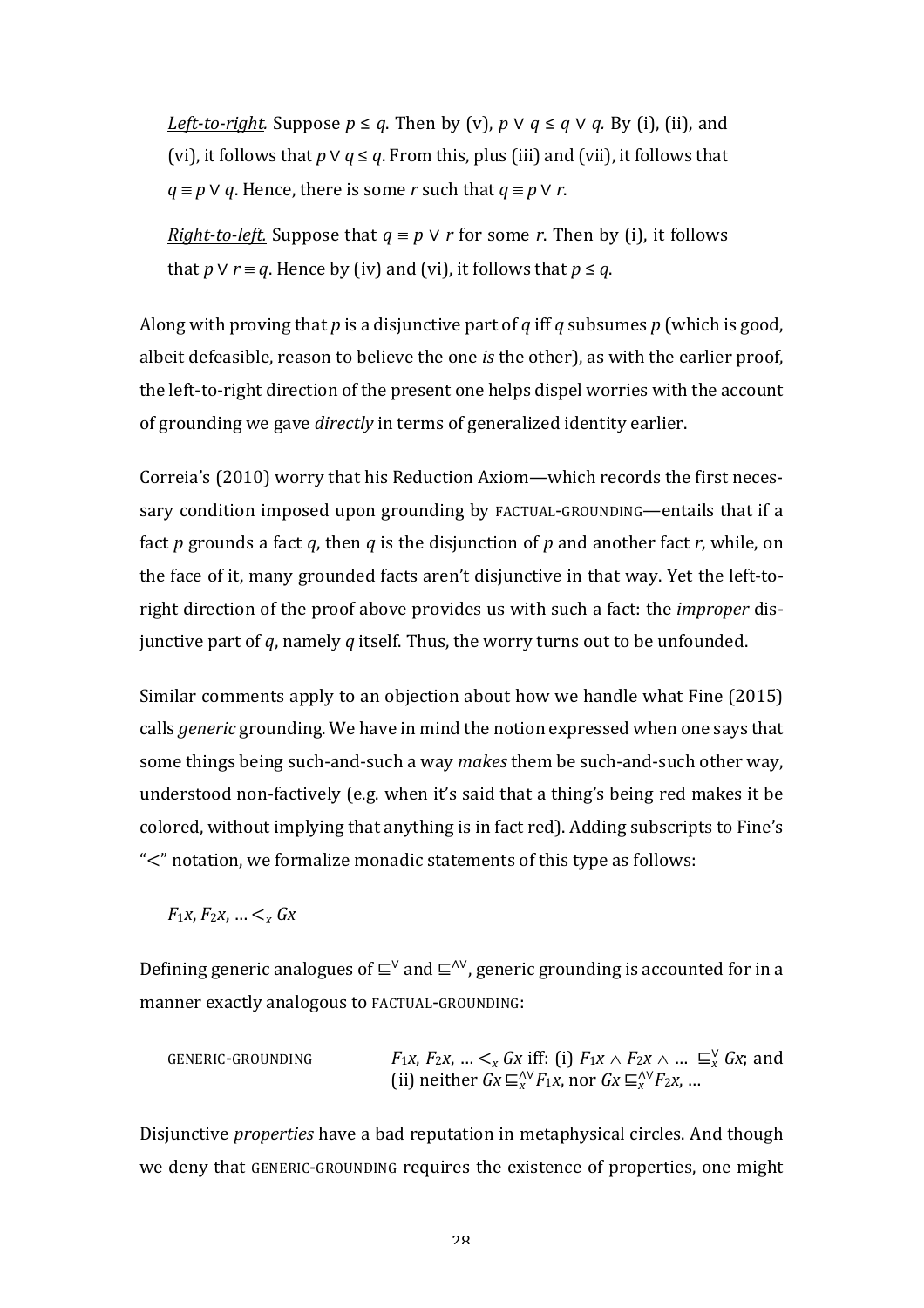worry that it renders what's generically grounded disjunctive in some extended, equally problematic sense. Suppose, for instance, that a thing's being in a certain neurophysiological state makes it be conscious. Given GENERIC-GROUNDING, to be conscious is to be either in that neurophysiological state or conscious. So then, one might worry, as with the notoriously disjunctive property *being grue*, things no longer genuinely resemble as a matter of their being conscious—from which one might infer that being conscious cannot be causally efficacious, figure into lawful generalizations or inductively confirmable hypotheses, and so on.

Set aside whether disjunctivity *deserves* this bad metaphysical reputation, which some have challenged (cf. Antony 2003, Clapp 2001, and Skiles 2016). Even so, having a disjunctive part alone cannot suffice for disjunctivity of this allegedly problematic sort. For any *F* you like, a thing's being either *F* or *F* is *no different than* its being *F* (what *else* could it be?); thus the criterion would overgeneralize. And indeed, if things *do* genuinely resemble as a matter of their being conscious, then having a *proper* disjunctive part cannot suffice for problematic disjunctivity either. Even if being in the relevant neurophysiological state is a disjunctive part of being conscious—and even if being in the relevant state *is itself* problematically disjunctive—it remains the case that conscious things in this state (trivially) genuinely resemble conscious things that aren't: namely, as a matter of their all being conscious. The worry initially looks compelling, we think, due to assuming that being conscious must be 'built up' from being in this state and some further *proper* disjunctive part that bestow no genuine resemblances between them. But no such understanding of disjunctive parthood is intended.<sup>20</sup>

Now there *is* a sense in which, given the account of essence developed in section 2, what is grounded has a 'disjunctive nature': if  $p_1$ ,  $p_2$ , ... grounds  $q$ , then it's essential to *q*'s holding that  $(p_1 \wedge p_2 \wedge ...) \vee q$  holds. Yet many find it objectionable for a fact's grounds to figure into its essence in general. As Fine puts it, even if Socrates's being a philosopher grounds that there are philosophers, the grounded

 $20$  What we say here is compatible with the view that disjunctive parthood obeys weak supplementation. The question whether the view should be countenanced is, like the corresponding question about conjunctive parthood (see fn. 16), substantive, and we hope to address it elsewhere.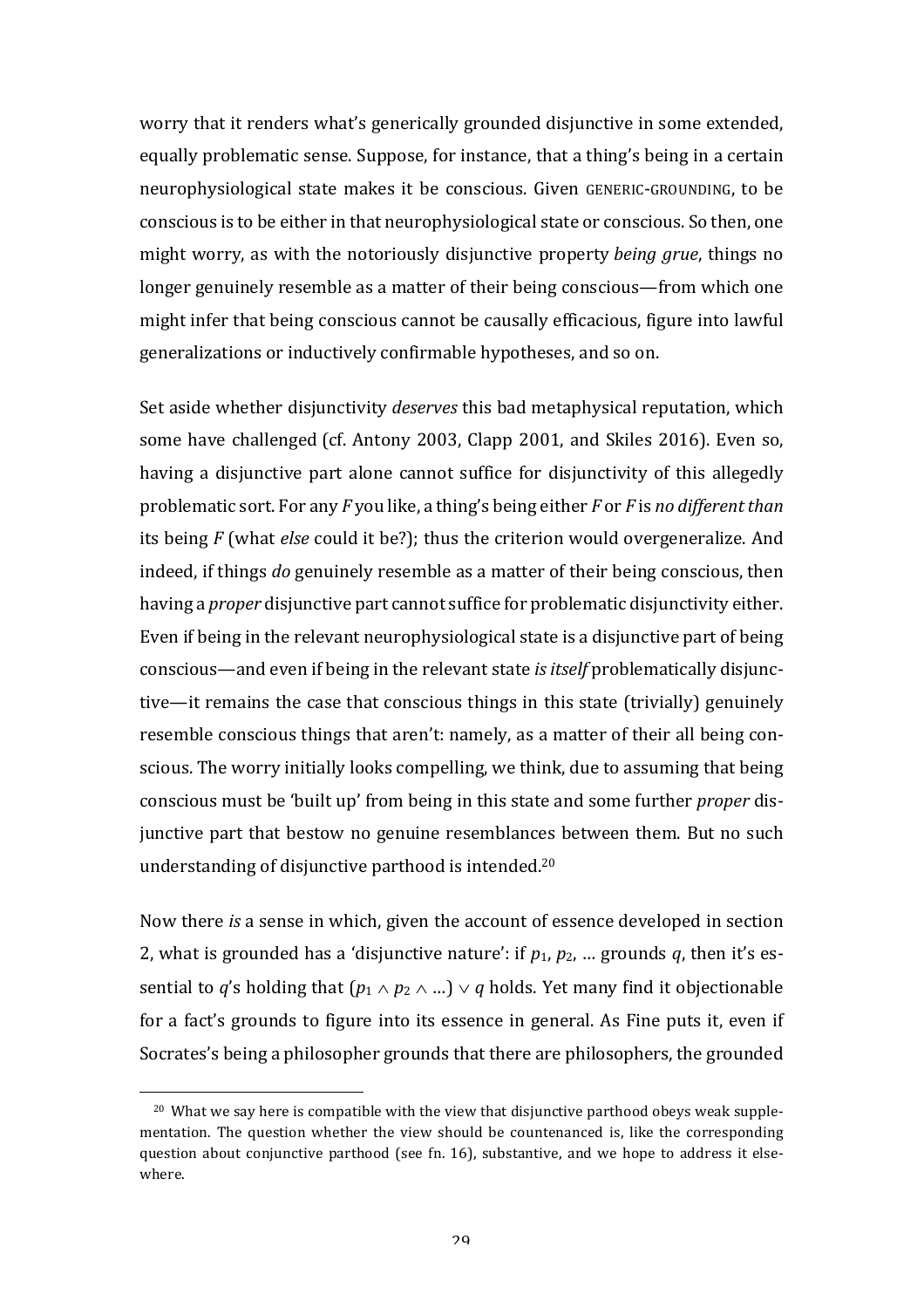fact's essence still "knows nothing of Socrates"; and if the ball's being red grounds its being colored, the grounded fact's essence still "knows nothing of the specific colors" (2012, pp. 74-75; cf. Rosen 2010, pp. 130-133). But we see no way to make this worry precise that we find troublesome. One can *represent* that there are philosophers in thought or talk without reference to Socrates, since (as we stressed before) generalized identity is compatible with representational non-equivalence. And indeed, we find it at least as intuitive to say that  $p_1$ ,  $p_2$ , ... *do* figure into the essence of  $q$ , if their conjunction is subsumed by  $q$  as we've claimed. If such-andsuch are all *wholly relevant ways* for the ball to be colored, that hardly seems incidental to this particular fact.

Another, related objection goes as follows.<sup>21</sup> Call "C" the claim that Socrates's being a philosopher grounds that there are philosophers. Our account and C, the objection starts, together entail that the fact f that there are philosophers is identical to the fact  $q$  that Socrates is a philosopher or there are philosophers. Yet this is incompatible with the view—call it "V"—that the existence of *f* does not, while the existence of  $g$  does, necessitate the existence of Socrates. Therefore, our account, together with C, precludes V. But surely, an account of grounding should remain neutral with respect to V, even in the presence of C. Hence, the objection concludes, our account should be rejected. We deny that our account and C together entail that there are facts, and accordingly we would reject the very first step of the objection. But let us charitably assume that facts  $f$  and  $g$  do exist. Then we favor different responses. We have all along remained neutral on the question whether generalized identities yield objectual identities when the corresponding entities (facts, properties) are available (see fn. 3). One of us denies that they do, and rejects the first step of the objection. The other believes that they do, and rejects the neutrality requirement formulated at the end of the objection.<sup>22</sup> We believe the neutrality requirement is not at all obvious once we remember that the issue here

 $21$  Thanks to a referee for raising this concern.

<sup>&</sup>lt;sup>22</sup> Note that, interestingly, rejecting V doesn't require holding the view that everything (*f*, *g* and Socrates, in particular) exists necessarily: one may adopt the view that  $(i)$  Socrates is a contingent existent. (ii) the fact h that Socrates is a philosopher exists at a world iff Socrates exists (and perhaps: is a philosopher) at that world, and (iii)  $g$  has disjunctive existence conditions, existing at a world iff either *f* or *h* exists at that world.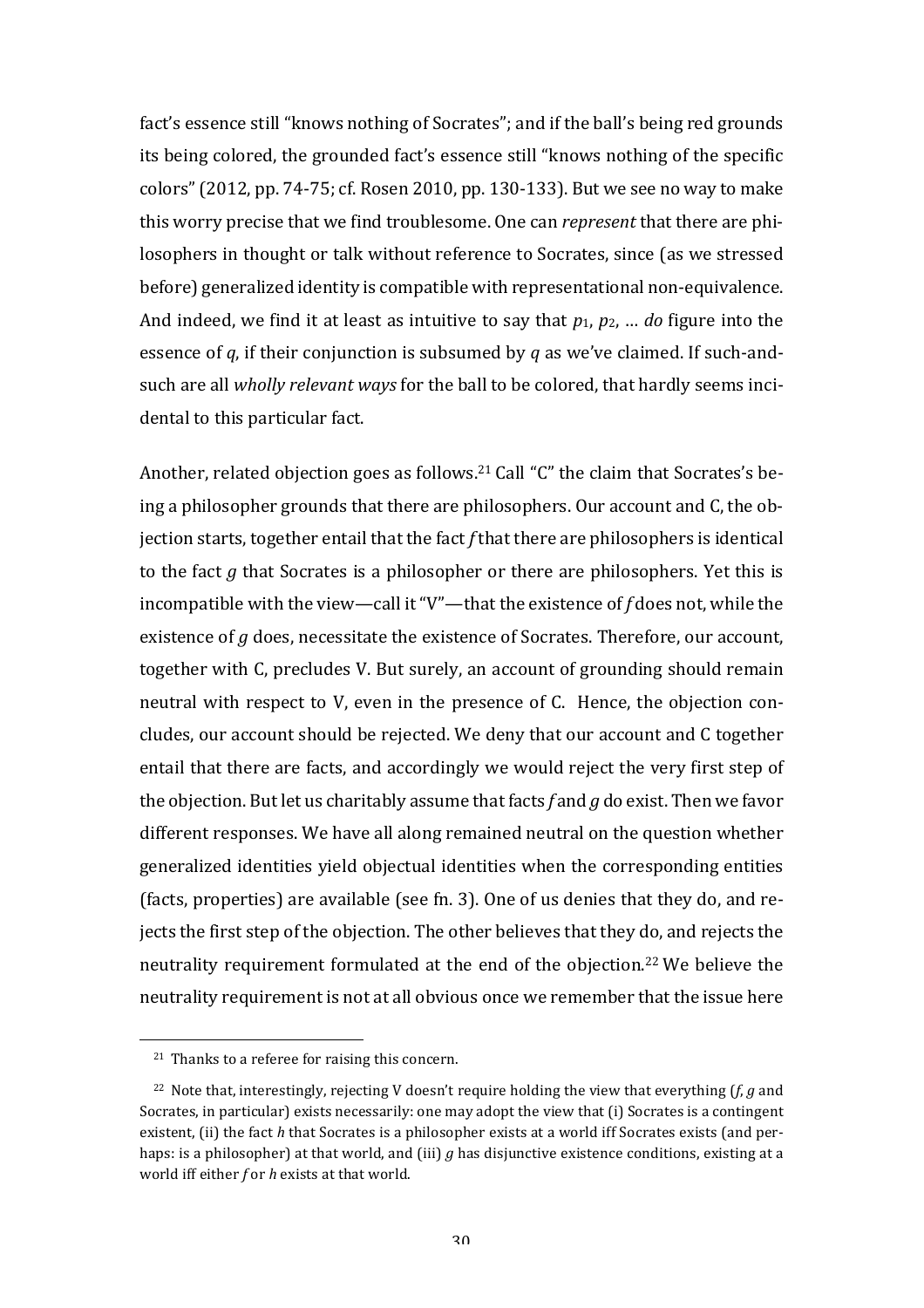is the existence conditions of facts conceived of as worldly 'chunks of reality' (whatever those might be; we're playing along for the sake of argument), not facts conceived of as propositions. Nothing (as far as we can see) prevents one from saying that the *proposition* that Socrates is a philosopher or there are philosophers requires the existence of Socrates, whereas the worldly 'chunk of reali $ty'$  this proposition reports upon doesn't. Blurring the two issues together might be why the objection sounds compelling at first.<sup>23</sup>

Having now motivated our accounts of grounding and essence individually, what can reasoning with their common ideological core—generalized identity—tell us about how they interact? We consider this question in the remainder.

# **4. Fine on unifying grounding and essence**

Fine (2015) intends, like us, to unify essence with grounding. Our two accounts aren't in direct competition, as his target notions aren't the same as ours: ours are worldly, while his are *representational*.<sup>24</sup> Yet comparing the two allows us to highlight several attractive features of our own account vis-à-vis Fine's.

Fine's account presents a significant departure from his older views on essence and grounding: while he used to focus on the former in the *objectual* sense (as in e.g. his 1994) and on the latter in the *factual* sense (as in e.g. his 2012), he now acknowledges—like Correia (2006)—the generic dimension of essence, and—like us—that essence and grounding can be either generic or factual. His generic notions of these are expressed, respectively, as:

- (21) It's essential to *x*, *y*, ... being such that  $q_1$ ,  $q_2$ , ... that they be such that *p*  $(\text{in symbols: } p \leftarrow_{x, v, \dots} q_1, q_2, \dots)$
- (22) Some things *x*, *y*, ... being such that  $p_1$ ,  $p_2$ , ... makes them be such that that *q* (in symbols:  $p_1$ ,  $p_2$ , ...  $\rightarrow$ <sub>*x*, *y*, ... *q*)</sub>

His factual notions can be expressed as follows:

 $23$  See Mulligan and Correia (2013, section 2) for a survey of views that distinguish facts from true propositions and that allow for facts to have disjunctive existence conditions.

<sup>&</sup>lt;sup>24</sup> Evidence is given by the fact that Fine holds that the notion of essence he is concentrating on is irreflexive (2015, pp. 296-297) and that *p* is essential to  $p \wedge p$  (ibid., p. 308).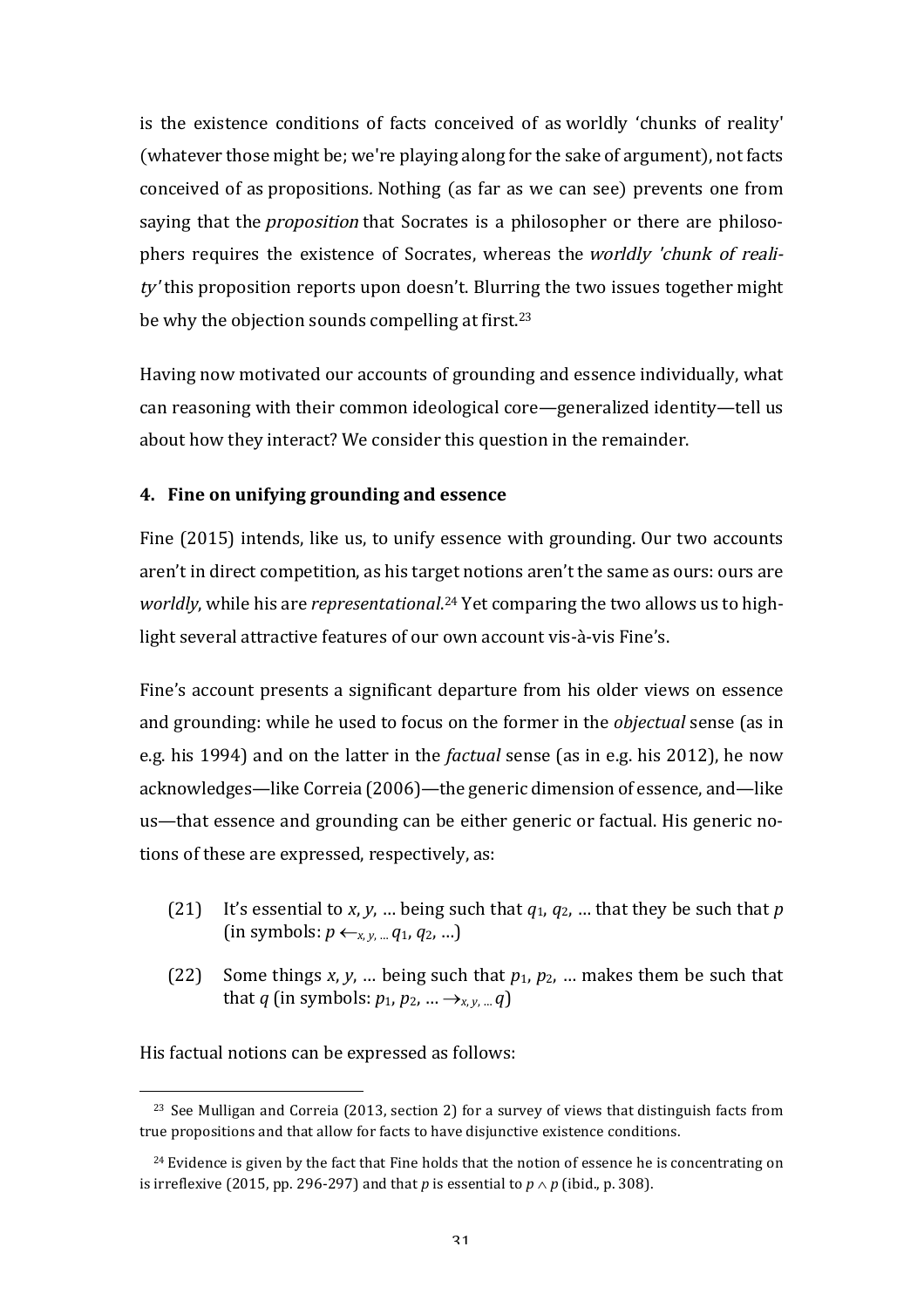- (23) It's essential to its being the case that  $q_1$ ,  $q_2$ , ... that it be the case that *p*  $(in symbols: p \leftarrow q_1, q_2, \ldots)$
- (24) Its being the case that  $p_1$ ,  $p_2$ , ... makes it be the case that  $q$  (in symbols:  $p_1, p_2, ... \rightarrow q$

The structure of Fine's statements of ground mirrors that of the statements of ground we're interested in: one or more items ground a given item. In contrast, Fine's statements of essence may involve *several items* said to be (collectively) essentially such-and-such, whereas the statements of essence we focused on are one-one. Fine's essentialist notions are also 'strict', i.e. irreflexive or non-circular: an item cannot be essential to itself, or to a plurality of items which comprises it.

Yet the appearance of a conflict here is illusory. For we can express the kinds of essentialist statements Fine puts forward, and account for them in a way perfectly dual to our account of grounding. Use " $p \subset_{x,y,\ldots} q_1, q_2, \ldots$ " for "It's essential to *x*, *y*, … being such that  $q_1$ ,  $q_2$ , … that  $p''$ , and use " $p ⊂ q_1$ ,  $q_2$ , …" for "It's essential to its being the case that  $q_1$ ,  $q_2$ , ... that it be the case that  $p''$ , both understood as worldly and 'strict'. Define a notion of *quasi* partial essence  $\boldsymbol{\epsilon}$  as follows:

(25) 
$$
p \subset_{\mathbf{v}} q
$$
 iff:  $p \lor r \subseteq_{\mathbf{v}} q$  for some r.

In other words,  $p \subseteq_v q$  holds just when p is a disjunctive part of something that is essential to  $q$ . Then we can account for  $\subset$ -statements as follows:

(26) 
$$
p \subset_v q_1, q_2, \dots
$$
 iff: (i)  $p \subseteq_v q_1 \land q_2 \land \dots$ , and  
(ii) neither  $q_1 \subseteq_v p$ , nor  $q_2 \subseteq_v p$ , nor ...

(This is a non-factive notion; a factive notion can be defined in the obvious way.) Taking  $\subset$ -statements on board significantly improves our own account, for we then see a perfect parallelism between our accounts of grounding and essence, as illustrated in the following table (corresponding factive notions are left aside):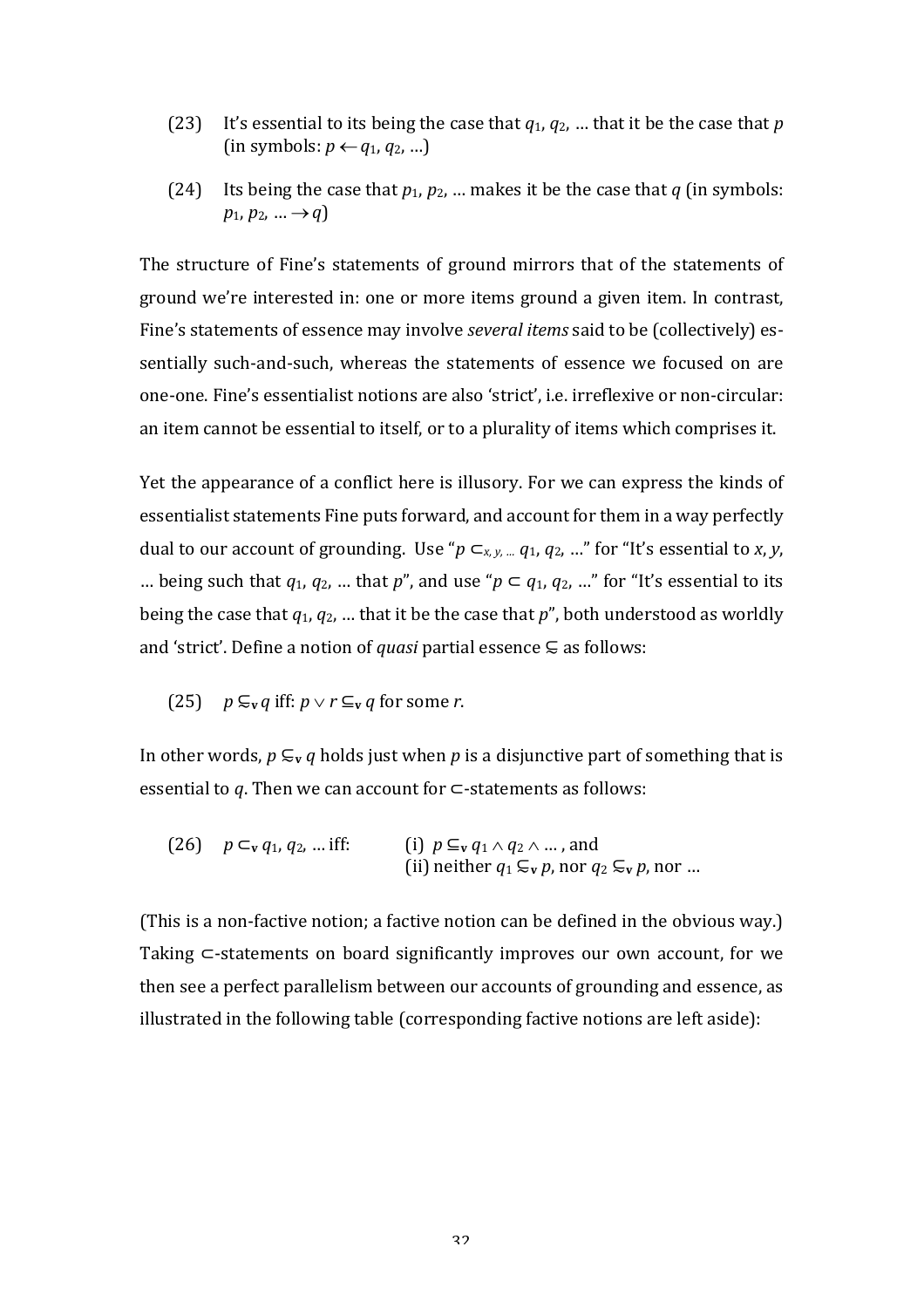|                  | Grounding                                                                                                                                                                       | Essence                                                                                                                                                                                                 |
|------------------|---------------------------------------------------------------------------------------------------------------------------------------------------------------------------------|---------------------------------------------------------------------------------------------------------------------------------------------------------------------------------------------------------|
| Weak             | SUBSUMPTION $(\le)$                                                                                                                                                             | PARTIAL ESSENCE $(\subseteq)$                                                                                                                                                                           |
| notion           | $p \leq_{\rm y} q$ iff: p is a disjunctive part <sub>y</sub> of q                                                                                                               | $p \subseteq_{\mathbf{v}} q$ iff: p is a conjunctive part <sub>y</sub> of q                                                                                                                             |
| Quasi weak       | QUASI SUBSUMPTION $(\leq)$                                                                                                                                                      | QUASI PARTIAL ESSENCE $(\subseteq)$                                                                                                                                                                     |
| notion           | $p \lesssim_{\mathbf{v}} q$ iff: $p \wedge r \leq_{\mathbf{v}} q$ for some r                                                                                                    | $p \subseteq_{\mathbf{v}} q$ iff: $p \vee r \subseteq_{\mathbf{v}} q$ for some r                                                                                                                        |
| Strict<br>notion | STRICT GROUNDING $(<)$<br>$q_1, q_2,  \lt_{\mathbf{v}} p$ iff:<br>(i) $q_1 \wedge q_2 \wedge  \leq_{\rm v} p$ , and<br>(ii) no $q_i$ is such that $p \lesssim_{\mathbf{v}} q_i$ | STRICT PARTIAL ESSENCE $(\subset)$<br>$p \subset_{\mathbf{v}} q_1, q_2, $ iff:<br>(i) $p \subseteq_{\mathbf{v}} q_1 \wedge q_2 \wedge $ , and<br>(ii) no $q_i$ is such that $q_i \nabla_{\mathbf{v}} p$ |

Thus our account of grounding and essence is truly *unified*, for both—in their weak, quasi weak, and strict variants—are ultimately accounted for in terms of a single notion: generalized identity. It is also *uniform*, since the account of each ground-theoretic variant is dual to the account of the corresponding essentialist notion. Substituting conjunction for disjunction in the account of  $p \leq_{\mathbf{v}} q$  yields the account of  $p \subseteq$ **v** *q*; substituting conjunction for disjunction and disjunction for conjunction in the account of  $p \leq_Y q$  yields the account of  $p \in_Y q$ ; and substituting the converse of conjunctive parthood for disjunctive parthood and the converse of the relation *being a disjunctive part of a conjunctive part* for the relation *being a conjunctive part of a disjunctive part* in the account of  $q_1$ ,  $q_2$ , ...  $\lt$ <sub>v</sub> *p* yields the account of *p* ⊂**v** *q*<sub>1</sub>, *q*<sub>2</sub>, ....

Fine (2015, p. 297) claims that his own account is unified and uniform. But we have our doubts. For Fine, essence and grounding are *constitutive* relations: *p*'s being essential for  $q_1$ ,  $q_2$ , ... amounts to p's being what he calls a *constitutively necessary condition* for  $q_1$ ,  $q_2$ , ..., whereas  $p_1$ ,  $p_2$ , ...'s grounding q amounts to  $p_1$ ,  $p_2$ , ...'s being a *constitutively sufficient condition* for *q* (ibid., p. 306). So whether a sufficiently *deep* unity and uniformity between grounding and essence is secured turns crucially on how, exactly, "constitutively necessary condition" and "constitutively sufficient condition" are to be understood.

We can see two options, but neither seems up to the task. One is that " $p$  is a constitutively necessary condition for  $q''$  is to be understood as "p is constitutive of  $q$ , and a necessary condition for  $q''$ , and " $p$  is a constitutively sufficient condition for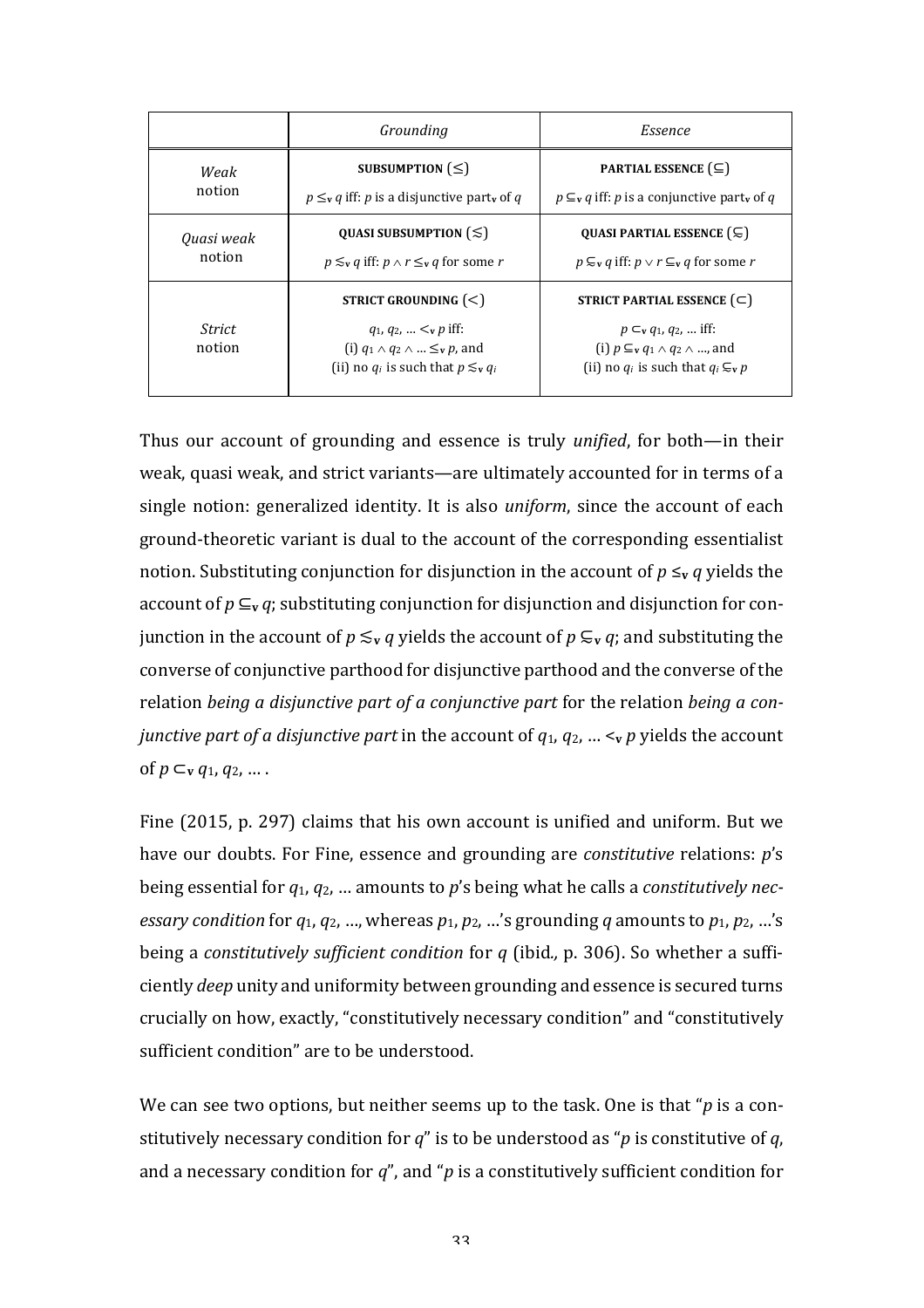$q''$  as "p is constitutive of q, and a sufficient condition for  $q''$ . The problem, at least if "necessary condition" and "sufficient condition" are understood in the familiar *modal* fashion, is that unacceptable results follow. For instance, being a number  $(F)$  is essential to being a number and blue-or-not-blue  $(G)$ . So, being F is constitutive of being *G*. But since being *F* necessarily implies being *G*, the view, understood modally, entails that being  $F$  grounds being  $G$  (and it doesn't).

Now, Fine acknowledges notions of necessary and sufficient conditions which *aren't* modal, and which are not converse to each other (ibid., pp. 306-7), and it may be thought that the view in question is instead to be read as invoking these. But now we are left with one problem, which also affects the modal view: how is this notion of *being constitutive of* to be understood? Absent a fuller story, the account seems incomplete.

The second option is to claim that "constitutively" in the phrases "constitutively necessary/sufficient condition" is intended to mark two *kinds* of non-modal condition—the *constitutively-necessary* kind vs. the *constitutively-sufficient* kind which differ in their modal import. But this option seems at least as problematic as the previous one. The previous option secured at least some form of unity in the account of essence and grounding, as both are analyzed in terms of a single notion: *being constitutive of.* Yet with the present option, it is not at all clear what unifies constitutively-necessary conditions with constitutively-sufficient ones in more than name only, or why these non-modal conditions have the modal import they allegedly do. Perhaps part of the explanation is that both are determinates of the same determinable: *being a constitutive condition of*. But again: how is this notion to be understood? Absent a fuller story, the account seems incomplete. Our account, in contrast, analyzes grounding and essence in terms of the same family of notions, which we backed up with a theory about these notions we take to be independently motivated by how we intuitively understand "For ... is for \_\_\_" statements as they're used in philosophical settings.

Fine (ibid, p. 308) also claims that both constitutive relations are to be taken as primitive. Now of course, we have no basis for faulting Fine for this reason alone: we've assumed (for the purposes of this paper, at least) that generic and factual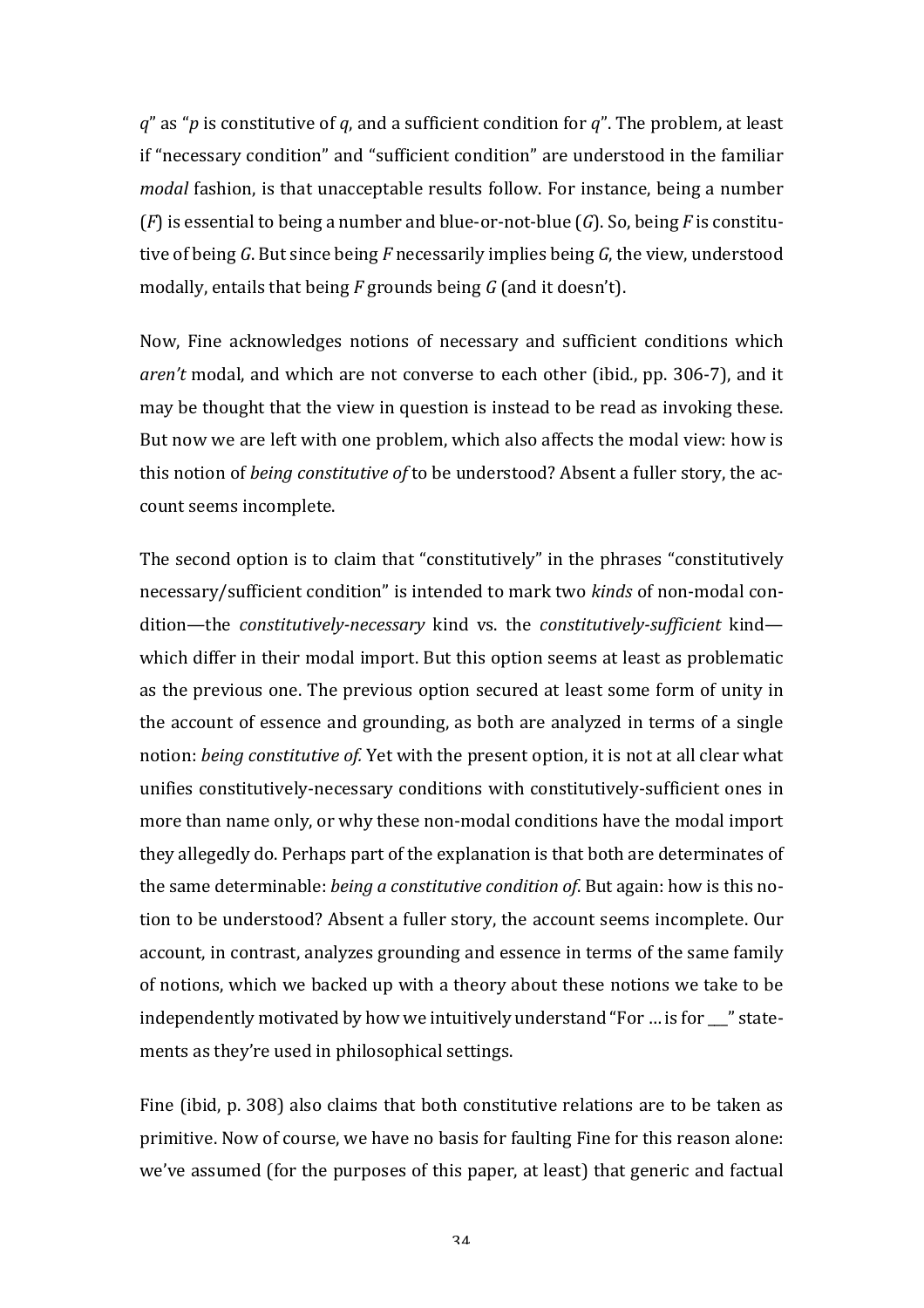identity are not reductively analyzable either. Even so, working with this latter class of primitives has significant advantages over working with Fine's. We've mentioned a number of respects in which our account is appealing when applied to essence and grounding individually. Given that these depend crucially on the distinctive features of generalized identity, it at best is unclear how to replicate them within Fine's account—that is, absent an as-yet untold story about the nature and logic of constitutive relations. (Not that the nature and logic of generalized identity is completely transparent; but at least there are tight analogies with another, more familiar 'no-difference' notion to guide us, i.e. objectual identity.)

This becomes even more apparent when we use generalized identity to evaluate principles linking grounding and essence. For instance, Fine claims that if being *F* grounds being  $G$ , then being  $G$  "will not in general (and perhaps will never be)" part of what it is to be  $F$ ; for otherwise, being  $F$  would be constitutive of being  $G$ and vice versa (ibid., pp. 306-7). But this explanation strikes us as incomplete. If *being constitutively*-*necessary for* and *being constitutively*-*sufficient for*  are both primitive, why *couldn't* the two hold in opposite directions? In contrast, Fine's claim follows immediately from our framework. For suppose  $Fx <sub>x</sub> Gx$ . Then by our account of grounding, it's not the case that  $Gx \leq x$  *Fx*. Suppose for *reductio* that  $Gx$ ⊂*<sup>x</sup> Fx*. Then by our account of strict essence, *Gx* ⊆*<sup>x</sup> Fx*. By our account of partial essence, this means that  $Fx =_{x} Gx \wedge Hx$  for some *H*. By axiom A3 of GI and the transitivity of  $\equiv$ , it follows that  $Fx \equiv_{x} (Gx \wedge Hx) \vee (Gx \wedge Hx)$ . By our account of subsumption, it follows that  $Gx \wedge Hx \leq x Fx$ , which, by our definition of  $\leq$ , implies that  $Gx \leq x$ *Fx*. Contradiction.

The framework also affords us resources to respond to a worry with Fine's claim. It's plausible to think that being red grounds being colored, and that it is part of what it is to be red is to be colored. Although we accept the grounding claim, we reject the essentialist claim. But why does the essentialist claim *seem* correct? Here are two (compatible) hypotheses. First, if being red grounds being colored, a thing's being colored is in full its either being red or (otherwise) colored, and so is—unlike, say, its being either human or not human—relevantly necessitated by its being red. The idea that being colored is part of what it is to be red might simply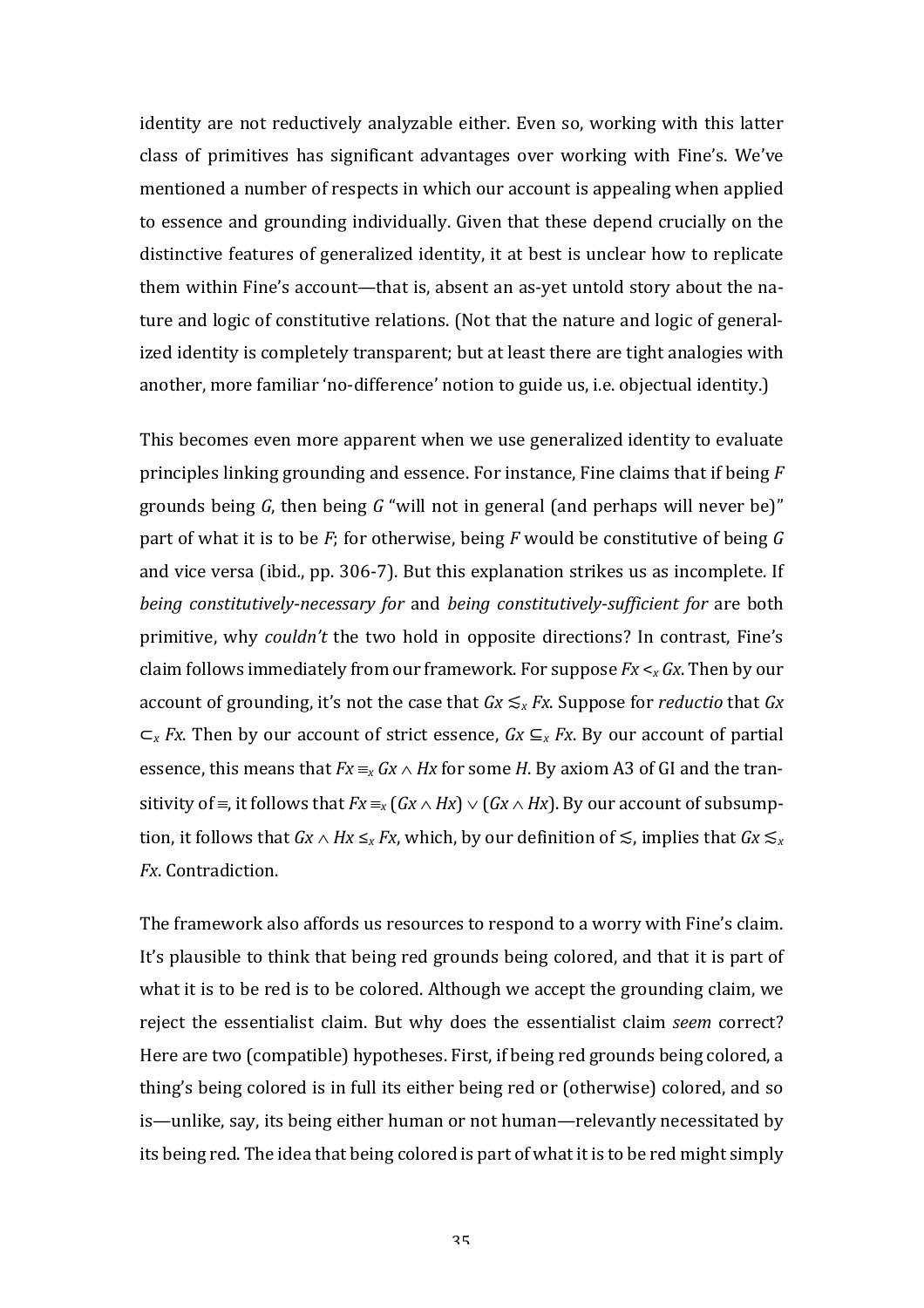be prompted by this separate fact.

Second, perhaps a *generic* essentialist falsehood about being red is being confused for an *objectual* essentialist truth about the property *being red*: *i.e.*, that being a color is part of what it is to be this very property. Suppose this is so, and that a thing cannot be red without having this property. Then it follows that the thing has a property which is a color (or, to put it more naturally, that it has a color). Presumably, a thing's having a color just is its being colored; thus it follows that a thing cannot be red unless it's also colored. Given how subtle these distinctions between the objectual and generic can be, perhaps it shouldn't surprise us that one essentialist claim is confused for the other.

Here are two further examples of how generalized identity illuminates the unity of grounding and essence. First, consider the claim that grounding holds only if there is some 'underlying' truth about essence.<sup>25</sup> Our account predicts at least one sense in which this is correct. Specifically, our account predicts that if being  $F$ grounds being  $G$ , the fact that being  $F$  necessitates being  $G$  can be derived from *what it is* to be *G*. For if being *F* grounds being *G*, our account implies that being *G just is* being *F* or *H* for some given *H*, and which on our account gives the (or a) full essence of being *G*. It then follows that necessarily, a thing is *G* iff it is *F* or *H*, which entails by straightforward modal reasoning that necessarily, a thing is F only if it's also *G*, as desired.<sup>26</sup>

Second, consider the claim that not every necessary entailment or equivalent of such-and-such is also essential to it. This is only true in *some* cases—but in which cases is it false? Our account allows appeal to ground-theoretic resources when addressing the question. Specifically, since (worldly) ground-theoretic status is preserved under generalized identity, our account entails that being  $F$  is at least in part of what it is to be  $G$ , only if  $F$  is ground-theoretically equivalent to being

 $25$  For discussion of principles of this type, see the articles cited in fn. 1.

 $26$  Some argue that what's grounded needn't be necessitated by what grounds it, but see Skiles  $(2013, \text{ch. } 4; 2015, \text{pp. } 739-41)$  for an alternative identity-based proposal of grounding designed to be compatible with 'grounding contingentism'. Whether Skiles's proposal and the one defended in this paper should be viewed as competitors—or instead as characterizing two *kinds* of grounding under one ideological umbrella—is an interesting question, but for another time.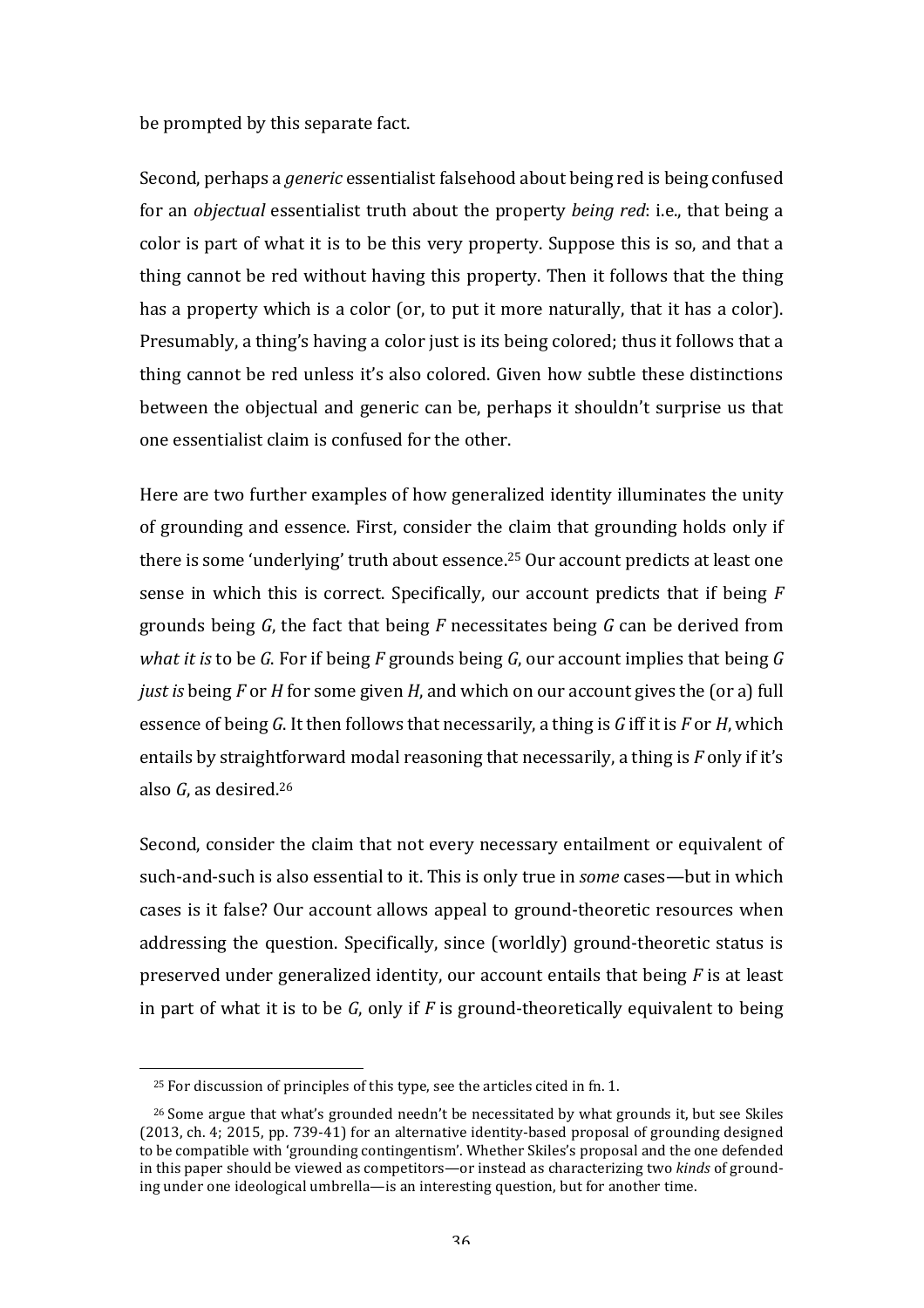both *F* and *G* (in the sense discussed in section 2). Yet this needn't always be the case if being *F* is necessarily entailed by or equivalent to being *G*. To recall one of Fine's (1994) famous examples: being Socrates and such that there are infinitely many prime numbers is necessarily entailed by and equivalent to being Socrates, yet presumably the former is ground-theoretically linked to the arithmetic realm in ways that the latter isn't. Given our account, this provides reason to believe that the former isn't part of the essence of the latter either, as desired.

To be clear, we don't claim that Fine's account *cannot* be supplemented with an informative story of what constitutive relations are that performs as well in its intended domain. We do, however, think that these comparisons bring some of the attractive features of our account into stark relief.

#### **6. Looking forward**

We have argued that grounding and essence can both be accounted for in terms of identity—*generalized* identity—and explained why the resulting framework is attractive. But this is hardly the last word on the matter. At least two classes of questions emerge for further work.

One class concerns how generalized identity—and thus, on our view, grounding and essence—fit into our *cognitive lives*. Such questions include: can the account be extended to representational notions of grounding and essence? How does one come to know which statements of generalized identity hold? And why does grasping some of them bring at least some degree of explanatory understanding, while grasping others (e.g. "To be human is to be human") doesn't?

Another class of questions instead concerns how generalized identity—and thus, on our view, grounding and essence—fit into *fundamental reality*. These include: are generic and factual identity primitive notions, as we've assumed? What (if anything) grounds facts about what is generically/factually identical to what? And do these notions fall under the same ideological kind as objectual identity? We suspect that existing work on questions such as these, inside metaphysics proper and out, would prove highly useful for answering related questions about grounding and essence. Grounding, essence, and identity *individually* have been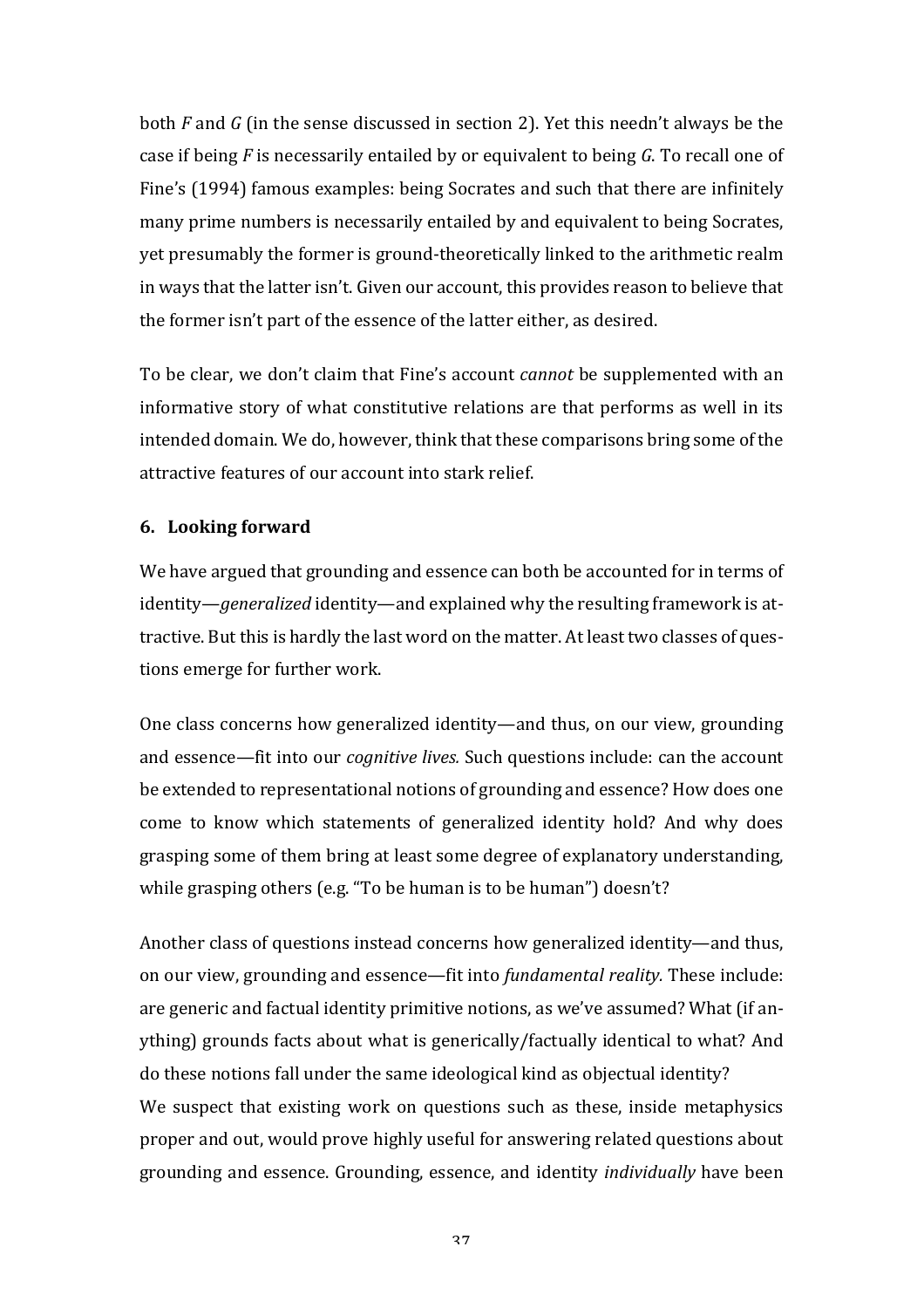topics at the center of metaphysical inquiry for quite some time. A fuller understanding of how the three behave *collectively* should, we think, be at the center of metaphysical inquiry for some time to come. $27$ 

#### **References**

1

- Anderson, Alan & Nuel Belnap (1962), "Tautological Entailments", *Philosophical Studies*, 13, pp. 9-24.
- \_\_\_\_\_\_\_\_ (1963), "First Degree Entailments", *Mathematische Annalen*, 149, pp. 302-319.
- Angell, Richard (1977), "Three Systems of First Degree Entailment, *Journal of Symbolic Logic*, 42, p. 147.
	- (1989), "Deducibility, Entailment, and Analytic Containment", in Jean Norman & Richard Sylvan (eds.), *Directions in Relevant Logic*, Dordrecht: Kluwer, pp. 119-143.
- Antony, Louise (2003), "Who's Afraid of Disjunctive Properties?", *Philosophical Issues*, 13, pp. 1-21.
- Audi, Paul (2012), "Grounding: Toward a Theory of the *In-Virtue-Of* Relation", *Journal of Philosophy*, 109, pp. 685-711.

(2015), "Explanation and Explication", in Chris Daly (ed.), *The Palgrave Handbook* of Philosophical Methods, Basingstoke: Palgrave Macmillan, pp. 208-230.

- Bliss, Ricki & Kelly Trogdon (2014), "Metaphysical Grounding", in Edward Zalta (ed.), The Stanford Encyclopedia of Philosophy (spring 2016 edition), URL = <http://plato.stanford.edu/archives/spr2016/entries/grounding/>
- Cameron, Ross (2014), "On the Lack of Direction in Rayo's *The Construction of Logical Space"*, *Inquiry*, 57, pp. 427-441.

 $27$  For their comments on ancestors of this article, we wish to thank Dominik Aeschbacher, Andrew Bailey, Riccardo Baratella, Sam Baron, Corrine Besson, Philipp Blum, Martina Botti, Claudio Calosi, Pablo Carnino, Rebecca Chan, Michael I. Clark, Christina Conroy, Paul Daniels, Louis deRosset, Cian Dorr, Jeremy Goodman, Dana Goswick, Vincent Grandjean, Ghislain Guigon, Miguel Hoeltie, Kathrin Koslicki, Olivier Massin, Anna-Sofia Maurin, Kris McDaniel, Neil Mehta, Robert Michels, Kevin Mulligan, Benjamin Neeser, Donnchadh O'Conaill, Bryan Pickel, Jan Plate, Mike Raven, Agustín Rayo, Henrik Rydéhn, Pierre Saint-Germier, Maria Scarpati, Jonathan Schaffer, Jonathan Simon. Robin Stenwall, Tuomas Tahko, Elanor Taylor, Naomi Thompson, Kelly Trogdon, Jan Walker, Jennifer Wang, Nathan Wildman, Tobias Wilsch, Justin Zylstra, several anonymous referees, and audiences in Ascona, Bergamo, Bern, Bucharest, Dresden, Geneva, Gothenburg, Helsinki, Istanbul (Koç), Leeds, London (King's College), Neuchâtel, Oslo, Oxford, and Sassari. This article was written while F.C. was funded through the Swiss National Science Foundation projects "Grounding – Metaphysics, Science, and Logic" (CRSII1-147685), "The Metaphysics of Time and its Occupants" (BSCGI0\_157792), and "Essences, Identities and Individuals" (100012\_159472), the University of Neuchâtel's module of the European Commission's HORIZON 2020 Marie Sklodowska-Curie European Training Network *DIAPHORA* (H2020-MSCA-ITN-2015-675415), while A.J.S. received funding as a Swiss NSF Advanced Postdoc.Mobility researcher in the project "Metaphysics" as an Explanatory Discipline: Grounding, Essence, and Identity" (167721), and while both received funding through the Swiss NSF project "The Nature of Existence: Neglected Questions at the Foundations of Ontology" (10012\_150289). We are grateful for their generous support.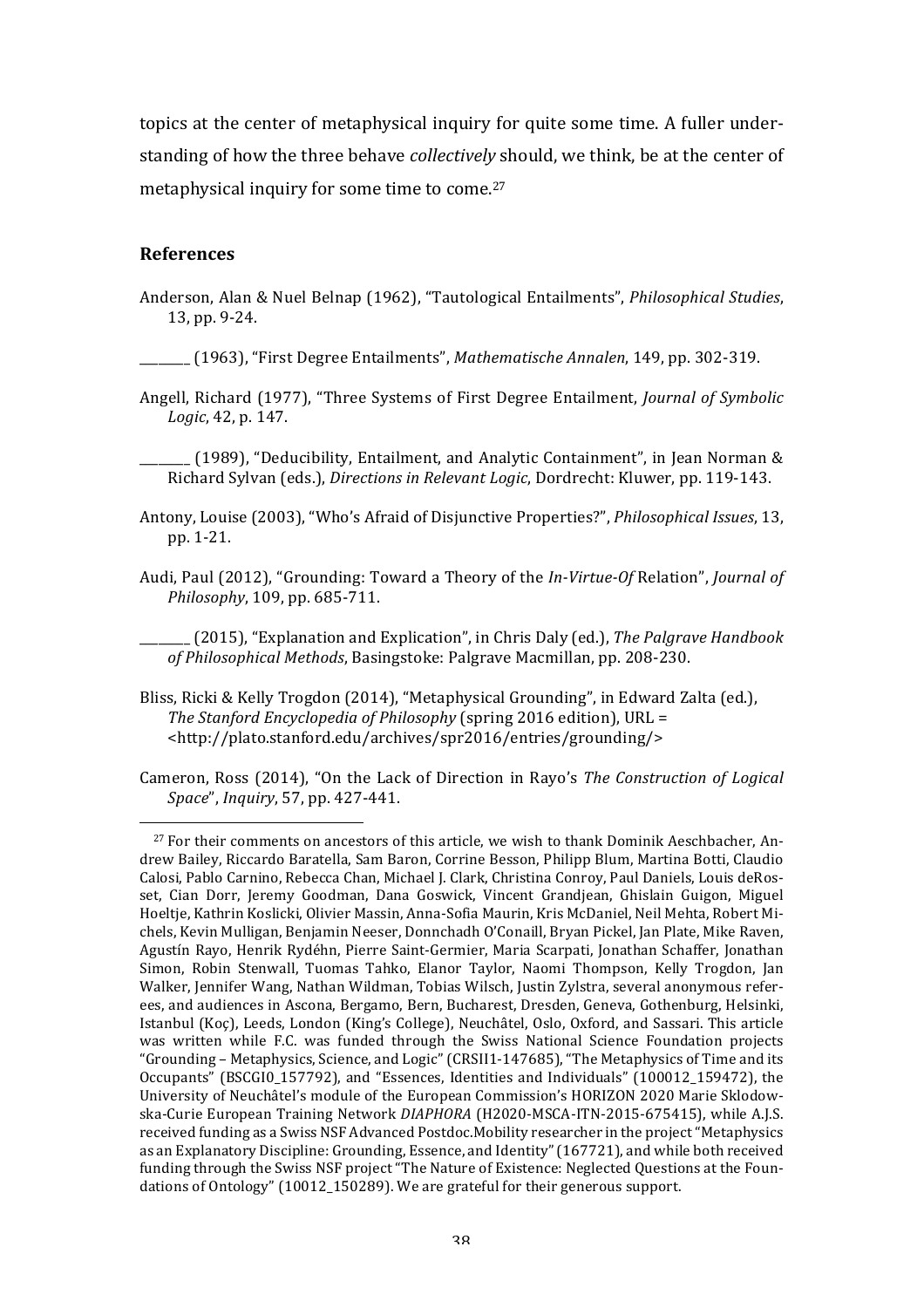- Carnino, Pablo (2015), "On the Reduction of Grounding to Essence", *Studia Philosophica Estonica*, 7, pp. 56-71.
- Clapp, Lenny (2001), "Disjunctive Properties: Multiple Realizations", *Journal of Philosophy*, 98, pp. 111-136.
- Correia, Fabrice (2005), *Existential Dependence and Cognate Notions*, Munich: Philosophia Verlag.

\_\_\_\_\_\_\_\_ (2006), "Generic Essence, Objectual Essence, and Modality", *Noûs*, 40, pp. 753-767. 

\_\_\_\_\_\_\_\_ (2010), "Grounding and Truth-Functions", *Logique et Analyse*, 53, pp. 271-296.

\_\_\_\_\_\_\_\_ (2013) "Metaphysical Grounds and Essence", in Manuel Hoeltje, Benjamin Schnieder, & Alex Steinberg (eds.), *Varieties of Dependence*, Munich: Philosophia Verlag, pp. 271-291.

\_\_\_\_\_\_\_\_ (2016), "On the Logic of Factual Equivalence", *Review of Symbolic Logic*, 9, pp. 103- 122. 

\_\_\_\_\_\_\_\_ (forthcoming), "Real Definitions", *Philosophical Issues*.

Correia, Fabrice & Benjamin Schnieder (eds.) (2012), *Metaphysical Grounding*, Cambridge: Cambridge University Press.

Cowling, Sam (2013), "Ideological Parsimony", *Synthese*, 190, pp. 889-908.

Dasgupta, Shamik (2014), "The Possibility of Physicalism", *Journal of Philosophy*, 111, pp. 557-592.

\_\_\_\_\_\_\_\_ (2015), "Inexpressible Ignorance", *Philosophical Review*, 124, pp. 441-480. 

\_\_\_\_\_\_\_\_ (2016), "Metaphysical Rationalism", *Noûs*, 50, pp. 379-418. 

Dorr, Cian (2016), "To Be F is To Be G", *Philosophical Perspectives*, 30, pp. 39-134.

Dunaway, Billy (2013), "Modal Quantification without Worlds", in Karen Bennett and Dean Zimmerman (eds.), *Oxford Studies in Metaphysics*, vol. 8, Oxford: Oxford University Press, pp. 151-186.

Eklund, Matti (2014), "Rayo's Metametaphysics", *Inquiry*, 57, pp. 483-497.

Fine, Kit (1994), "Essence and Modality", *Philosophical Perspectives*, 8, pp. 1-16.

- \_\_\_\_\_\_\_\_ (2012), "Guide to Ground" in Correia and Schnieder (2012), pp. 37-80.
- \_\_\_\_\_\_\_\_ (2015), "Unified Foundations for Essence and Ground", *Journal of the American Philosophical Association*, 1, pp. 296-311.

\_\_\_\_\_\_\_\_ (2016), "Angellic Content", *Journal of Philosophical Logic*, 45, pp. 199-226

\_\_\_\_\_\_\_\_ (forthcoming), "A Theory of Truthmaker Content II: Subject Matter, Common Content, Remainder, and Ground", *Journal of Philosophical Logic*.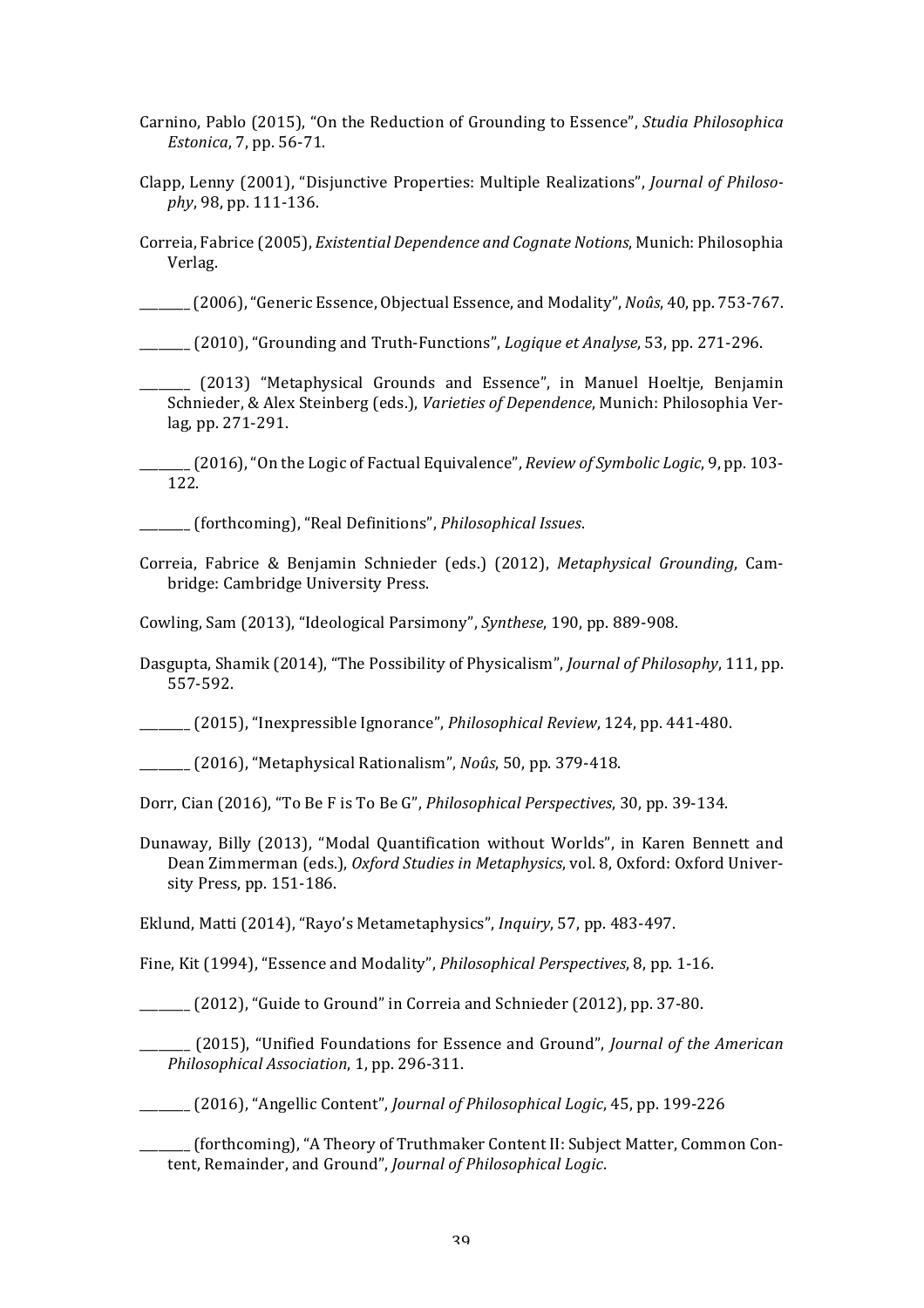Goodman, Nelson (1955), *Fact, Fiction, and Forecast*, Cambridge: Harvard Univ. Press.

- Greco, Daniel (2015), "The Epistemology of 'Just is'-Statements", *Philosophical Studies*, 172. pp. 2599-2607.
- Greenberg, Mark (2014), "Troubles for Content II: Explaining Grounding", in Alexis Burgess & Brett Sherman (eds.), *Metasemantics*, Oxford: Oxford Univ. Press, pp. 169-184.
- Guigon, Ghislain (forthcoming), "Truths *qua* Grounds", *Philosophy and Phenomenological Research.*
- Hofweber, Thomas (2014), "Rayo's *The Construction of Logical Space"*, *Inquiry*, 57, pp. 442-454.
- King, Jeffrey (1998), "What is a Philosophical Analysis?", *Philosophical Studies*, 90, pp. 155-179.
- Kment, Boris (2014), *Modality and Explanatory Reasoning*, Oxford: Oxford Univ. Press.
- Koslicki, Kathrin (2012), "Varieties of Ontological Dependence", in Correia & Schnieder  $(2012)$ , pp. 186-213.
	- (2015), "The Coarse-Grainedness of Grounding", in Karen Bennett & Dean Zimmerman (eds.), *Oxford Studies in Metaphysics*, 9, Oxford: Oxford Univ. Press, pp. 306-349.
- Krämer, Stephan and Stefan Roski (2015), "A Note on the Logic of Worldly Ground", *Thought*, 4, pp. 59-68.

Lewis, David (1986), On the Plurality of Worlds, Oxford: Blackwell.

- Linnebo, Øystein (2014), "'Just is'-Statements as Generalized Identities", *Inquiry*, 57, pp. 466-482.
- Litland, Jon (2013), "On Some Counterexamples to the Transitivity of Grounding", *Essays in Philosophy*, 14, pp. 19-32.
- \_\_\_\_\_\_\_\_ (2016), "Pure Logic of Many-Many Ground", *Journal of Philosophical Logic*, 45, pp. 531-577.

Lowe, E. J. (2008), "Two Notions of Being: Entity and Essence", *Philosophy*, 83, pp. 23-48.

(2009), "An Essentialist Approach to Truth-Making", in E. J. Lowe & Adolf Rami (eds.), Truth and Truth-Making, Stocksfield: Acumen, pp. 201-216.

\_\_\_\_\_\_\_\_ (2012), "What is the Source of Our Knowledge of Modal Truths?", *Mind*, 484, pp. 919-950. 

Mulligan, Kevin & Fabrice Correia (2013), "Facts", *The Stanford Encyclopedia of Philosophy*, URL = <http://plato.stanford.edu/entries/facts/>

Prior, Arthur (1971), *Objects of Thought* (eds. Peter Geach and Anthony Kenny), Oxford: Clarendon Press.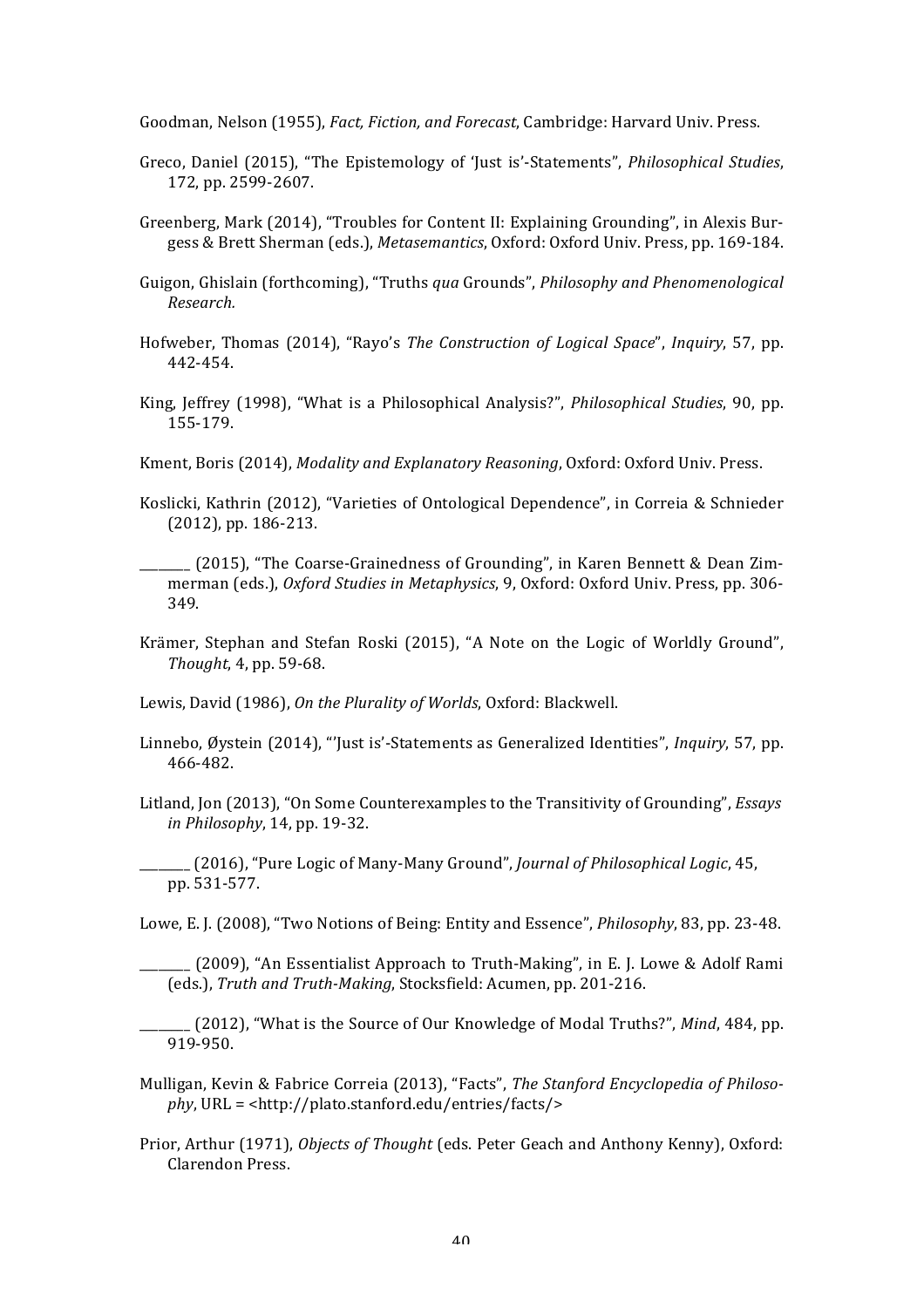Rayo, Agustín (2013), *The Construction of Logical Space*, Oxford: Oxford Univ. Press.

\_\_\_\_\_\_\_\_ (2014), "Replies to Critics", *Inquiry*, 57, pp. 498-534. 

\_\_\_\_\_\_\_\_ (2015a), "Essence Without Fundamentality", *Theoria*, 30, pp. 349-363. 

- \_\_\_\_\_\_\_\_ (2015b), "Replies to Greco and Turner", *Philosophical Studies*, 172, pp. 2617-2620.
- Rayo, Agustín and Stephen Yablo, "Nominalism through De-Nominalization", *Noûs*, 35, pp. 74-92.
- Robertson, Teresa and Philip Atkins (2016), "Essential vs. Accidental Properties", The *Stanford Encyclopedia of Philosophy* (summer 2016 edition), URL = <http://plato.stanford.edu/archives/sum2016/entries/essential-accidental/>
- Rosen, Gideon (2010), "Metaphysical Dependence: Grounding and Reduction", in Bob Hale and Aviv Hoffman (eds.), *Modality: Metaphysics, Logic, and Epistemology*, Oxford: Oxford University Press, pp. 109-136.

\_\_\_\_\_\_\_\_ (2015), "Real Definition", *Analytic Philosophy*, 56, pp. 189-209. 

- Russell, Gillian (2014), "Hybrid Identities and *Just Being* Yourself", *Inquiry*, 57, pp. 455-465.
- Schaffer, Jonathan (2012), "Grounding, Transitivity, and Contrastivity", in Correia and Schnieder (2012), pp. 122-138.

Shalkowski, Scott (2008), "Essence and Being", *Philosophy*, 83, pp. 49-63.

Sider, Theodore (2014), "Outscoping and Discourse Threat", *Inquiry*, 57, pp. 413-426.

- Skiles, Alexander (2013), *Getting Grounded: Essays in the Metaphysics of Fundamentality*, Ph.D. dissertation, University of Notre Dame.
	- $_$  (2014), "Primitivism about Intrinsicality", in Robert Francescotti (ed.), *Companion to Intrinsic Properties*, Berlin: De Gruyter, pp. 221-252.
- \_\_\_\_\_\_\_\_ (2015), "Against Grounding Necessitarianism", *Erkenntnis*, 80, pp. 717-751.
- \_\_\_\_\_\_\_\_ (2016), "In Defense of the Disjunctive", *Inquiry*, 59, pp. 471-487.
- Trogdon, Kelly (2013), "Grounding: Necessary or Contingent?" *Pacific Philosophical Quarterly*, 94, pp. 465-485.
- Turner, Jason (2015), "*The Construction of Logical Space* and the Structure of Facts", *Philosophical Studies*, 172, pp. 2609-2616.

Wedgwood, Ralph (2007), *The Nature of Normativity*, Oxford; Oxford University Press.

Williamson, Timothy (2003), "Everything", *Philosophical Perspectives*, 17, pp. 415-465.

Wright, Crispin (2007), "Quantifying into Predicate Position: Steps Towards a New(tralist) Perspective", in Mary Leng, Alexander Paseau, and Michael Potter (eds.), Mathe*matical Knowledge, Oxford: Oxford University Press, pp. 150-174.*